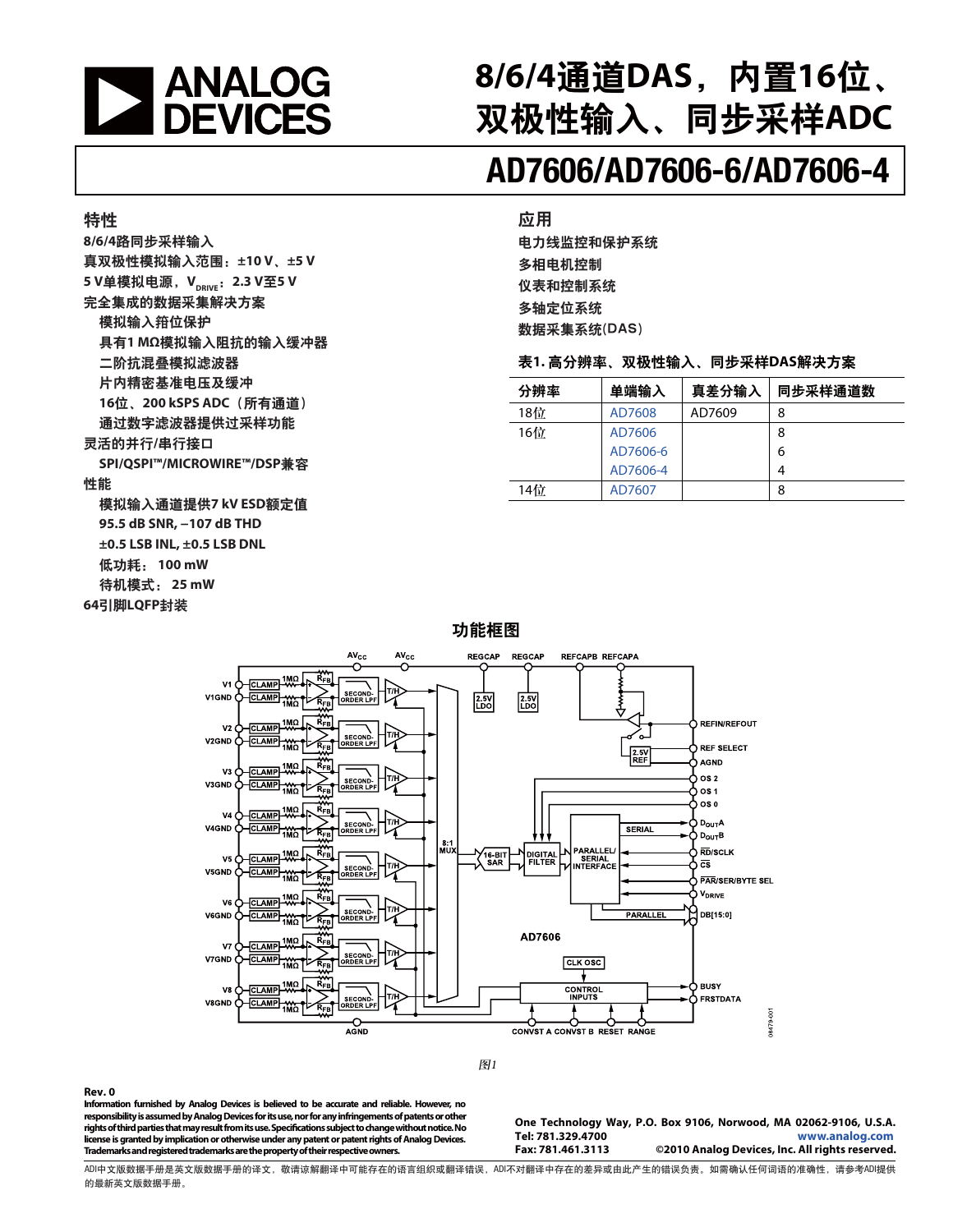# 目录

| 特性<br>1      |
|--------------|
| 1<br>应用      |
| 1<br>功能框图    |
| 2            |
| 3<br>概述      |
| 4            |
| 7            |
| 11           |
| 热阻<br>11     |
| 11           |
| 12           |
| 17<br>典型工作特性 |
| 21<br>术语     |
| 22           |
| 22<br>转换器详解  |

|  | 22 |
|--|----|
|  | 23 |
|  | 24 |
|  | 25 |
|  | 25 |
|  | 26 |
|  | 27 |
|  | 27 |
|  | 27 |
|  | 27 |
|  | 28 |
|  | 29 |
|  | 32 |
|  | 34 |
|  | 34 |
|  |    |

#### 修订历史

2010年5月一修订版0:初始版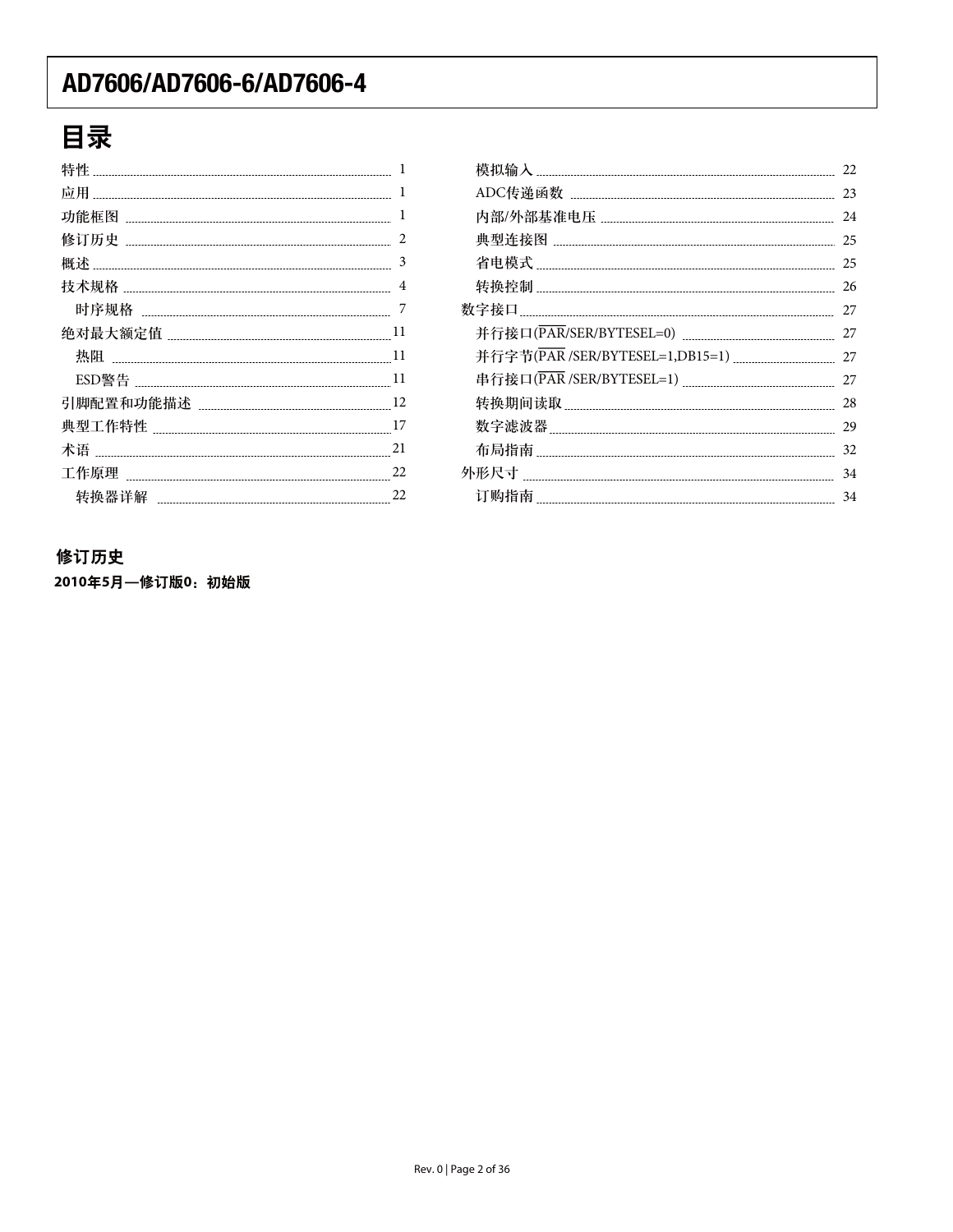### 概述

AD7606<sup>1</sup>/AD7606-6/AD7606-4分别是16位、8/6/4通道同步 采样模数数据采集系统(DAS)。各器件均内置模拟输入箝 位保护、二阶抗混叠滤波器、跟踪保持放大器、16位电荷 再分配逐次逼近型模数转换器(ADC)、灵活的数字滤波 器、2.5 V基准电压源、基准电压缓冲以及高速串行和并行 接口。

AD7606/AD7606-6/AD7606-4采用5V单电源供电, 可以处 理±10V和±5V真双极性输入信号,同时所有通道均能以高 达200kSPS的吞吐速率采样。输入箝位保护电路可以耐受 最高达±16.5 V的电压。无论以何种采样频率工作,

AD7606的模拟输入阻抗均为1 MΩ。它采用单电源工作方 式, 具有片内滤波和高输入阻抗, 因此无需驱动运算放大 器和外部双极性电源。AD7606/AD7606-6/AD7606-4抗混 叠滤波器的3 dB截止频率为22 kHz; 当采样速率为200 kSPS 时, 它具有40 dB抗混叠抑制特性。灵活的数字滤波器采用 引脚驱动,可以改善信噪比(SNR),并降低3 dB带宽。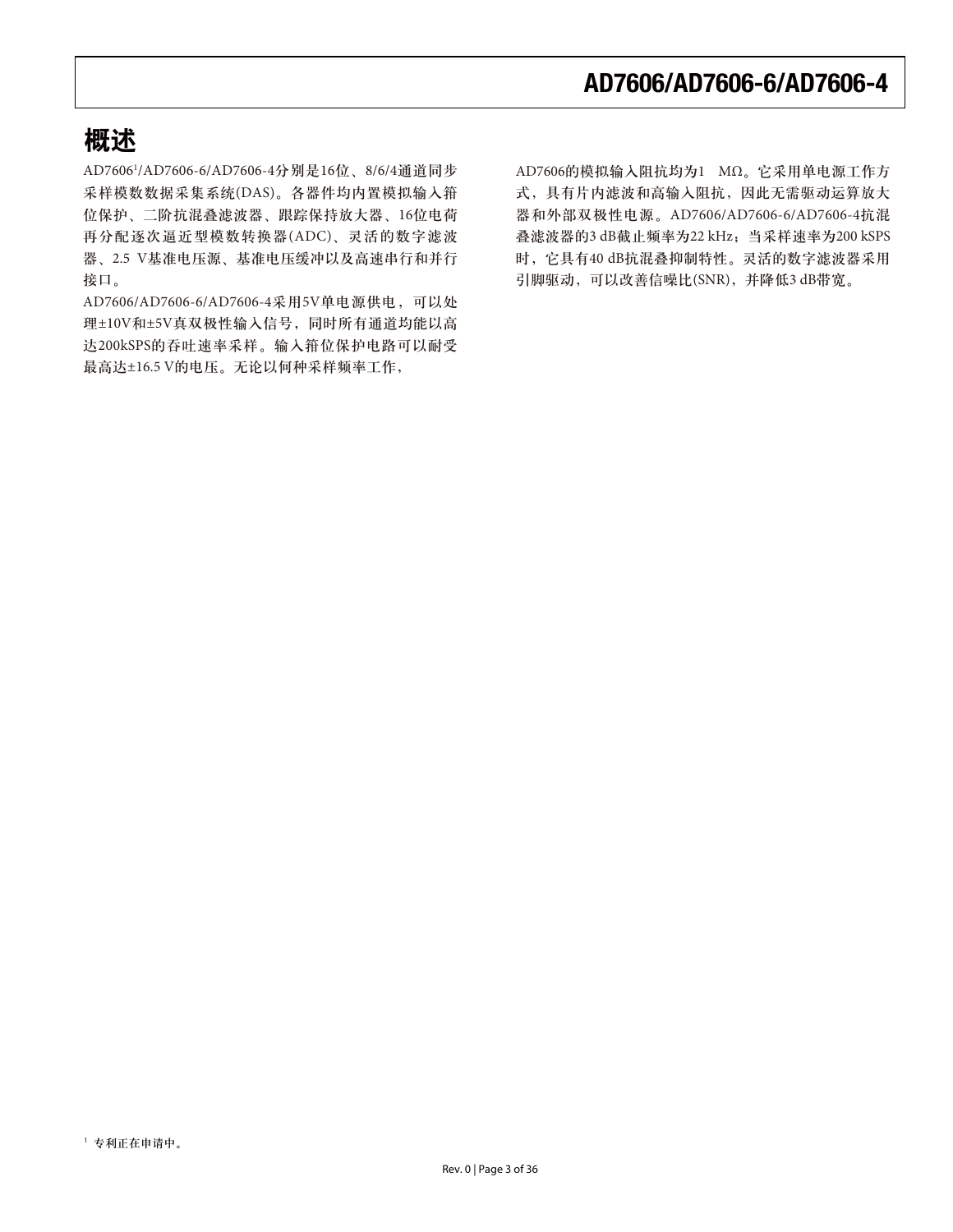# 技术规格

除非另有说明,V $_{\rm{ref}}$  = 2.5 V外部/内部基准电压,AV $_{\rm{cc}}$  = 4.75 V至5.25 V,V $_{\rm{DRIVE}}$  = 2.3 V至5.25 V,f $_{\rm{SAMPLE}}$  = 200 kSPS,T $_{\rm{A}}$  = T $_{\rm{MIN}}$ 至T $_{\rm{MAX}}$   $^{-1}$ 

| 表2                           |                                          |      |           |         |                  |
|------------------------------|------------------------------------------|------|-----------|---------|------------------|
| 参数                           | 测试条件/注释                                  | 最小值  | 典型值       | 最大值     | 单位               |
| 动态性能                         | $f_{\text{IN}}$ = 1 kHz正弦波, 除非另有说明       |      |           |         |                  |
| 信噪比(SNR) <sup>2,3</sup>      | 16倍过采样; ±10 V范围; f <sub>IN</sub> =130 Hz | 94   | 95.5      |         | dB               |
|                              | 16倍过采样; ±5 V范围; fp= 130 Hz               | 93   | 94.5      |         | dB               |
|                              | 无过采样; ±10V范围                             | 88.5 | 90        |         | dB               |
|                              | 无过采样; ±5 V范围                             | 87.5 | 89        |         | dB               |
| 信纳比(SINAD) <sup>2</sup>      | 无过采样; ±10V范围                             | 88   | 90        |         | dB               |
|                              | 无过采样; ±5 V范围                             | 87   | 89        |         | dB               |
| 动态范围                         | 无过采样; ±10V范围                             |      | 90.5      |         | dB               |
|                              | 无过采样;±5V范围                               |      | 90        |         | dB               |
| 总谐波失真(THD) <sup>2</sup>      |                                          |      | $-107$    | $-95$   | dB               |
| 峰值谐波或杂散噪声(SFDR) <sup>2</sup> |                                          |      | $-108$    |         | dB               |
| 交调失真(IMD) <sup>2</sup>       | $fa = 1$ kHz, $fb = 1.1$ kHz             |      |           |         |                  |
| 二阶项                          |                                          |      | $-110$    |         | dB               |
| 三阶项                          |                                          |      | $-106$    |         | dB               |
| 通道间隔离2                       | 未选中通道的f <sub>M</sub> 高达160 kHz           |      | $-95$     |         | dB               |
| 模拟输入滤波器                      |                                          |      |           |         |                  |
| 全功率带宽                        | -3 dB, ±10 V范围                           |      | 23        |         | kHz              |
|                              | -3 dB, ±5 V范围                            |      |           |         | kHz              |
|                              | -0.1 dB, ±10 V范围                         |      | 15        |         | kHz              |
|                              |                                          |      | 10        |         |                  |
|                              | -0.1 dB, ±5 V范围                          |      | 5         |         | kHz              |
| <b>t</b> GROUP DELAY         | ±10 V范围                                  |      | 11        |         | μs               |
|                              | ±5 V范围                                   |      | 15        |         | μs               |
| 直流精度                         |                                          |      |           |         |                  |
| 分辨率                          | 无失码                                      | 16   |           |         | <b>Bits</b>      |
| 微分非线性2                       |                                          |      | ±0.5      | ±0.99   | LSB <sup>4</sup> |
| 积分非线性2                       |                                          |      | $\pm 0.5$ | ±2      | LSB              |
| 总非调整误差(TUE)                  | ±10 V范围                                  |      | ±6        |         | <b>LSB</b>       |
|                              | ±5 V范围                                   |      | ±12       |         | <b>LSB</b>       |
| 正满量程误差 <sup>2,5</sup>        | 外部基准电压                                   |      | ±8        | ±32     | <b>LSB</b>       |
|                              | 内部基准电压                                   |      | ±8        |         | <b>LSB</b>       |
| 正满量程误差漂移                     | 外部基准电压                                   |      | ±2        |         | ppm/°C           |
|                              | 内部基准电压                                   |      | $\pm 7$   |         | ppm/°C           |
| 正满量程误差匹配 <sup>2</sup>        | ±10 V范围                                  |      | 5         | 32      | <b>LSB</b>       |
|                              | ±5 V范围                                   |      | 16        | 40      | <b>LSB</b>       |
| 双极性零代码误差26                   | ±10 V范围                                  |      | ±1        | ±6      | <b>LSB</b>       |
|                              | ±5 V范围                                   |      | ±3        | ±12     | LSB              |
| 双极性零代码误差漂移                   | ±10 V范围                                  |      | 10        |         | µV/°C            |
|                              | ±5 V范围                                   |      | 5         |         | µV/°C            |
| 双极性零代码误差匹配2                  | ±10 V范围                                  |      | 1         | $\bf 8$ | <b>LSB</b>       |
|                              | ±5 V范围                                   |      | 6         | 22      | <b>LSB</b>       |
| 负满量程误差2,5                    | 外部基准电压                                   |      | ±8        | ±32     | <b>LSB</b>       |
|                              | 内部基准电压                                   |      | ±8        |         | <b>LSB</b>       |
| 负满量程误差漂移                     | 外部基准电压                                   |      | ±4        |         | ppm/°C           |
|                              | 内部基准电压                                   |      | ±8        |         | ppm/°C           |
| 负满量程误差匹配2                    | ±10 V范围                                  |      | 5         | 32      | <b>LSB</b>       |
|                              | ±5 V范围                                   |      | 16        | 40      | <b>LSB</b>       |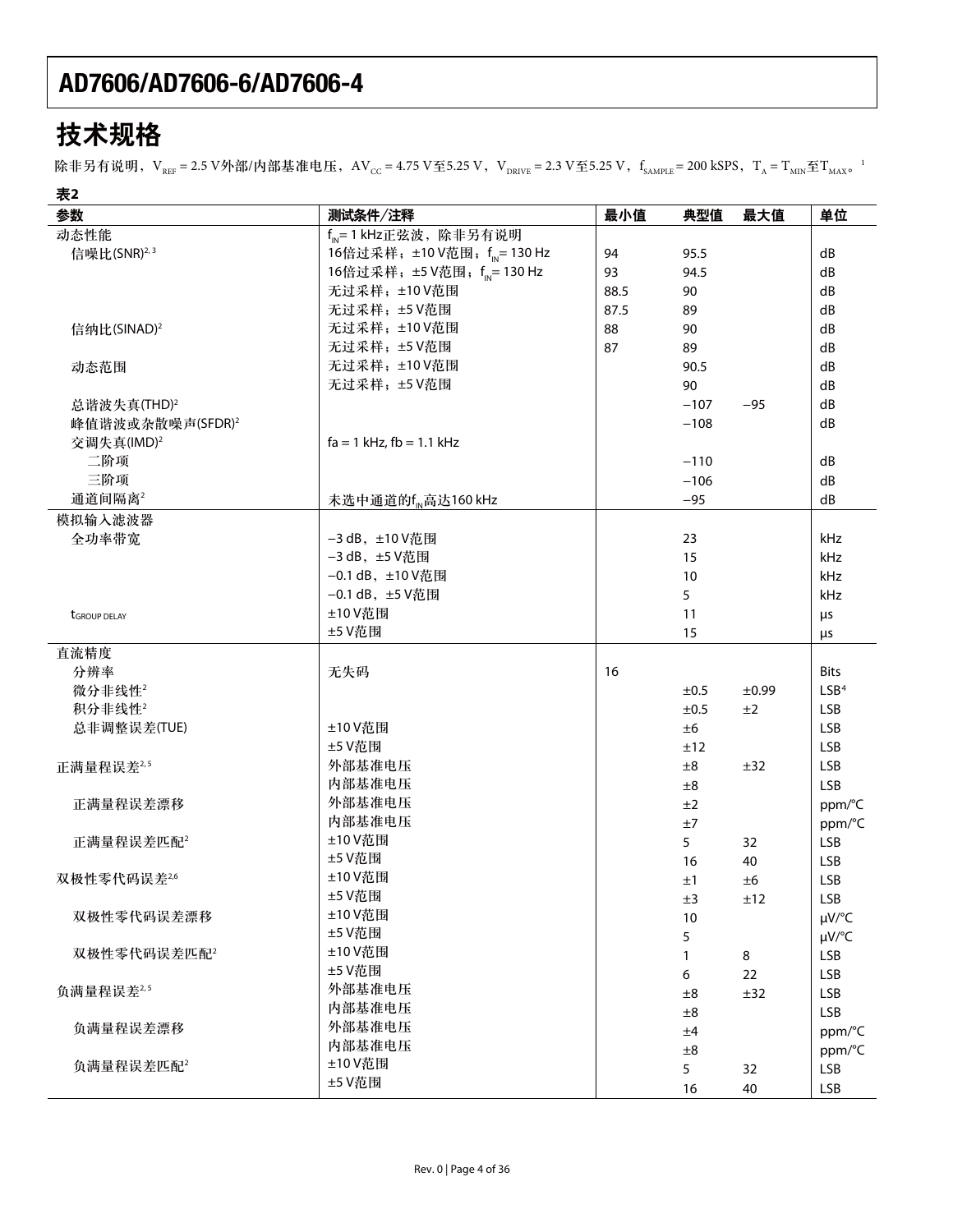| 参数                             | 测试条件/注释                                                   | 最小值                    | 典型值            | 最大值                    | 单位           |
|--------------------------------|-----------------------------------------------------------|------------------------|----------------|------------------------|--------------|
| 模拟输入                           |                                                           |                        |                |                        |              |
| 输入电压范围                         | $RANGE = 1$                                               |                        |                | ±10                    | $\mathsf{V}$ |
|                                | $RANGE = 0$                                               |                        |                | ±5                     | $\sf V$      |
| 模拟输入电流                         | 10V; 见图31                                                 |                        | 5.4            |                        | μA           |
|                                | 5V; 见图31                                                  |                        | 2.5            |                        | μA           |
| 输入电容7                          |                                                           |                        | 5              |                        | pF           |
| 输入阻抗                           | 见"模拟输入"部分                                                 |                        | 1              |                        | $M\Omega$    |
| 基准输入/输出                        |                                                           |                        |                |                        |              |
| 基准输入电压范围                       | 见"ADC传递函数"部分                                              | 2.475                  | 2.5            | 2.525                  | V            |
| 直流漏电流                          |                                                           |                        |                | ±1                     | μA           |
| 输入电容7                          | REF SELECT = $1$                                          |                        | 7.5            |                        | pF           |
| 基准输出电压                         | <b>REFIN/REFOUT</b>                                       |                        | 2.49/          |                        | $\mathsf{V}$ |
| 基准源温度系数                        |                                                           |                        | 2.505          |                        |              |
|                                |                                                           |                        | ±10            |                        | ppm/°C       |
| 逻辑输入                           |                                                           |                        |                |                        |              |
| 输入高电压(V <sub>INH</sub> )       |                                                           | $0.9 \times V_{DRIVE}$ |                |                        | $\mathsf{V}$ |
| 输入低电压 $(V_{\text{int}})$       |                                                           |                        |                | $0.1 \times V_{DRIVE}$ | $\sf V$      |
| 输入电流(I <sub>N</sub> )          |                                                           |                        |                | ±2                     | μA           |
| 输入电容 $(C_{10})^7$              |                                                           |                        | 5              |                        | pF           |
| 逻辑输出                           |                                                           | $V_{DRIVE} - 0.2$      |                |                        |              |
| 输出高电压 $(V_{\text{OH}})$        | $I_{\text{SOWRCE}} = 100 \mu A$<br>$I_{SINK} = 100 \mu A$ |                        |                | 0.2                    | V<br>$\sf V$ |
| 输出低电压 $(V_{\alpha})$<br>浮空态漏电流 |                                                           |                        |                | ±20                    |              |
| 浮空态输出电容7                       |                                                           |                        | ±1<br>5        |                        | μA<br>pF     |
| 输出编码                           | 二进制补码                                                     |                        |                |                        |              |
| 转换速率                           |                                                           |                        |                |                        |              |
| 转换时间                           | 包括所有八个通道;见表3                                              |                        | 4              |                        | μs           |
| 采样保持器采集时间                      |                                                           |                        | 1              |                        | μs           |
| 吞吐速率                           | 每个通道,包括所有八个通道                                             |                        |                | 200                    | kSPS         |
| 电源要求                           |                                                           |                        |                |                        |              |
| $AV_{cc}$                      |                                                           | 4.75                   |                | 5.25                   | V            |
| $V_{DRIVE}$                    |                                                           | 2.3                    |                | 5.25                   | V            |
| $I_{\text{total}}$             | 数字输入=0V或V <sub>DRIVE</sub>                                |                        |                |                        |              |
| 正常模式(静态)                       | AD7606                                                    |                        | 16             | 22                     | mA           |
|                                | AD7606-6                                                  |                        | 14             | 20                     | mA           |
|                                | AD7606-4                                                  |                        | 12             | 17                     | mA           |
| 正常模式(工作状态)8                    | $f_{SAMPLE} = 200$ kSPS                                   |                        |                |                        |              |
|                                | AD7606                                                    |                        | 20             | 27                     | mA           |
|                                | AD7606-6                                                  |                        | 18             | 24                     | mA           |
|                                | AD7606-4                                                  |                        | 15             | $21$                   | mA           |
| 待机模式                           |                                                           |                        | 5              | $\bf 8$                | mA           |
| 关断模式                           |                                                           |                        | $\overline{2}$ | 6                      | μA           |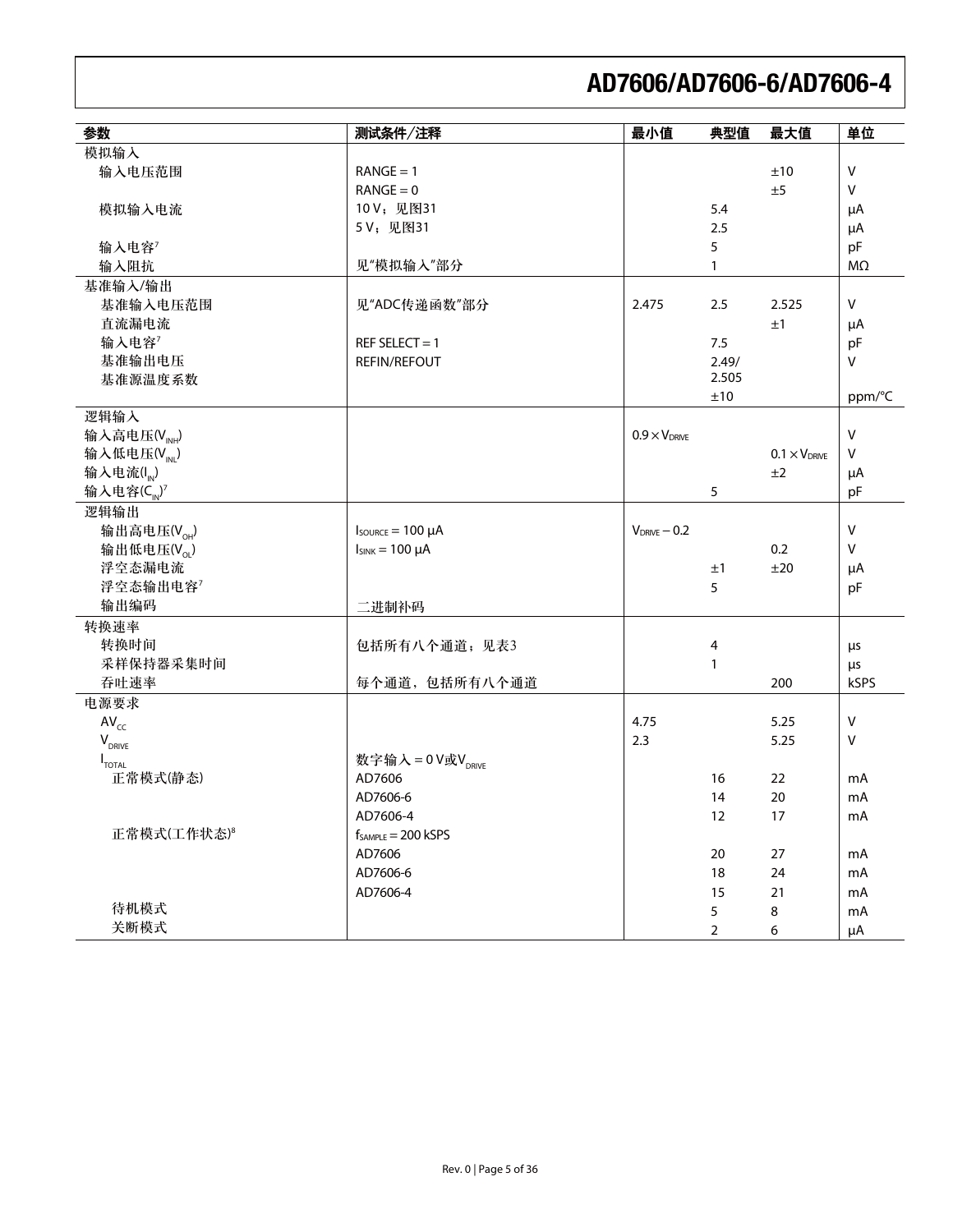| 参数                      | 测试条件/注释                 | 最小值 | 典型值 | 最大值   | 单位 |
|-------------------------|-------------------------|-----|-----|-------|----|
| 功耗                      |                         |     |     |       |    |
| 正常模式(静态)                | AD7606                  |     | 80  | 115.5 | mW |
| 正常模式(工作状态) <sup>8</sup> | $f_{SAMPLE} = 200$ kSPS |     |     |       |    |
|                         | AD7606                  |     | 100 | 142   | mW |
|                         | AD7606-6                |     | 90  | 126   | mW |
|                         | AD7606-4                |     | 75  | 111   | mW |
| 待机模式                    |                         |     | 25  | 42    | mW |
| 关断模式                    |                         |     | 10  | 31.5  | μW |

'B级温度范围为−40℃至+85℃。

 $2$ 参见"术语"部分。

<sup>3</sup> 此特性适用于转换期间或转换之后读取时。如果在并行模式下的转换期间读取且V<sub>DRWE</sub> = 5 V,则SNR典型值降低1.5 dB,THD典型值降低3 dB。<br><sup>4</sup>LSB表示最低有效位。±5 V输入范围时,1 LSB = 152.58 μV。±10 V输入范围时,1 LSB = 305.175 μV。

5 这些特性包括全温度范围变化和内部基准电压缓冲的贡献,但不包括外部基准电压源的误差贡献。

6 双极性零代码误差相对于模拟输入电压而计算。

 $^7$ 样片在初次发布期间均经过测试,以确保符合标准要求。

<sup>8</sup>工作功耗/电流数值包括以过采样模式运行时的贡献。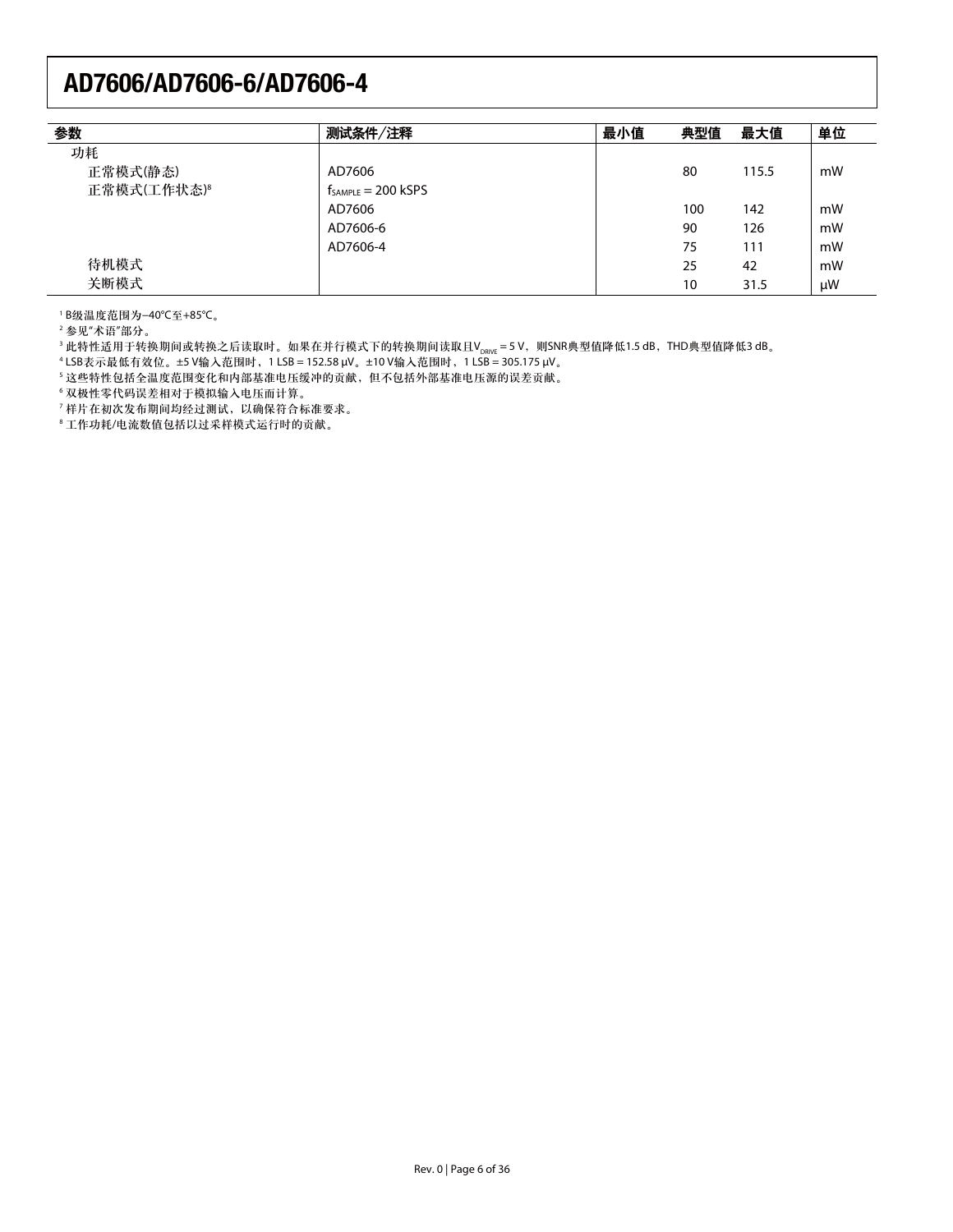#### 时序规格

除非另有说明,  $AV_{CC} = 4.75$  V至5.25 V, V<sub>DRIVE</sub> = 2.3 V至5.25 V, V<sub>REF</sub> = 2.5V外部/内部基准电压, T<sub>A</sub> = T<sub>MIN</sub>至T<sub>MAX</sub>。<sup>1</sup>

### 表3

|                                    |             | 在T <sub>MIN</sub> 、T <sub>MAX</sub> 时的限值 |             |    |                                                                                 |
|------------------------------------|-------------|------------------------------------------|-------------|----|---------------------------------------------------------------------------------|
| 参数                                 |             |                                          | 最小值 典型值 最大值 | 单位 | 描述                                                                              |
| 并行/串行/字节模式                         |             |                                          |             |    |                                                                                 |
| tcycle                             |             |                                          |             |    | 1/吞吐速率                                                                          |
|                                    |             |                                          | 5           | μs | 并行模式, 转换期间或之后读取; 或者串行模式: VpRIVE=4.75 V                                          |
|                                    |             |                                          |             |    | 至5.25 V, 利用D <sub>our</sub> A和D <sub>our</sub> B线路在转换期间读取                       |
|                                    |             | 5                                        |             | μs | 串行模式, 转换期间读取; V <sub>DRIVE</sub> =3.3 V                                         |
|                                    |             |                                          | 9.7         | μs | 串行模式, 转换之后读取; V <sub>DRWF</sub> =2.3 V, D <sub>our</sub> A和D <sub>our</sub> B线路 |
| $t_{CONV}^2$                       |             |                                          |             |    | 转换时间                                                                            |
|                                    | 3.45        | 4                                        | 4.15        | μs | 过采样关闭; AD7606                                                                   |
|                                    |             | 3                                        |             | μs | 过采样关闭; AD7606-6                                                                 |
|                                    |             | $\overline{2}$                           |             | μs | 过采样关闭; AD7606-4                                                                 |
|                                    | 7.87        |                                          | 9.1         | μs | 2倍过采样; AD7606                                                                   |
|                                    | 16.05       |                                          | 18.8        | μs | 4倍过采样; AD7606                                                                   |
|                                    | 33          |                                          | 39          | μs | 8倍过采样; AD7606                                                                   |
|                                    | 66          |                                          | 78          | μs | 16倍过采样; AD7606                                                                  |
|                                    | 133         |                                          | 158         | μs | 32倍过采样; AD7606                                                                  |
|                                    | 257         |                                          | 315         | μs | 64倍过采样; AD7606<br>STBY上升沿到CONVST x上升沿; 从待机模式上电的时间                               |
| <b><i>UWAKE-UP STANDBY</i></b>     |             |                                          | 100         | μs |                                                                                 |
|                                    |             |                                          |             |    |                                                                                 |
| <b>twake-up SHUTDOWN</b><br>内部基准电压 |             |                                          | 30          | ms | STBY上升沿到CONVST x上升沿; 从关断模式上电的时间                                                 |
|                                    |             |                                          |             |    |                                                                                 |
| 外部基准电压                             |             |                                          | 13          | ms | STBY上升沿到CONVST x上升沿; 从关断模式上电的时间                                                 |
|                                    |             |                                          |             |    |                                                                                 |
| <b>TRESET</b>                      | 50          |                                          |             | ns | RESET高电平脉冲宽度                                                                    |
| tos_setup                          | 20          |                                          |             | ns | BUSY到OS x引脚设置时间                                                                 |
| tos_HOLD                           | 20          |                                          |             | ns | BUSY到OS x引脚保持时间                                                                 |
| t1                                 |             |                                          | 40          | ns | CONVST x高电平到BUSY高电平                                                             |
| t <sub>2</sub>                     | 25          |                                          |             | ns | 最短CONVST x低电平脉冲                                                                 |
| t3                                 | 25          |                                          |             | ns | 最短CONVST x高电平脉冲                                                                 |
| t4                                 | 0           |                                          |             | ns | BUSY下降沿到CS下降沿设置时间                                                               |
| $t5$ <sup>3</sup>                  |             |                                          | 0.5         | ms | CONVST A/CONVST B上升沿之间最大容许延迟时间                                                  |
| $t_6$                              |             |                                          | 25          | ns | 最后CS上升沿与BUSY下降沿之间的最长时间                                                          |
| t <sub>7</sub>                     | 25          |                                          |             | ns | RESET低电平到CONVST x高电平之间的最短延迟时间                                                   |
| 并行/字节读取操作                          |             |                                          |             |    |                                                                                 |
|                                    | 0           |                                          |             |    | CS到RD设置时间                                                                       |
| $t_8$                              | $\mathbf 0$ |                                          |             | ns | CS到RD保持时间                                                                       |
| t9                                 |             |                                          |             | ns | RD低电平脉冲宽度                                                                       |
| $t_{10}$                           |             |                                          |             |    |                                                                                 |
|                                    | 16          |                                          |             | ns | V <sub>DRIVE</sub> 高于4.75 V                                                     |
|                                    | 21          |                                          |             | ns | V <sub>DRIVE</sub> 高于3.3 V                                                      |
|                                    | 25          |                                          |             | ns | V <sub>DRIVE</sub> 高于2.7 V                                                      |
|                                    | 32          |                                          |             | ns | V <sub>DRIVE</sub> 高于2.3 V                                                      |
| $t_{11}$                           | 15          |                                          |             | ns | RD高电平脉冲宽度                                                                       |
| $t_{12}$                           | 22          |                                          |             | ns | CS高电平脉冲宽度(见图5); CS与RD相连                                                         |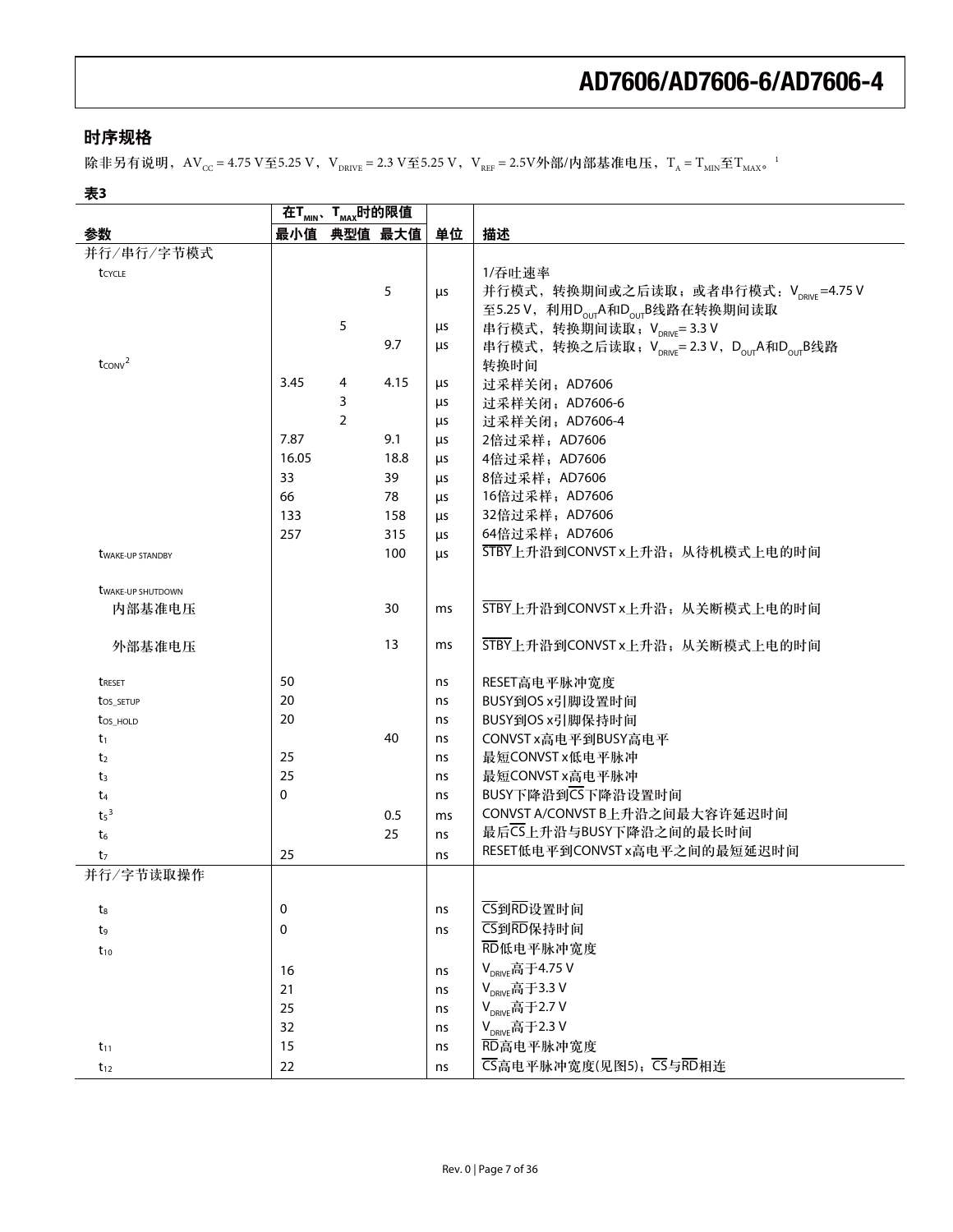| 最小值 典型值 最大值<br>参数<br>单位<br>描述<br>从CS直到DB[15:0]三态禁用的延迟时间<br>$t_{13}$<br>16<br>V <sub>DRIVF</sub> 高于4.75 V<br>ns<br>20<br>V <sub>DRIVE</sub> 高于3.3 V<br>ns<br>25<br>V <sub>DRIVE</sub> 高于2.7 V<br>ns<br>30<br>V <sub>DRIVE</sub> 高于2.3 V<br>ns<br>$t_{14}$ <sup>4</sup><br>RD下降沿后的数据访问时间<br>V <sub>DRIVE</sub> 高于4.75 V<br>16<br>ns<br>21<br>V <sub>DRIVE</sub> 高于3.3 V<br>ns<br>25<br>V <sub>DRIVE</sub> 高于2.7 V<br>ns<br>32<br>V <sub>DRIV</sub> E高于2.3 V<br>ns<br>6<br>RD下降沿后的数据保持时间<br>$t_{15}$<br>ns<br><b>CS到DB[15:0]保持时间</b><br>6<br>$t_{16}$<br>ns<br>从CS上升沿到DB[15:0]三态使能的延迟时间<br>22<br>$t_{17}$<br>ns<br>串行读取操作<br>fsclk<br>串行读取时钟频率<br>23.5<br>MHz<br>V <sub>DRIVE</sub> 高于4.75 V<br>17<br>MHz<br>V <sub>DRIVE</sub> 高于3.3 V<br>14.5<br>MHz<br>V <sub>DRIVE</sub> 高于2.7 V<br>11.5<br>MHz<br>V <sub>DRIVE</sub> 高于2.3 V<br>$t_{18}$<br>从CS直到D <sub>our</sub> A/D <sub>our</sub> B三态禁用的延迟时间/从CS直到MSB有效的延迟时间<br>V <sub>DRIVE</sub> 高于4.75 V<br>15<br>ns<br>V <sub>DRIVE</sub> 高于3.3 V<br>20<br>ns<br>$V_{DRIVF} = 2.3 V 2.7 V$<br>30<br>ns<br>SCLK上升沿后的数据访问时间<br>$t_{19}$ <sup>4</sup><br>V <sub>DRIVF</sub> 高于4.75 V<br>17<br>ns<br>V <sub>DRIVE</sub> 高于3.3 V<br>23<br>ns<br>V <sub>DRIVE</sub> 高于2.7 V<br>27<br>ns<br>$V_{DRIVE}$ 高于2.3 V<br>34<br>ns<br>SCLK低电平脉冲宽度<br>0.4 tsclk<br>$t_{20}$<br>ns<br>SCLK高电平脉冲宽度<br>$0.4$ tsclk<br>$t_{21}$<br>ns<br>SCLK上升沿到D <sub>our</sub> A/D <sub>our</sub> B有效的保持时间<br>$\overline{7}$<br>$t_{22}$<br>CS上升沿到D <sub>our</sub> A/D <sub>our</sub> B三态使能<br>22<br>$t_{23}$<br>ns<br>FRSTDATA操作<br>从CS下降沿直到FRSTDATA三态禁用的延迟时间<br>$t_{24}$<br>V <sub>DRIVE</sub> 高于4.75 V<br>15<br>ns<br>V <sub>DRIVE</sub> 高于3.3 V<br>20<br>ns<br>V <sub>DRIVE</sub> 高于2.7 V<br>25<br>ns<br>V <sub>DRIVE</sub> 高于2.3 V<br>30<br>ns<br>从CS下降沿直到FRSTDATA高电平的延迟时间,串行模式<br>$t_{25}$<br>ns<br>V <sub>DRIVE</sub> 高于4.75 V<br>15<br>ns<br>V <sub>DRIVE</sub> 高于3.3 V<br>20<br>ns<br>V <sub>DRIVE</sub> 高于2.7 V<br>25<br>ns<br>V <sub>DRIVE</sub> 高于2.3 V<br>30<br>ns<br>从RD下降沿到FRSTDATA高电平的延迟时间<br>$t_{26}$<br>V <sub>DRIVE</sub> 高于4.75 V<br>16<br>ns<br>V <sub>DRIVE</sub> 高于3.3 V<br>20<br>ns<br>V <sub>DRIVE</sub> 高于2.7 V<br>25<br>ns<br>30<br>ns |  | 在T <sub>MIN</sub> 、T <sub>MAX</sub> 时的限值 |  |                     |
|----------------------------------------------------------------------------------------------------------------------------------------------------------------------------------------------------------------------------------------------------------------------------------------------------------------------------------------------------------------------------------------------------------------------------------------------------------------------------------------------------------------------------------------------------------------------------------------------------------------------------------------------------------------------------------------------------------------------------------------------------------------------------------------------------------------------------------------------------------------------------------------------------------------------------------------------------------------------------------------------------------------------------------------------------------------------------------------------------------------------------------------------------------------------------------------------------------------------------------------------------------------------------------------------------------------------------------------------------------------------------------------------------------------------------------------------------------------------------------------------------------------------------------------------------------------------------------------------------------------------------------------------------------------------------------------------------------------------------------------------------------------------------------------------------------------------------------------------------------------------------------------------------------------------------------------------------------------------------------------------------------------------------------------------------------------------------------------------------------------------------------------------------------------------------|--|------------------------------------------|--|---------------------|
|                                                                                                                                                                                                                                                                                                                                                                                                                                                                                                                                                                                                                                                                                                                                                                                                                                                                                                                                                                                                                                                                                                                                                                                                                                                                                                                                                                                                                                                                                                                                                                                                                                                                                                                                                                                                                                                                                                                                                                                                                                                                                                                                                                            |  |                                          |  |                     |
|                                                                                                                                                                                                                                                                                                                                                                                                                                                                                                                                                                                                                                                                                                                                                                                                                                                                                                                                                                                                                                                                                                                                                                                                                                                                                                                                                                                                                                                                                                                                                                                                                                                                                                                                                                                                                                                                                                                                                                                                                                                                                                                                                                            |  |                                          |  |                     |
|                                                                                                                                                                                                                                                                                                                                                                                                                                                                                                                                                                                                                                                                                                                                                                                                                                                                                                                                                                                                                                                                                                                                                                                                                                                                                                                                                                                                                                                                                                                                                                                                                                                                                                                                                                                                                                                                                                                                                                                                                                                                                                                                                                            |  |                                          |  |                     |
|                                                                                                                                                                                                                                                                                                                                                                                                                                                                                                                                                                                                                                                                                                                                                                                                                                                                                                                                                                                                                                                                                                                                                                                                                                                                                                                                                                                                                                                                                                                                                                                                                                                                                                                                                                                                                                                                                                                                                                                                                                                                                                                                                                            |  |                                          |  |                     |
|                                                                                                                                                                                                                                                                                                                                                                                                                                                                                                                                                                                                                                                                                                                                                                                                                                                                                                                                                                                                                                                                                                                                                                                                                                                                                                                                                                                                                                                                                                                                                                                                                                                                                                                                                                                                                                                                                                                                                                                                                                                                                                                                                                            |  |                                          |  |                     |
|                                                                                                                                                                                                                                                                                                                                                                                                                                                                                                                                                                                                                                                                                                                                                                                                                                                                                                                                                                                                                                                                                                                                                                                                                                                                                                                                                                                                                                                                                                                                                                                                                                                                                                                                                                                                                                                                                                                                                                                                                                                                                                                                                                            |  |                                          |  |                     |
|                                                                                                                                                                                                                                                                                                                                                                                                                                                                                                                                                                                                                                                                                                                                                                                                                                                                                                                                                                                                                                                                                                                                                                                                                                                                                                                                                                                                                                                                                                                                                                                                                                                                                                                                                                                                                                                                                                                                                                                                                                                                                                                                                                            |  |                                          |  |                     |
|                                                                                                                                                                                                                                                                                                                                                                                                                                                                                                                                                                                                                                                                                                                                                                                                                                                                                                                                                                                                                                                                                                                                                                                                                                                                                                                                                                                                                                                                                                                                                                                                                                                                                                                                                                                                                                                                                                                                                                                                                                                                                                                                                                            |  |                                          |  |                     |
|                                                                                                                                                                                                                                                                                                                                                                                                                                                                                                                                                                                                                                                                                                                                                                                                                                                                                                                                                                                                                                                                                                                                                                                                                                                                                                                                                                                                                                                                                                                                                                                                                                                                                                                                                                                                                                                                                                                                                                                                                                                                                                                                                                            |  |                                          |  |                     |
|                                                                                                                                                                                                                                                                                                                                                                                                                                                                                                                                                                                                                                                                                                                                                                                                                                                                                                                                                                                                                                                                                                                                                                                                                                                                                                                                                                                                                                                                                                                                                                                                                                                                                                                                                                                                                                                                                                                                                                                                                                                                                                                                                                            |  |                                          |  |                     |
|                                                                                                                                                                                                                                                                                                                                                                                                                                                                                                                                                                                                                                                                                                                                                                                                                                                                                                                                                                                                                                                                                                                                                                                                                                                                                                                                                                                                                                                                                                                                                                                                                                                                                                                                                                                                                                                                                                                                                                                                                                                                                                                                                                            |  |                                          |  |                     |
|                                                                                                                                                                                                                                                                                                                                                                                                                                                                                                                                                                                                                                                                                                                                                                                                                                                                                                                                                                                                                                                                                                                                                                                                                                                                                                                                                                                                                                                                                                                                                                                                                                                                                                                                                                                                                                                                                                                                                                                                                                                                                                                                                                            |  |                                          |  |                     |
|                                                                                                                                                                                                                                                                                                                                                                                                                                                                                                                                                                                                                                                                                                                                                                                                                                                                                                                                                                                                                                                                                                                                                                                                                                                                                                                                                                                                                                                                                                                                                                                                                                                                                                                                                                                                                                                                                                                                                                                                                                                                                                                                                                            |  |                                          |  |                     |
|                                                                                                                                                                                                                                                                                                                                                                                                                                                                                                                                                                                                                                                                                                                                                                                                                                                                                                                                                                                                                                                                                                                                                                                                                                                                                                                                                                                                                                                                                                                                                                                                                                                                                                                                                                                                                                                                                                                                                                                                                                                                                                                                                                            |  |                                          |  |                     |
|                                                                                                                                                                                                                                                                                                                                                                                                                                                                                                                                                                                                                                                                                                                                                                                                                                                                                                                                                                                                                                                                                                                                                                                                                                                                                                                                                                                                                                                                                                                                                                                                                                                                                                                                                                                                                                                                                                                                                                                                                                                                                                                                                                            |  |                                          |  |                     |
|                                                                                                                                                                                                                                                                                                                                                                                                                                                                                                                                                                                                                                                                                                                                                                                                                                                                                                                                                                                                                                                                                                                                                                                                                                                                                                                                                                                                                                                                                                                                                                                                                                                                                                                                                                                                                                                                                                                                                                                                                                                                                                                                                                            |  |                                          |  |                     |
|                                                                                                                                                                                                                                                                                                                                                                                                                                                                                                                                                                                                                                                                                                                                                                                                                                                                                                                                                                                                                                                                                                                                                                                                                                                                                                                                                                                                                                                                                                                                                                                                                                                                                                                                                                                                                                                                                                                                                                                                                                                                                                                                                                            |  |                                          |  |                     |
|                                                                                                                                                                                                                                                                                                                                                                                                                                                                                                                                                                                                                                                                                                                                                                                                                                                                                                                                                                                                                                                                                                                                                                                                                                                                                                                                                                                                                                                                                                                                                                                                                                                                                                                                                                                                                                                                                                                                                                                                                                                                                                                                                                            |  |                                          |  |                     |
|                                                                                                                                                                                                                                                                                                                                                                                                                                                                                                                                                                                                                                                                                                                                                                                                                                                                                                                                                                                                                                                                                                                                                                                                                                                                                                                                                                                                                                                                                                                                                                                                                                                                                                                                                                                                                                                                                                                                                                                                                                                                                                                                                                            |  |                                          |  |                     |
|                                                                                                                                                                                                                                                                                                                                                                                                                                                                                                                                                                                                                                                                                                                                                                                                                                                                                                                                                                                                                                                                                                                                                                                                                                                                                                                                                                                                                                                                                                                                                                                                                                                                                                                                                                                                                                                                                                                                                                                                                                                                                                                                                                            |  |                                          |  |                     |
|                                                                                                                                                                                                                                                                                                                                                                                                                                                                                                                                                                                                                                                                                                                                                                                                                                                                                                                                                                                                                                                                                                                                                                                                                                                                                                                                                                                                                                                                                                                                                                                                                                                                                                                                                                                                                                                                                                                                                                                                                                                                                                                                                                            |  |                                          |  |                     |
|                                                                                                                                                                                                                                                                                                                                                                                                                                                                                                                                                                                                                                                                                                                                                                                                                                                                                                                                                                                                                                                                                                                                                                                                                                                                                                                                                                                                                                                                                                                                                                                                                                                                                                                                                                                                                                                                                                                                                                                                                                                                                                                                                                            |  |                                          |  |                     |
|                                                                                                                                                                                                                                                                                                                                                                                                                                                                                                                                                                                                                                                                                                                                                                                                                                                                                                                                                                                                                                                                                                                                                                                                                                                                                                                                                                                                                                                                                                                                                                                                                                                                                                                                                                                                                                                                                                                                                                                                                                                                                                                                                                            |  |                                          |  |                     |
|                                                                                                                                                                                                                                                                                                                                                                                                                                                                                                                                                                                                                                                                                                                                                                                                                                                                                                                                                                                                                                                                                                                                                                                                                                                                                                                                                                                                                                                                                                                                                                                                                                                                                                                                                                                                                                                                                                                                                                                                                                                                                                                                                                            |  |                                          |  |                     |
|                                                                                                                                                                                                                                                                                                                                                                                                                                                                                                                                                                                                                                                                                                                                                                                                                                                                                                                                                                                                                                                                                                                                                                                                                                                                                                                                                                                                                                                                                                                                                                                                                                                                                                                                                                                                                                                                                                                                                                                                                                                                                                                                                                            |  |                                          |  |                     |
|                                                                                                                                                                                                                                                                                                                                                                                                                                                                                                                                                                                                                                                                                                                                                                                                                                                                                                                                                                                                                                                                                                                                                                                                                                                                                                                                                                                                                                                                                                                                                                                                                                                                                                                                                                                                                                                                                                                                                                                                                                                                                                                                                                            |  |                                          |  |                     |
|                                                                                                                                                                                                                                                                                                                                                                                                                                                                                                                                                                                                                                                                                                                                                                                                                                                                                                                                                                                                                                                                                                                                                                                                                                                                                                                                                                                                                                                                                                                                                                                                                                                                                                                                                                                                                                                                                                                                                                                                                                                                                                                                                                            |  |                                          |  |                     |
|                                                                                                                                                                                                                                                                                                                                                                                                                                                                                                                                                                                                                                                                                                                                                                                                                                                                                                                                                                                                                                                                                                                                                                                                                                                                                                                                                                                                                                                                                                                                                                                                                                                                                                                                                                                                                                                                                                                                                                                                                                                                                                                                                                            |  |                                          |  |                     |
|                                                                                                                                                                                                                                                                                                                                                                                                                                                                                                                                                                                                                                                                                                                                                                                                                                                                                                                                                                                                                                                                                                                                                                                                                                                                                                                                                                                                                                                                                                                                                                                                                                                                                                                                                                                                                                                                                                                                                                                                                                                                                                                                                                            |  |                                          |  |                     |
|                                                                                                                                                                                                                                                                                                                                                                                                                                                                                                                                                                                                                                                                                                                                                                                                                                                                                                                                                                                                                                                                                                                                                                                                                                                                                                                                                                                                                                                                                                                                                                                                                                                                                                                                                                                                                                                                                                                                                                                                                                                                                                                                                                            |  |                                          |  |                     |
|                                                                                                                                                                                                                                                                                                                                                                                                                                                                                                                                                                                                                                                                                                                                                                                                                                                                                                                                                                                                                                                                                                                                                                                                                                                                                                                                                                                                                                                                                                                                                                                                                                                                                                                                                                                                                                                                                                                                                                                                                                                                                                                                                                            |  |                                          |  |                     |
|                                                                                                                                                                                                                                                                                                                                                                                                                                                                                                                                                                                                                                                                                                                                                                                                                                                                                                                                                                                                                                                                                                                                                                                                                                                                                                                                                                                                                                                                                                                                                                                                                                                                                                                                                                                                                                                                                                                                                                                                                                                                                                                                                                            |  |                                          |  |                     |
|                                                                                                                                                                                                                                                                                                                                                                                                                                                                                                                                                                                                                                                                                                                                                                                                                                                                                                                                                                                                                                                                                                                                                                                                                                                                                                                                                                                                                                                                                                                                                                                                                                                                                                                                                                                                                                                                                                                                                                                                                                                                                                                                                                            |  |                                          |  |                     |
|                                                                                                                                                                                                                                                                                                                                                                                                                                                                                                                                                                                                                                                                                                                                                                                                                                                                                                                                                                                                                                                                                                                                                                                                                                                                                                                                                                                                                                                                                                                                                                                                                                                                                                                                                                                                                                                                                                                                                                                                                                                                                                                                                                            |  |                                          |  |                     |
|                                                                                                                                                                                                                                                                                                                                                                                                                                                                                                                                                                                                                                                                                                                                                                                                                                                                                                                                                                                                                                                                                                                                                                                                                                                                                                                                                                                                                                                                                                                                                                                                                                                                                                                                                                                                                                                                                                                                                                                                                                                                                                                                                                            |  |                                          |  |                     |
|                                                                                                                                                                                                                                                                                                                                                                                                                                                                                                                                                                                                                                                                                                                                                                                                                                                                                                                                                                                                                                                                                                                                                                                                                                                                                                                                                                                                                                                                                                                                                                                                                                                                                                                                                                                                                                                                                                                                                                                                                                                                                                                                                                            |  |                                          |  |                     |
|                                                                                                                                                                                                                                                                                                                                                                                                                                                                                                                                                                                                                                                                                                                                                                                                                                                                                                                                                                                                                                                                                                                                                                                                                                                                                                                                                                                                                                                                                                                                                                                                                                                                                                                                                                                                                                                                                                                                                                                                                                                                                                                                                                            |  |                                          |  |                     |
|                                                                                                                                                                                                                                                                                                                                                                                                                                                                                                                                                                                                                                                                                                                                                                                                                                                                                                                                                                                                                                                                                                                                                                                                                                                                                                                                                                                                                                                                                                                                                                                                                                                                                                                                                                                                                                                                                                                                                                                                                                                                                                                                                                            |  |                                          |  |                     |
|                                                                                                                                                                                                                                                                                                                                                                                                                                                                                                                                                                                                                                                                                                                                                                                                                                                                                                                                                                                                                                                                                                                                                                                                                                                                                                                                                                                                                                                                                                                                                                                                                                                                                                                                                                                                                                                                                                                                                                                                                                                                                                                                                                            |  |                                          |  |                     |
|                                                                                                                                                                                                                                                                                                                                                                                                                                                                                                                                                                                                                                                                                                                                                                                                                                                                                                                                                                                                                                                                                                                                                                                                                                                                                                                                                                                                                                                                                                                                                                                                                                                                                                                                                                                                                                                                                                                                                                                                                                                                                                                                                                            |  |                                          |  |                     |
|                                                                                                                                                                                                                                                                                                                                                                                                                                                                                                                                                                                                                                                                                                                                                                                                                                                                                                                                                                                                                                                                                                                                                                                                                                                                                                                                                                                                                                                                                                                                                                                                                                                                                                                                                                                                                                                                                                                                                                                                                                                                                                                                                                            |  |                                          |  |                     |
|                                                                                                                                                                                                                                                                                                                                                                                                                                                                                                                                                                                                                                                                                                                                                                                                                                                                                                                                                                                                                                                                                                                                                                                                                                                                                                                                                                                                                                                                                                                                                                                                                                                                                                                                                                                                                                                                                                                                                                                                                                                                                                                                                                            |  |                                          |  |                     |
|                                                                                                                                                                                                                                                                                                                                                                                                                                                                                                                                                                                                                                                                                                                                                                                                                                                                                                                                                                                                                                                                                                                                                                                                                                                                                                                                                                                                                                                                                                                                                                                                                                                                                                                                                                                                                                                                                                                                                                                                                                                                                                                                                                            |  |                                          |  |                     |
|                                                                                                                                                                                                                                                                                                                                                                                                                                                                                                                                                                                                                                                                                                                                                                                                                                                                                                                                                                                                                                                                                                                                                                                                                                                                                                                                                                                                                                                                                                                                                                                                                                                                                                                                                                                                                                                                                                                                                                                                                                                                                                                                                                            |  |                                          |  |                     |
|                                                                                                                                                                                                                                                                                                                                                                                                                                                                                                                                                                                                                                                                                                                                                                                                                                                                                                                                                                                                                                                                                                                                                                                                                                                                                                                                                                                                                                                                                                                                                                                                                                                                                                                                                                                                                                                                                                                                                                                                                                                                                                                                                                            |  |                                          |  |                     |
|                                                                                                                                                                                                                                                                                                                                                                                                                                                                                                                                                                                                                                                                                                                                                                                                                                                                                                                                                                                                                                                                                                                                                                                                                                                                                                                                                                                                                                                                                                                                                                                                                                                                                                                                                                                                                                                                                                                                                                                                                                                                                                                                                                            |  |                                          |  |                     |
|                                                                                                                                                                                                                                                                                                                                                                                                                                                                                                                                                                                                                                                                                                                                                                                                                                                                                                                                                                                                                                                                                                                                                                                                                                                                                                                                                                                                                                                                                                                                                                                                                                                                                                                                                                                                                                                                                                                                                                                                                                                                                                                                                                            |  |                                          |  |                     |
|                                                                                                                                                                                                                                                                                                                                                                                                                                                                                                                                                                                                                                                                                                                                                                                                                                                                                                                                                                                                                                                                                                                                                                                                                                                                                                                                                                                                                                                                                                                                                                                                                                                                                                                                                                                                                                                                                                                                                                                                                                                                                                                                                                            |  |                                          |  |                     |
|                                                                                                                                                                                                                                                                                                                                                                                                                                                                                                                                                                                                                                                                                                                                                                                                                                                                                                                                                                                                                                                                                                                                                                                                                                                                                                                                                                                                                                                                                                                                                                                                                                                                                                                                                                                                                                                                                                                                                                                                                                                                                                                                                                            |  |                                          |  |                     |
|                                                                                                                                                                                                                                                                                                                                                                                                                                                                                                                                                                                                                                                                                                                                                                                                                                                                                                                                                                                                                                                                                                                                                                                                                                                                                                                                                                                                                                                                                                                                                                                                                                                                                                                                                                                                                                                                                                                                                                                                                                                                                                                                                                            |  |                                          |  |                     |
|                                                                                                                                                                                                                                                                                                                                                                                                                                                                                                                                                                                                                                                                                                                                                                                                                                                                                                                                                                                                                                                                                                                                                                                                                                                                                                                                                                                                                                                                                                                                                                                                                                                                                                                                                                                                                                                                                                                                                                                                                                                                                                                                                                            |  |                                          |  | $V_{DRIVE}$ 高于2.3 V |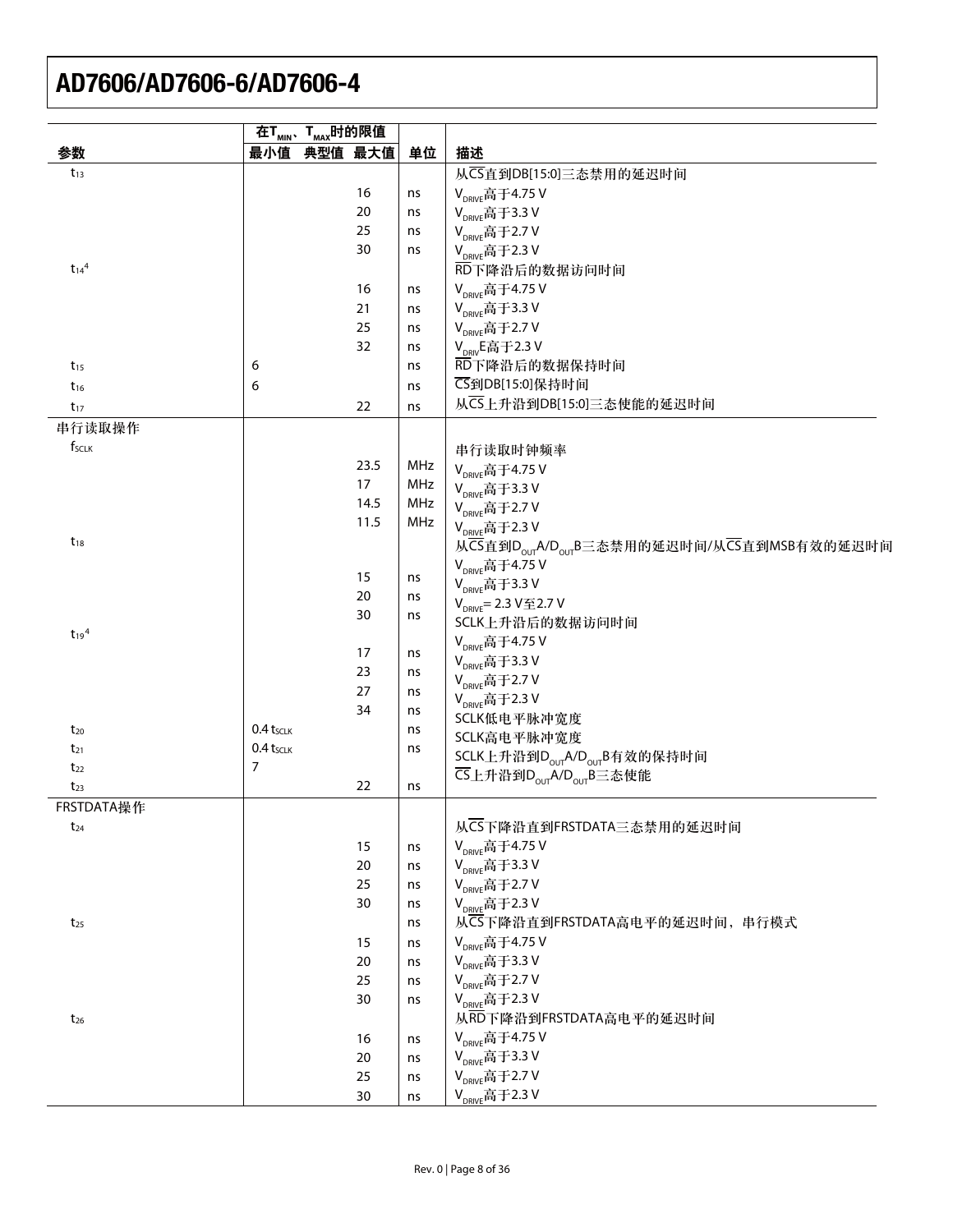|          | 在T <sub>MIN</sub> 、 | T <sub>мах</sub> 时的限值 |         |    |                                   |
|----------|---------------------|-----------------------|---------|----|-----------------------------------|
| 参数       | 最小值                 |                       | 典型值 最大值 | 单位 | 描述                                |
| $t_{27}$ |                     |                       |         |    | 从RD下降沿到FRSTDATA低电平的延迟时间           |
|          |                     |                       | 19      | ns | $V_{DRIVE} = 3.3 V  \ 5.25 V$     |
|          |                     |                       | 24      | ns | $V_{DRIVE} = 2.3 V  \n\leq 2.7 V$ |
| $t_{28}$ |                     |                       |         |    | 从第16个SCLK下降沿到FRSTDATA低电平的延迟时间     |
|          |                     |                       | 17      | ns | $V_{DRIVE} = 3.3 V 4.5.25 V$      |
|          |                     |                       | 22      | ns | $V_{DRIVE} = 2.3 V 2.7 V$         |
| $t_{29}$ |                     |                       | 24      | ns | 从CS上升沿直到FRSTDATA三态使能的延迟时间         |

'样片在初次发布期间均经过测试,以确保符合标准要求。所有输入信号均指定t<sub>s</sub>=t<sub>r</sub>=5ns(10%到90%的V<sub>bRve</sub>)并从1.6V电平起开始计时。

<sup>2</sup> 在过采样模式下,AD7606-6和AD7606-4的t<sub>coNV</sub>典型值可以利用公式((N × t<sub>coNV</sub>) + ((N − 1) × 1 μs))计算,其中N表示过采样倍率。对于AD7606-6,t<sub>coNV</sub> = 3 μs;对  $\text{\emph{\textbf{F}}}$ AD7606-4,t $_{\text{\tiny{CONV}}}$  = 2 µs  $_{\circ}$ 

3 CONVST x信号之间的延迟用确保通道集之间的性能匹配小于10 LSB时的最大容许时间来衡量。

4 对于这些测量, 数据输出引脚上使用了缓冲, 它相当于输出引脚上有20 pF的负载。

#### 时序图

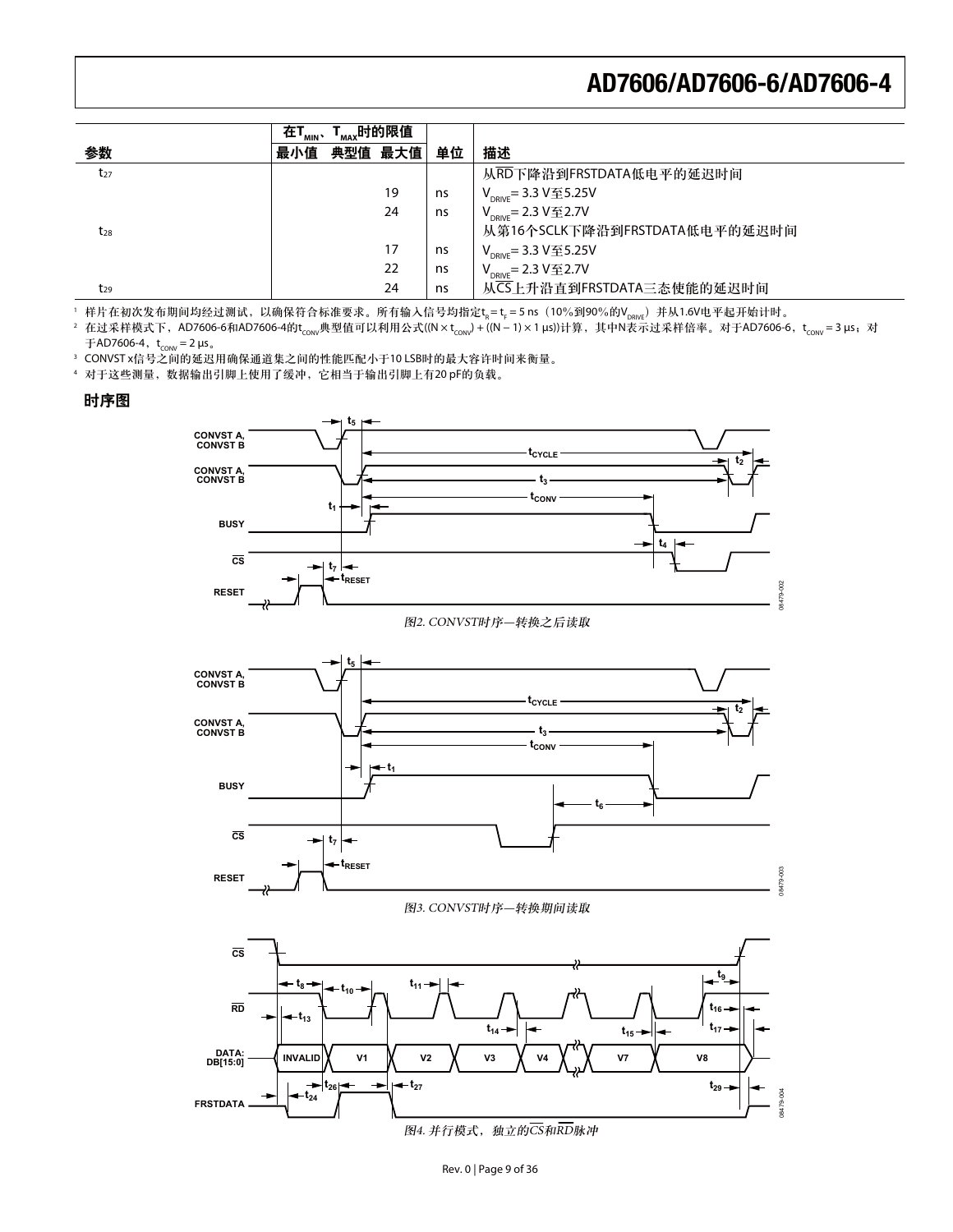

图7. 字节模式读取操作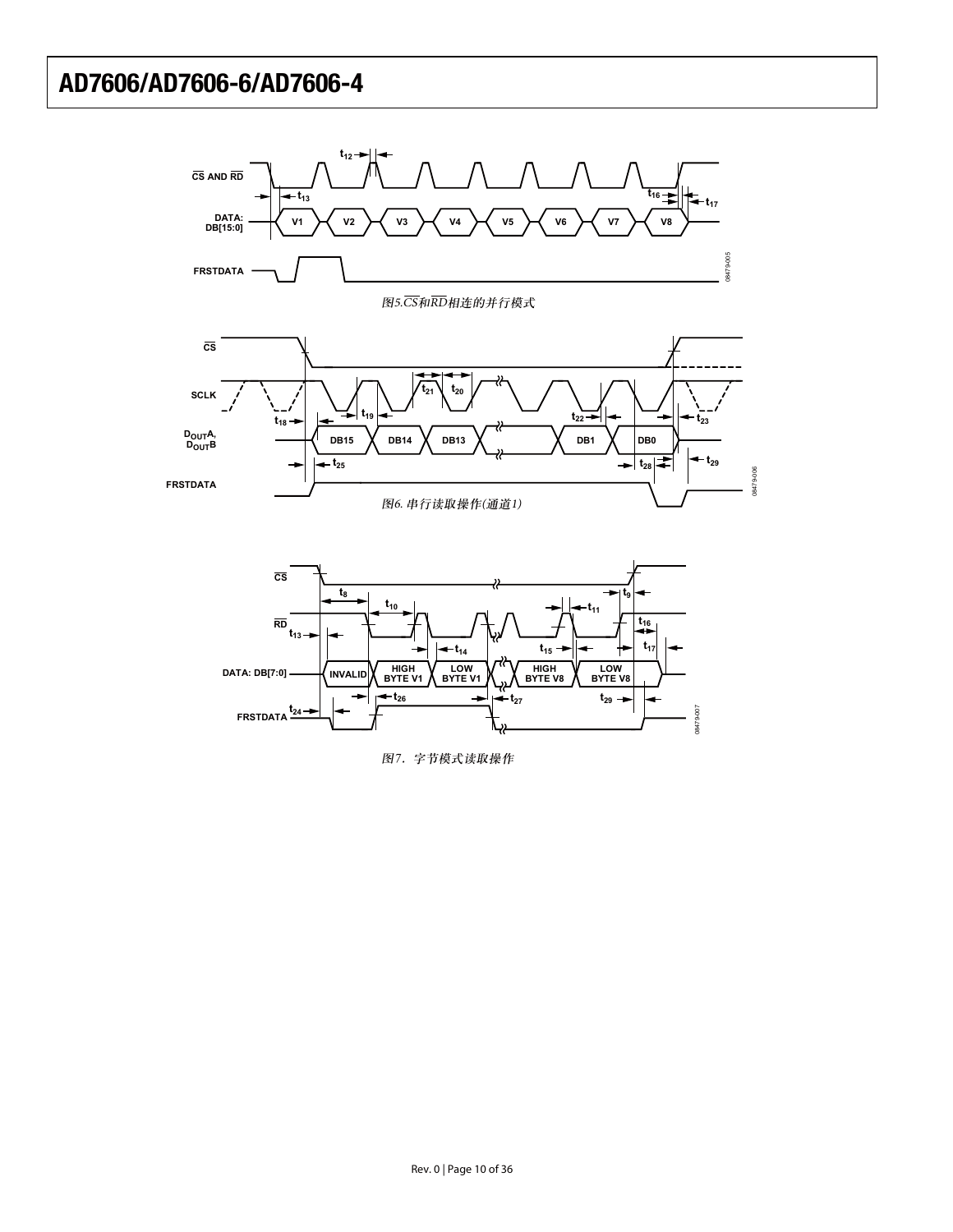### 绝对最大额定值

除非另有说明,  $T_A = 25^{\circ}C_{\circ}$ 

#### 表4

| 参数                                                         | 额定值                                                     |
|------------------------------------------------------------|---------------------------------------------------------|
| $AV_{cc} \underline{\mathfrak{F}}$ AGND                    | $-0.3$ V $\overline{4}$ +7 V                            |
| $V_{\text{DPL/E}}$ $\mathcal{\underline{\mathbf{F}}}$ AGND | $-0.3$ V $\overline{4}$ AV cc + 0.3 V                   |
| 模拟输入电压至AGND'                                               | ±16.5V                                                  |
| 数字输入电压至DGND                                                | $-0.3$ V $\overline{\mathfrak{D}}$ V $_{DRIVE}$ + 0.3 V |
| 数字输出电压至GND                                                 | $-0.3$ V $\overline{\mathfrak{D}}$ V $_{DRIVE}$ + 0.3 V |
| REFIN至AGND                                                 | $-0.3$ V $\overline{Y}$ AV $_{cc}$ + 0.3 V              |
| 输入电流至除电源外的任何引脚'                                            | $+10 \text{ mA}$                                        |
| 工作温度范围                                                     |                                                         |
| B级                                                         | –40℃ 至 +85℃                                             |
| 存储温度范围                                                     | $-65^{\circ}$ C 至 +150 $^{\circ}$ C                     |
| 结温                                                         | $150^{\circ}$ C                                         |
| 铅锡焊接温度,                                                    |                                                         |
| 回流焊(10秒至30秒)                                               | 240 (+0)°C                                              |
| 无铅回流焊温度                                                    | 260 $(+0)$ °C                                           |
| ESD(除模拟输入外的所有引脚)                                           | 2 kV                                                    |
| ESD(仅模拟输入引脚)                                               | 7 kV                                                    |

#### 热阻

 $\theta_{\text{IA}}$ 针对最差条件, 即器件焊接在电路板上以实现表贴封 装。这些技术规格适用于4层电路板。

#### **Table 5. Thermal Resistance**

| Package Type | σja | UJC | Unit |
|--------------|-----|-----|------|
| 64-Lead LOFP |     |     | w    |

#### ߢ**ESD**য়



#### **ESD** (静电放电) 敏感器件。

带电器件和电路板可能会在没有察觉的情况下放电。 尽管本产品具有专利或专有保护电路,但在遇到高能 量ESD时,器件可能会损坏。因此,应当采取适当的 ESD防范措施, 以避免器件性能下降或功能丧失。

1 高达100 mA的瞬态电流不会造成SCR闩锁。

注意, 超出上述绝对最大额定值可能会导致器件永久性损 坏。这只是额定应力值,不涉及器件在这些或任何其它条 件下超出本技术规格指标的功能性操作。长期在绝对最大 额定值条件下工作会影响器件的可靠性。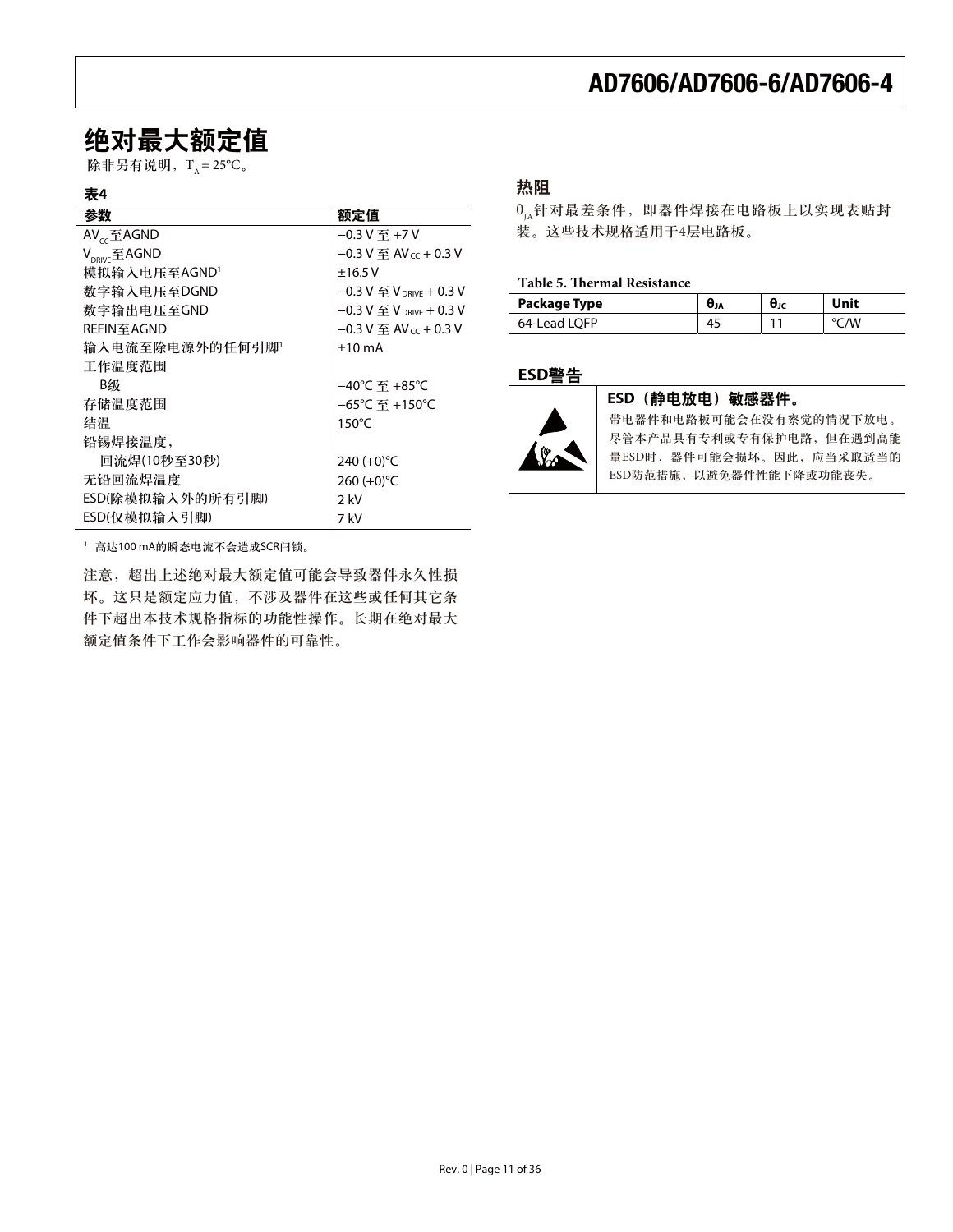# 引脚配置和功能描述

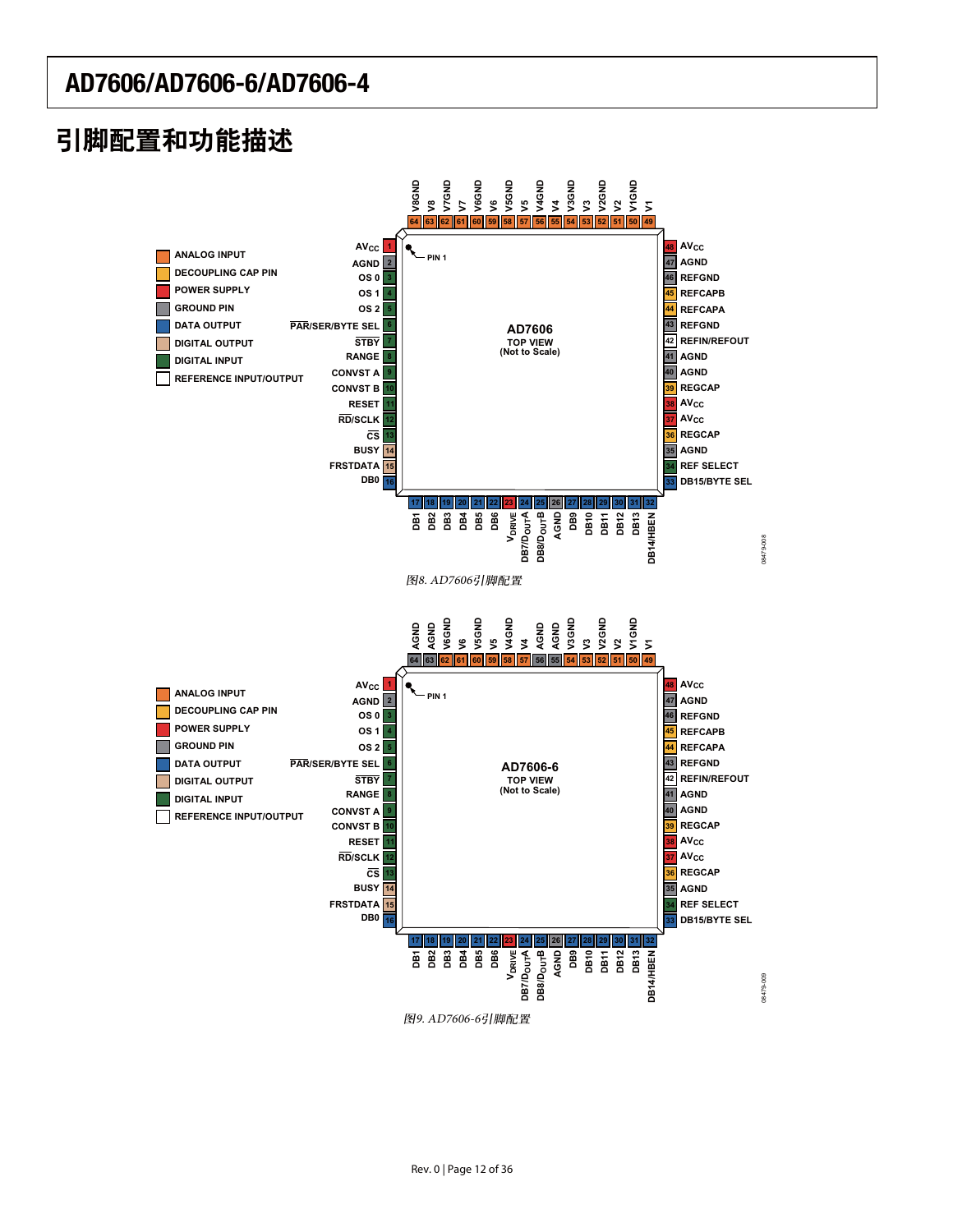

#### 表6. 引脚功能描述

|                          |           | 引脚名称                        |                             |                             |                                                                                                                                                                                                                                                                                                                                                                                 |
|--------------------------|-----------|-----------------------------|-----------------------------|-----------------------------|---------------------------------------------------------------------------------------------------------------------------------------------------------------------------------------------------------------------------------------------------------------------------------------------------------------------------------------------------------------------------------|
| 引脚编号                     | 类型'       | AD7606                      | AD7606-6                    | AD7606-4                    | 描述                                                                                                                                                                                                                                                                                                                                                                              |
| 1, 37, 38,<br>48         | P         | $AV_{CC}$                   | $AV_{CC}$                   | $AV_{CC}$                   | 模拟电源电压, 4.75 V至5.25 V。这是内部前端放大器和ADC内核的<br>电源电压。应将这些电源引脚去耦至AGND。                                                                                                                                                                                                                                                                                                                 |
| 2, 26, 35,<br>40, 41, 47 | P         | AGND                        | <b>AGND</b>                 | <b>AGND</b>                 | 模拟地。这些引脚是AD7606上所有模拟电路的接地基准点。所有模<br>拟输入信号和外部基准信号都应参考这些引脚。所有6个AGND引脚<br>都应连到系统的AGND平面。                                                                                                                                                                                                                                                                                           |
| 5, 4, 3                  | <b>DI</b> | OS [2:0]                    | OS [2:0]                    | OS [2:0]                    | 过采样模式引脚。逻辑输入。这些输入用来选择过采样倍率。OS2<br>为MSB控制位, OS 0则为LSB控制位。关于过采样工作模式的更多信<br>息,见"数字滤波器"部分,关于过采样位解码,见表9。                                                                                                                                                                                                                                                                             |
| 6                        | <b>DI</b> | PAR/SER/<br><b>BYTE SEL</b> | PAR/SER/<br><b>BYTE SEL</b> | PAR/SER/<br><b>BYTE SEL</b> | 并行/串行/字节接口选择输入。逻辑输入。如果此引脚与逻辑低电<br>平相连, 则选择并行接口。如果此引脚与逻辑高电平相连, 则选择<br>串行接口。如果此引脚为逻辑高电平且DB15/BYTE SEL为逻辑高电平<br>(见表8),则选择并行字节接口模式。<br>串行模式下, RD/SCLK引脚用作串行时钟输入。DB7/D <sub>our</sub> A引脚和<br>DB8/D <sub>our</sub> B引脚用作串行数据输出。当选择串行接口时, 应将引脚<br>DB[15:9]和DB[6:0]接地。<br>字节模式下, DB15与PAR/SER/BYTE SEL一同用来选择并行字节工作<br>模式(见表8)。DB14用作HBEN引脚。DB[7:0]通过2个RD操作传输16位<br>转换结果, DB0为数据传输的LSB。 |
| 7                        | DI        | <b>STRY</b>                 | <b>STRY</b>                 | <b>STRY</b>                 | 待机模式输入。此引脚用来让AD7606/AD7606-6/AD7606-4进入两种<br>省电模式之一:待机模式或关断模式。进入何种省电模式,取决于<br>RANGE引脚的状态, 如表7所示。待机模式下, 除片内基准电压、稳<br>压器和稳压器缓冲外的所有其它电路均关断。关断模式下, 所有电<br>路均关断。                                                                                                                                                                                                                     |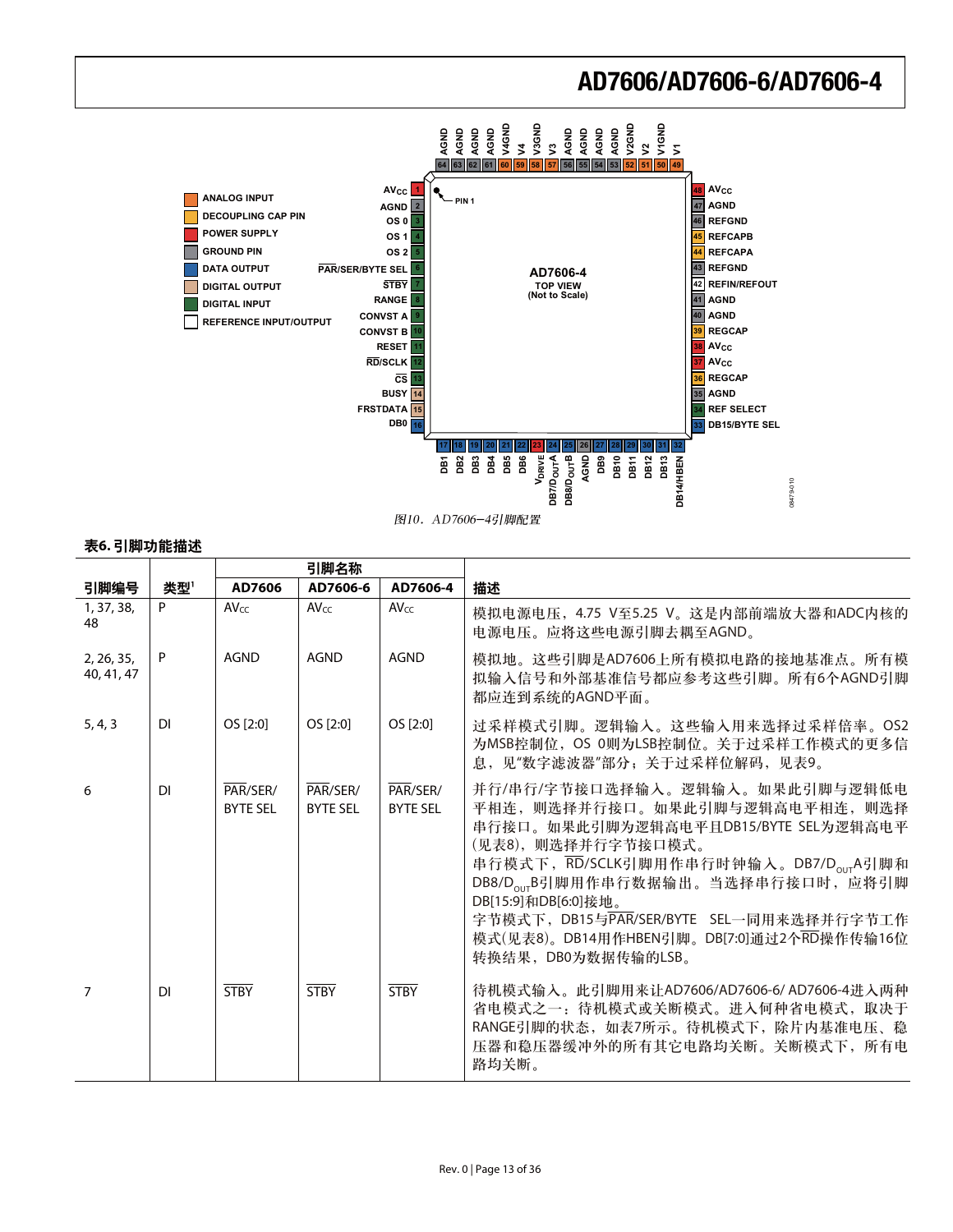|                   |                 | 引脚名称                                  |                                       |                                       |                                                                                                                                                                                                                                                                                                                                                                                                                                                                                                                                                                           |
|-------------------|-----------------|---------------------------------------|---------------------------------------|---------------------------------------|---------------------------------------------------------------------------------------------------------------------------------------------------------------------------------------------------------------------------------------------------------------------------------------------------------------------------------------------------------------------------------------------------------------------------------------------------------------------------------------------------------------------------------------------------------------------------|
| 引脚编号              | 类型'             | AD7606                                | AD7606-6                              | AD7606-4                              | 描述                                                                                                                                                                                                                                                                                                                                                                                                                                                                                                                                                                        |
| 8<br>9,10         | <b>DI</b><br>DI | RANGE<br>CONVST A,<br><b>CONVST B</b> | RANGE<br>CONVST A,<br><b>CONVST B</b> | RANGE<br>CONVST A,<br><b>CONVST B</b> | 模拟输入范围选择。逻辑输入。此引脚的极性决定模拟输入通道的<br>输入范围。如果此引脚与逻辑高电平相连,则所有通道的模拟输入<br>范围为±10 V。如果此引脚与逻辑低电平相连,则所有通道的模拟输<br>入范围为±5 V。此引脚的逻辑状态改变会立即影响模拟输入范围。<br>对于快速吞吐速率应用, 转换期间建议不要更改此引脚的逻辑状<br>态。详细信息请参见"模拟输入"部分。<br>转换开始输入A和转换开始输入B。逻辑输入。这些逻辑输入用来启<br>动模拟输入通道转换。<br>要对所有输入通道同时采样, 可以将CONVST A和CONVST B短接在一<br>起,并施加一个转换开始信号。<br>或者,可以用CONVST A启动以下通道的同步采样: AD7606的V1、<br>V2、V3和V4; AD7606-6的V1、V2和V3; AD7606-4的V1和V2。可以<br>用CONVST B启动对其它模拟输入通道的同步采样: AD7606的V5、<br>V6、V7和V8; AD7606-6的V4、V5和V6; AD7606-4的V3和V4。这只<br>有在过采样未开启时才可行。当CONVST A或CONVST B引脚从低电平<br>变为高电平时, 相应模拟输入的前端采样保持电路被设置为保持。 |
| 11                | <b>DI</b>       | <b>RESET</b>                          | <b>RESET</b>                          | <b>RESET</b>                          | 复位输入。当设置为逻辑高电平时, RESET上升沿复位<br>AD7606/AD7606-6/AD7606-4。器件应该在上电后收到一个RESET脉<br>冲。RESET高脉冲宽度典型值为50ns。如果在转换期间施加RESET脉<br>冲, 转换将中断。如果在读取期间施加RESET脉冲, 输出寄存器的内<br>容将复位至全0。                                                                                                                                                                                                                                                                                                                                                                                                      |
| $12 \overline{ }$ | <b>DI</b>       | RD/SCLK                               | RD/SCLK                               | RD/SCLK                               | 选择并行接口时为并行数据读取控制输入(RD)/选择串行接口时为串<br>行时钟输入(SCLK)。在并行模式下, 如果CS和RD均处于逻辑低电<br>平, 则会启用输出总线。在串行模式下, 此引脚用作数据传输的串<br>行时钟输入。CS下降沿使数据输出线路D <sub>our</sub> A和D <sub>our</sub> B脱离三态, 并<br>逐个输出转换结果的MSB。SCLK上升沿将随后的所有数据位逐个送<br>至串行数据输出D <sub>our</sub> A和D <sub>our</sub> B。更多信息请参见"转换控制"部分。                                                                                                                                                                                                                                                                                          |
| 13                | DI              | $\overline{\text{CS}}$                | $\overline{CS}$                       | $\overline{\text{CS}}$                | 片选。此低电平有效逻辑输入使能数据帧传输。在并行模式下, 如<br>果CS和RD均处于逻辑低电平, 则会使能输出总线DB[15:0], 使转换<br>结果输出在并行数据总线上。<br>在串行模式下, 利用CS使能串行数据帧传输, 并逐个输出串行输出<br>数据的最高有效位(MSB)。                                                                                                                                                                                                                                                                                                                                                                                                                            |
| -14               | DO.             | <b>BUSY</b>                           | <b>BUSY</b>                           | <b>BUSY</b>                           | 输出繁忙。CONVST A和CONVST B均达到上升沿之后, 此引脚变为逻<br>辑高电平,表示转换过程已开始。BUSY输出保持高电平,直到所有<br>通道的转换过程完成为止。BUSY下降沿表示转换数据正被锁存至输<br>出数据寄存器, 经过时间t』之后便可供读取。在BUSY为高电平时执<br>行的数据读取操作应当在BUSY下降沿之前完成。当BUSY信号为高电<br>平时, CONVST A或CONVST B的上升沿不起作用。                                                                                                                                                                                                                                                                                                                                                  |
| 15                | DO              | <b>FRSTDATA</b>                       | <b>FRSTDATA</b>                       | <b>FRSTDATA</b>                       | 数字输出。FRSTDATA输出信号指示何时在并行、字节或串行接口上<br>回读第一通道V1。当CS输入为高电平时, FRSTDATA输出引脚处于<br>三态。CS下降沿使FRSTDATA脱离三态。在并行模式下, 与V1结果<br>相对应的RD下降沿随后将FRSTDATA引脚设为高电平, 表示输出数<br>据总线可以提供V1的结果。在RD的下一个下降沿之后, FRSTDATA<br>输出恢复逻辑低电平。在串行模式下, FRSTDATA在CS下降沿变为高<br>电平, 因为此时将在D <sub>our</sub> A上输出V1的MSB。在CS下降沿之后的第16<br>个SCLK下降沿, 它恢复低电平。详情见"转换控制"部分。                                                                                                                                                                                                                                                |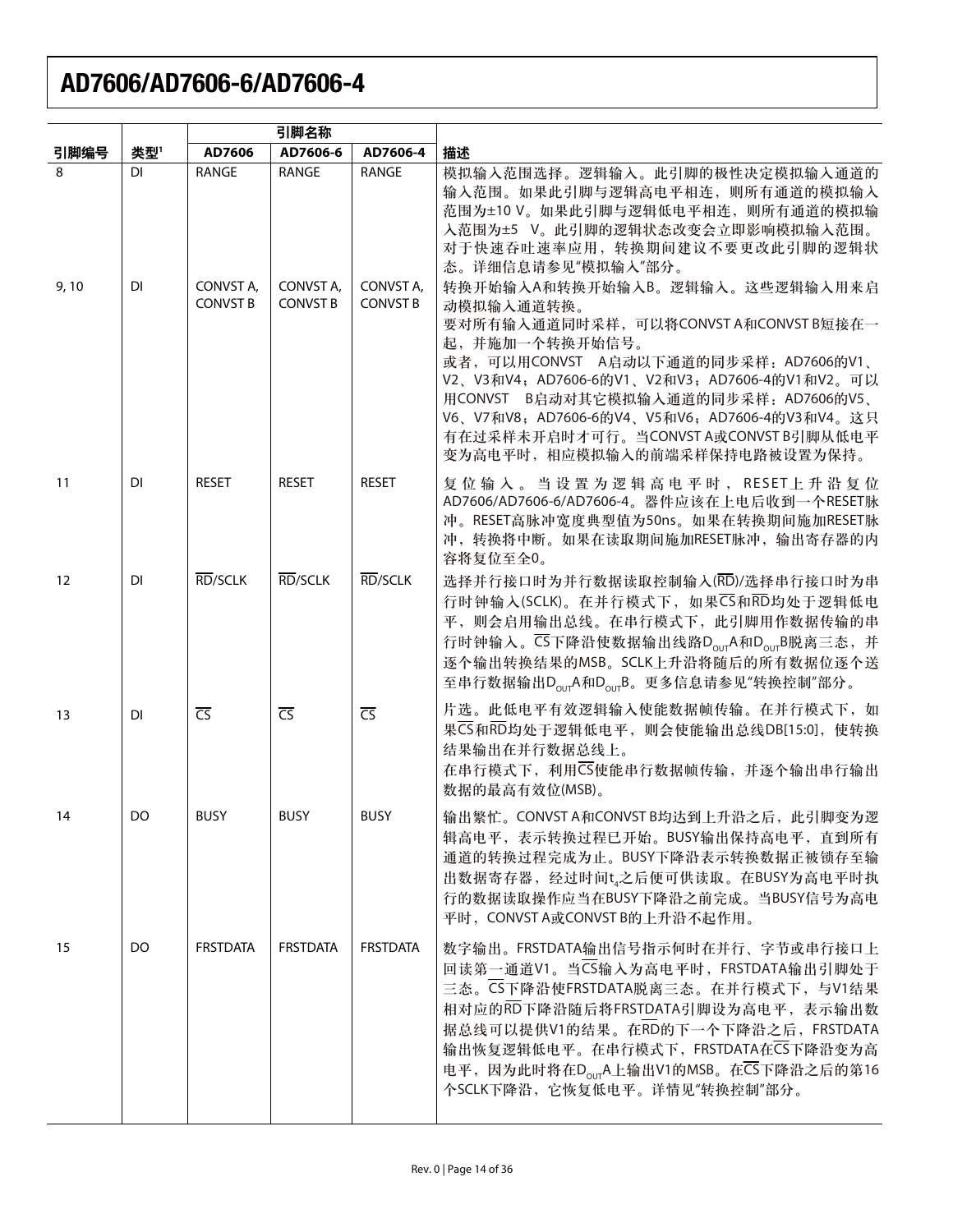|          |            | 引脚名称                     |                                  |                          |                                                                                                                                                                                                                                                                                                                                                                                                                                                                                                                                                                    |
|----------|------------|--------------------------|----------------------------------|--------------------------|--------------------------------------------------------------------------------------------------------------------------------------------------------------------------------------------------------------------------------------------------------------------------------------------------------------------------------------------------------------------------------------------------------------------------------------------------------------------------------------------------------------------------------------------------------------------|
| 引脚编号     | 类型'        | AD7606                   | AD7606-6                         | AD7606-4                 | 描述                                                                                                                                                                                                                                                                                                                                                                                                                                                                                                                                                                 |
| 22 to 16 | DO.        | DB[6:0]                  | DB[6:0]                          | DB[6:0]                  | 并行输出数据位DB6至DB0。当PAR/SER/BYTE SEL = 0时, 这些引脚充当<br>三态并行数字输入/输出引脚。当PARCS和RD均处于低电平时, 这些引<br>脚用来输出转换结果的DB6至DB0。当PAR/SER/BYTE SEL = 1时, 这些引<br>脚应与AGND相连。当工作在并行字节接口模式时, DB[7:0]通过2个RD<br>操作输出16位转换结果。DB7(引脚24)为MSB, DB0为LSB。                                                                                                                                                                                                                                                                                                                                             |
| 23       | P          | <b>VDRIVE</b>            | $\mathsf{V}_{_{\mathsf{DRIVE}}}$ | <b>VDRIVE</b>            | 逻辑电源输入。此引脚的电源电压 (2.3 V至5.25 V) 决定逻辑接口的工<br>作电压。此引脚的标称电源与主机接口(即DSP和FPGA)电源相同。                                                                                                                                                                                                                                                                                                                                                                                                                                                                                       |
| 24       | DO         | DB7/D <sub>OUTA</sub>    | DB7/D <sub>OUTA</sub>            | DB7/D <sub>OUT</sub> A   | 并行输出数据位7(DB7)/串行接口数据输出引脚(D <sub>our</sub> A)。<br>当PAR/SER/BYTE SEL = 0时, 此引脚充当三态并行数字输入/输出引脚。<br>当CS和RD均处于低电平时, 此引脚用来输出转换结果的DB7。当<br>$\overline{PAR}/\overline{SER}/\overline{B}$ $\overline{F}$ $\overline{F}$ $\overline{F}$ $\overline{F}$ $\overline{F}$ $\overline{F}$ $\overline{F}$ $\overline{F}$ $\overline{F}$ $\overline{F}$ $\overline{F}$ $\overline{F}$ $\overline{F}$ $\overline{F}$ $\overline{F}$ $\overline{F}$ $\overline{F}$ $\overline{F}$ $\overline{F}$ $\overline{F}$ $\overline{F}$ $\overline{F}$<br>见"转换控制"部分)。当工作在并行字节模式时, DB7为该字节的MSB。 |
| 25       | DO.        | DB8/D <sub>OUT</sub> B   | DB8/D <sub>OUT</sub> B           | DB8/D <sub>OUT</sub> B   | 并行输出数据位8 (DB8)/串行接口数据输出引脚(DourB)。<br>当PAR/SER/BYTE SEL = 0时, 此引脚充当三态并行数字输入 /输出引脚。<br>当CS和RD均处于低电平时, 此引脚用来输出转换结果的DB8。当<br>$\overline{PAR}/SER/BYTE SEL = 1$ 时, 此引脚用作 $D_{OUT}B$ , 并输出串行转换数据(详情<br>见"转换控制"部分)。                                                                                                                                                                                                                                                                                                                                                       |
| 31 to 27 | DO         | DB[13:9]                 | DB[13:9]                         | DB[13:9]                 | 并行输出数据位DB13至DB9。当 PAR/SER/BYTE SEL = 0时, 这些引脚充当<br>三态并行数字输入/输出引脚。当CS和RD均处于低电平时,这些引脚用<br>来输出转换结果的DB13至DB9。当PAR/SER/BYTE SEL = 1时, 这些引脚应<br>与AGND相连。                                                                                                                                                                                                                                                                                                                                                                                                                 |
| 32       | DO/DI      | DB14/<br><b>HBEN</b>     | DB14/<br><b>HBEN</b>             | DB14/<br><b>HBEN</b>     | 并行输出数据位14 (DB14)/高字节使能(HBEN)。当PAR/SER/BYTE SEL = 0<br>时, 此引脚充当三态并行数字输出引脚。当CS和RD均处于低电平时,<br>此引脚用来输出转换结果的DB14。当PAR/SER/BYTE SEL = 1且DB15/BYTE<br>SEL = 1时, AD7606/ AD7606-6/AD7606-4工作在并行字节接口模式。在<br>并行字节模式下, HBEN引脚用来选择是首先输出转换结果的高字节<br>(MSB)还是低字节(LSB)。<br>当HBEN = 1时, 首先输出MSB, 然后输出LSB。<br>当HBEN = 0时, 首先输出LSB, 然后输出MSB。                                                                                                                                                                                                                                          |
| 33       | DO/DI      | DB15/<br><b>BYTE SEL</b> | DB15/<br><b>BYTE SEL</b>         | DB15/<br><b>BYTE SEL</b> | 并行输出数据位15(DB15)/并行字节模式选择(BYTESEL)。当<br>PAR/SER/BYTE SEL = 0时, 此引脚充当三态并行数字输出引脚。当CS和RD<br>均处于低电平时, 此引脚用来输出转换结果的DB15。当PAR/SER/BYTE<br>SEL = 1时, BYTE SEL引脚用来在串行接口模式与并行字节接口模式之间<br>做出选择(见表8)。当PAR/SER/BYTE SEL = 1且DB15/BYTE SEL = 0时,<br>AD7606工作在串行接口模式。当PAR/SER/BYTE SEL = 1且DB15/BYTE SEL<br>=1时, AD7606工作在并行字节接口模式。                                                                                                                                                                                                                                               |
| 34       | <b>DI</b>  | <b>REF SELECT</b>        | <b>REF SELECT</b>                |                          | REF SELECT  内部/外部基准电压选择输入。逻辑输入。如果此引脚设为逻辑高电<br>平,则选择并使能内部基准电压模式。如果此引脚设为逻辑低电平,则<br>内部基准电压禁用, 必须将外部基准电压施加到REFIN/REFOUT引脚。                                                                                                                                                                                                                                                                                                                                                                                                                                             |
| 36, 39   | P          | <b>REGCAP</b>            | <b>REGCAP</b>                    | <b>REGCAP</b>            | 内部稳压器电压输出的去耦电容引脚。<br>应分别将这些输出引脚通过一个1 μF电容去耦至AGND。这些引脚上的<br>电压在2.5 V至2.7 V范围内。                                                                                                                                                                                                                                                                                                                                                                                                                                                                                      |
| 42       | <b>REF</b> | REFIN/<br><b>REFOUT</b>  | REFIN/<br><b>REFOUT</b>          | REFIN/<br><b>REFOUT</b>  | 基准电压输入(REFIN)/基准电压输出(REFOUT)。如果REF SELECT引脚设置<br>为逻辑高电平, 此引脚将提供2.5 V片内基准电压供外部使用。或者, 可<br>将REF SELECT引脚设置为逻辑低电平以禁用内部基准电压, 并将2.5 V外<br>部基准电压施加到此输入端(见"内部/外部基准电压"部分)。无论使用<br>内部还是外部基准电压,都需要对此引脚去耦。应在此引脚与REFGND<br>引脚附近的地之间连接一个10 µF电容。                                                                                                                                                                                                                                                                                                                                |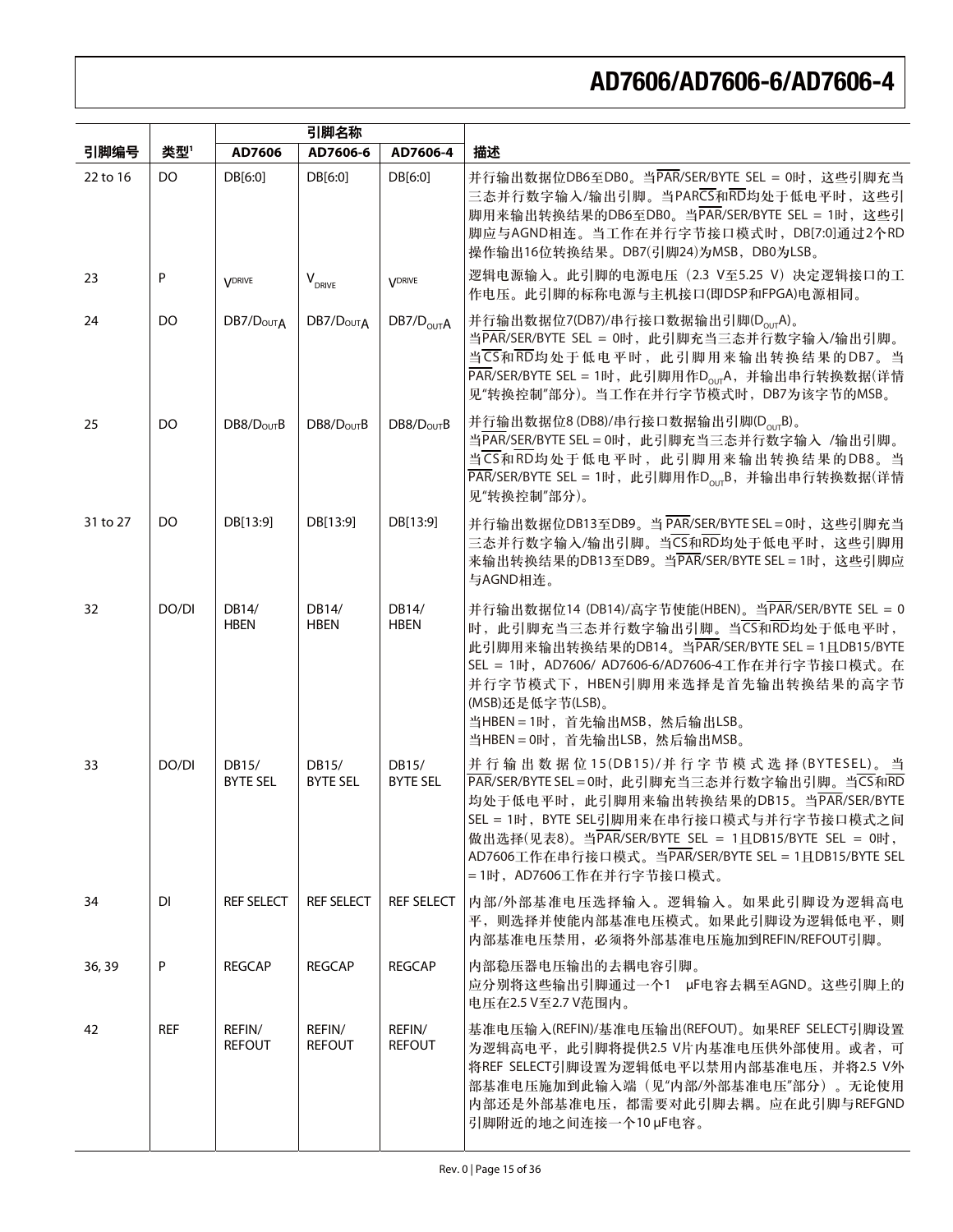|        |                       | 引脚名称               |                    |                    |                                             |
|--------|-----------------------|--------------------|--------------------|--------------------|---------------------------------------------|
| 引脚编号   | 类型'                   | AD7606             | AD7606-6           | AD7606-4           | 描述                                          |
| 43, 46 | <b>REF</b>            | <b>REFGND</b>      | <b>REFGND</b>      | <b>REFGND</b>      | 基准电压接地引脚。这些引脚应连接到AGND。                      |
| 44, 45 | <b>REF</b>            | REFCAPA,           | REFCAPA,           | REFCAPA,           | 基准电压缓冲输出强制/检测引脚。必须将这些引脚连在一起, 并通过            |
|        |                       | <b>REFCAPB</b>     | <b>REFCAPB</b>     | <b>REFCAPB</b>     | 低ESR 10 µF陶瓷电容去耦至AGND。这些引脚上的电压通常为4.5 V。     |
| 49     | AI                    | V <sub>1</sub>     | V <sub>1</sub>     | V <sub>1</sub>     | 模拟输入。此引脚为单端模拟输入。此通道的模拟输入范围由RANGE引<br>脚决定。   |
| 50, 52 | AI GND                | V1GND.             | V1GND.             | V1GND.             | 模拟输入接地引脚。这些引脚与模拟输入引脚V1至V2相对应。所有模拟           |
|        |                       | V <sub>2</sub> GND | V <sub>2</sub> GND | V <sub>2GND</sub>  | 输入AGND引脚都应连到系统的AGND平面。                      |
| 51     | AI                    | V <sub>2</sub>     | V <sub>2</sub>     | V <sub>2</sub>     | 模拟输入。此引脚为单端模拟输入。此通道的模拟输入范围由RANGE引           |
| 53     | AI/GND                | V <sub>3</sub>     | V <sub>3</sub>     | <b>AGND</b>        | 脚决定。<br>模拟输入3。对于AD7606-4, 此引脚为AGND引脚。       |
| 54     | AI GND/               | V3GND              | V3GND              | <b>AGND</b>        | 模拟输入接地引脚。对于AD7606-4, 此引脚为AGND引脚。            |
|        | <b>GND</b>            |                    |                    |                    |                                             |
| 55     | AI/GND                | V <sub>4</sub>     | <b>AGND</b>        | <b>AGND</b>        | 模拟输入4。对于AD7606-6和AD7606-4, 此引脚为AGND引脚。      |
| 56     | AI GND/<br><b>GND</b> | V <sub>4</sub> GND | <b>AGND</b>        | <b>AGND</b>        | 模拟输入接地引脚。对于AD7606-6和AD7606-4, 此引脚为AGND引脚。   |
| 57     | AI                    | V <sub>5</sub>     | V <sub>4</sub>     | V <sub>3</sub>     | 模拟输入。这些引脚是单端模拟输入。这些通道的模拟输入范围由<br>RANGE引脚决定。 |
| 58     | AI GND                | V5GND              | V <sub>4</sub> GND | V3GND              | 模拟输入接地引脚。所有模拟输入AGND引脚都应连到系统的AGND平           |
| 59     | AI                    | V <sub>6</sub>     | V <sub>5</sub>     | V <sub>4</sub>     | 面。<br>模拟输入。这些引脚是单端模拟输入                      |
| 60     | AI GND                | <b>V6GND</b>       | V5GND              | V <sub>4</sub> GND | 模拟输入接地引脚。所有模拟输入AGND引脚都应连到系统的AGND平           |
|        |                       |                    |                    |                    | 面。                                          |
| 61     | AI/GND                | V <sub>7</sub>     | V <sub>6</sub>     | <b>AGND</b>        | 模拟输入引脚。对于AD7606-4, 此引脚为AGND引脚。              |
| 62     | AI GND/<br><b>GND</b> | V7GND              | V6GND              | <b>AGND</b>        | 模拟输入接地引脚。对于AD7606-4, 此引脚为AGND引脚。            |
| 63     | AI/GND                | V <sub>8</sub>     | <b>AGND</b>        | <b>AGND</b>        | 模拟输入引脚。对于AD7606-4和AD7606-6, 此引脚为AGND引脚。     |
| 64     | AI GND/<br><b>GND</b> | V8GND              | <b>AGND</b>        | <b>AGND</b>        | 模拟输入接地引脚。对于AD7606-4和AD7606-6, 此引脚为AGND引脚。   |

'P表示也源,DI表示数字输入,DO表示数字输出,REF表示基准电压输入/输出,AI表示模拟输入,GND表示地。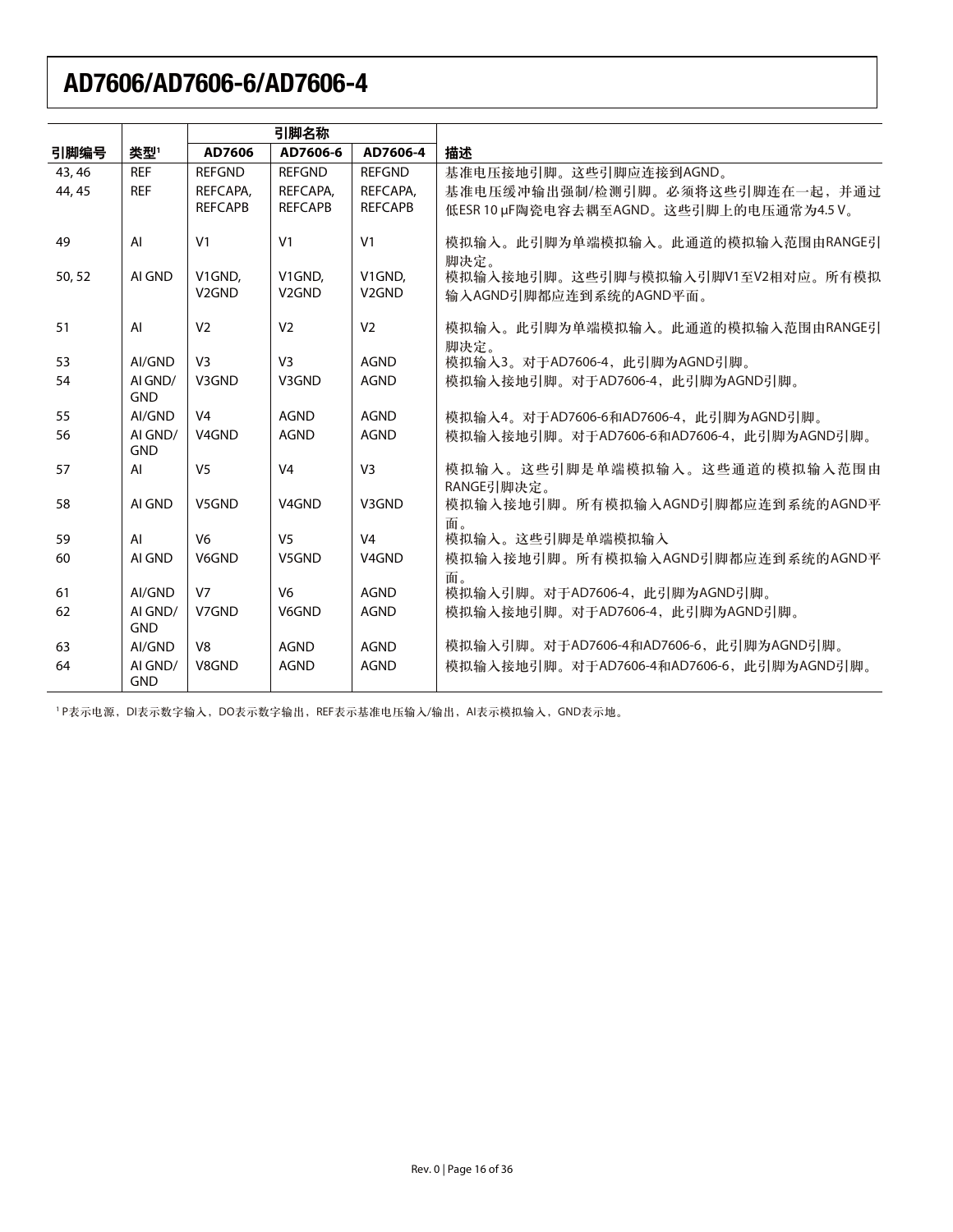

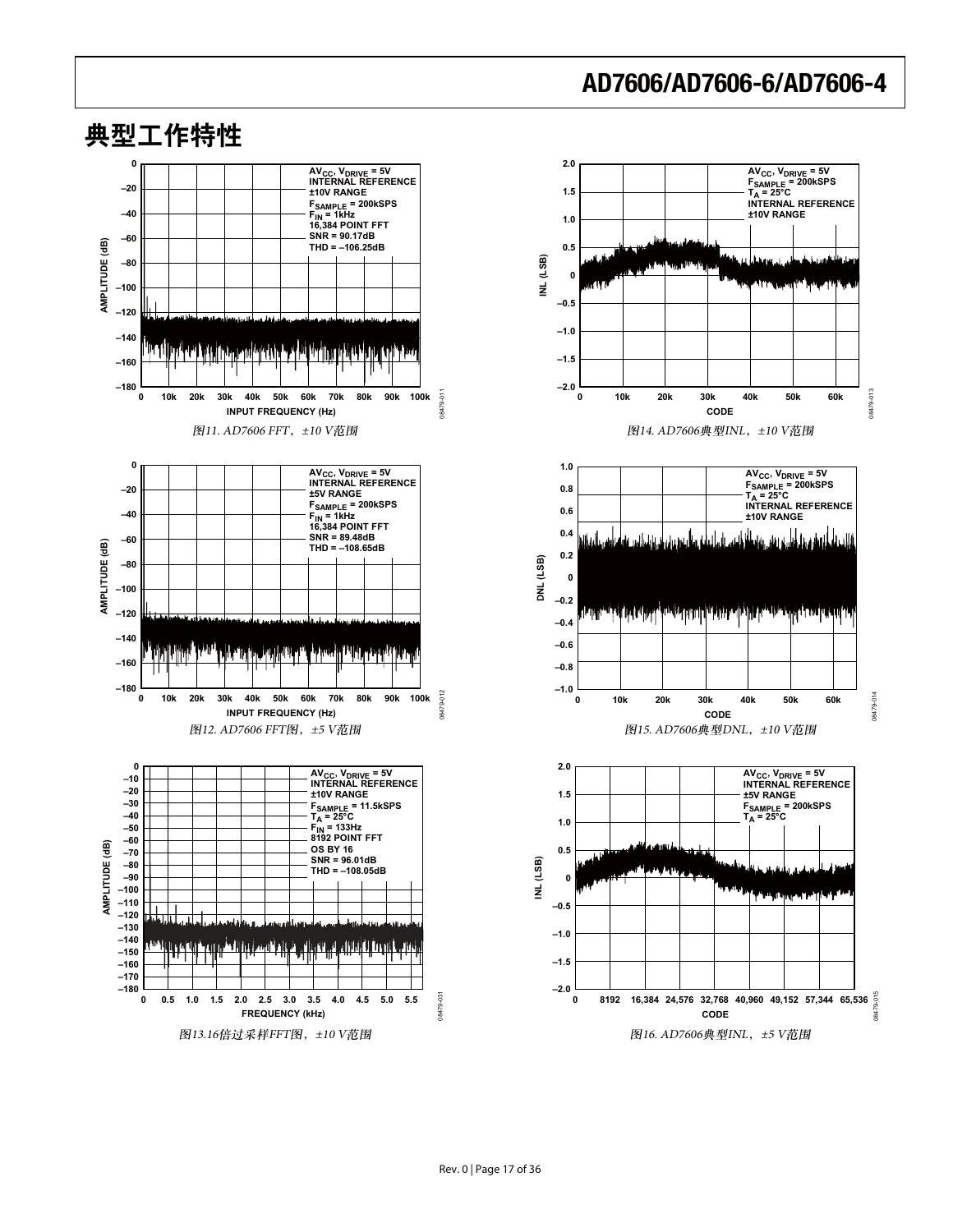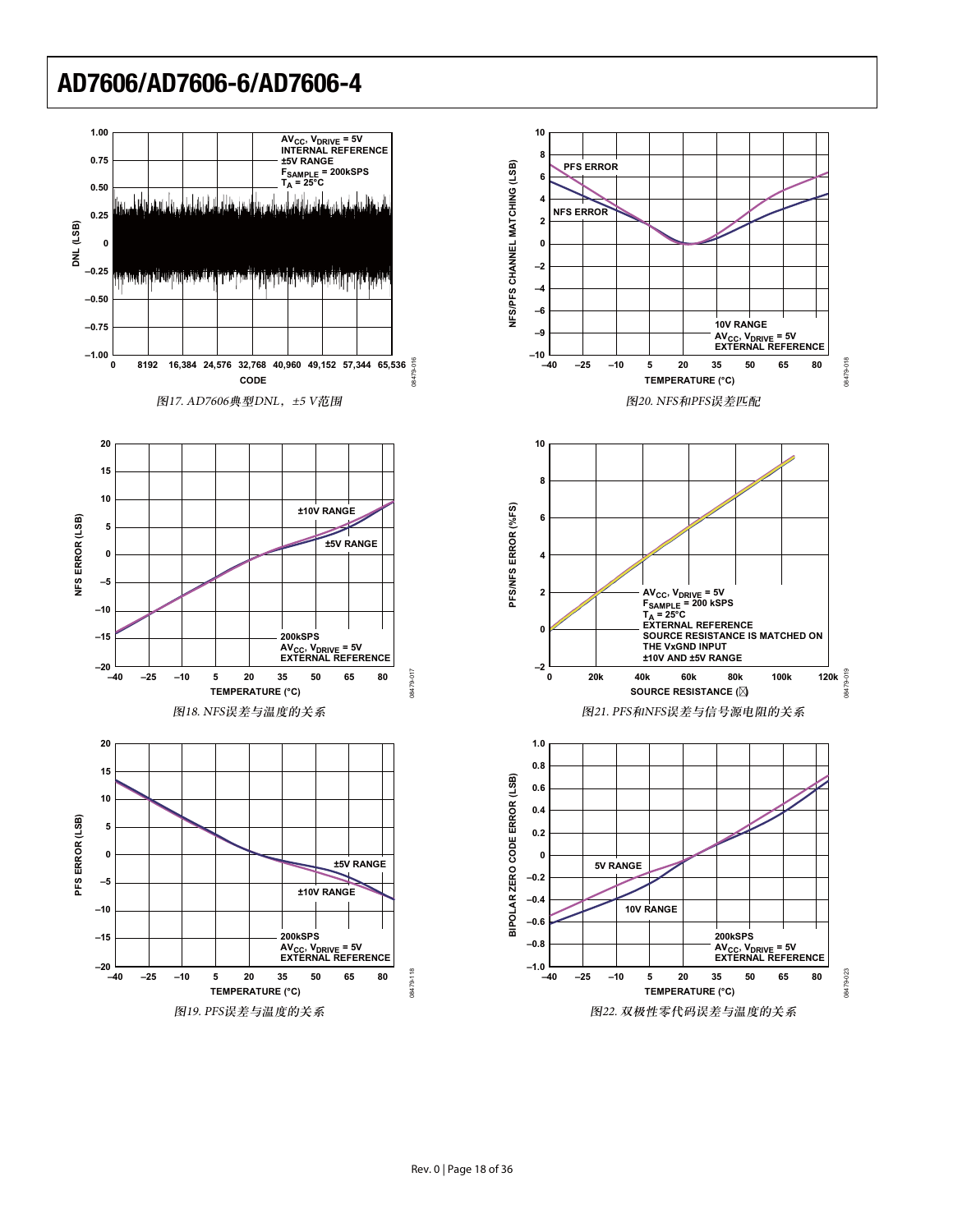







图25. 各种源阻抗下THD与输入频率的关系, ±5 V范围



图26. 不同过采样倍率下SNR与输入频率的关系, ±5 V范围



图27. 不同过采样倍率下SNR与输入频率的关系, ±10 V范围

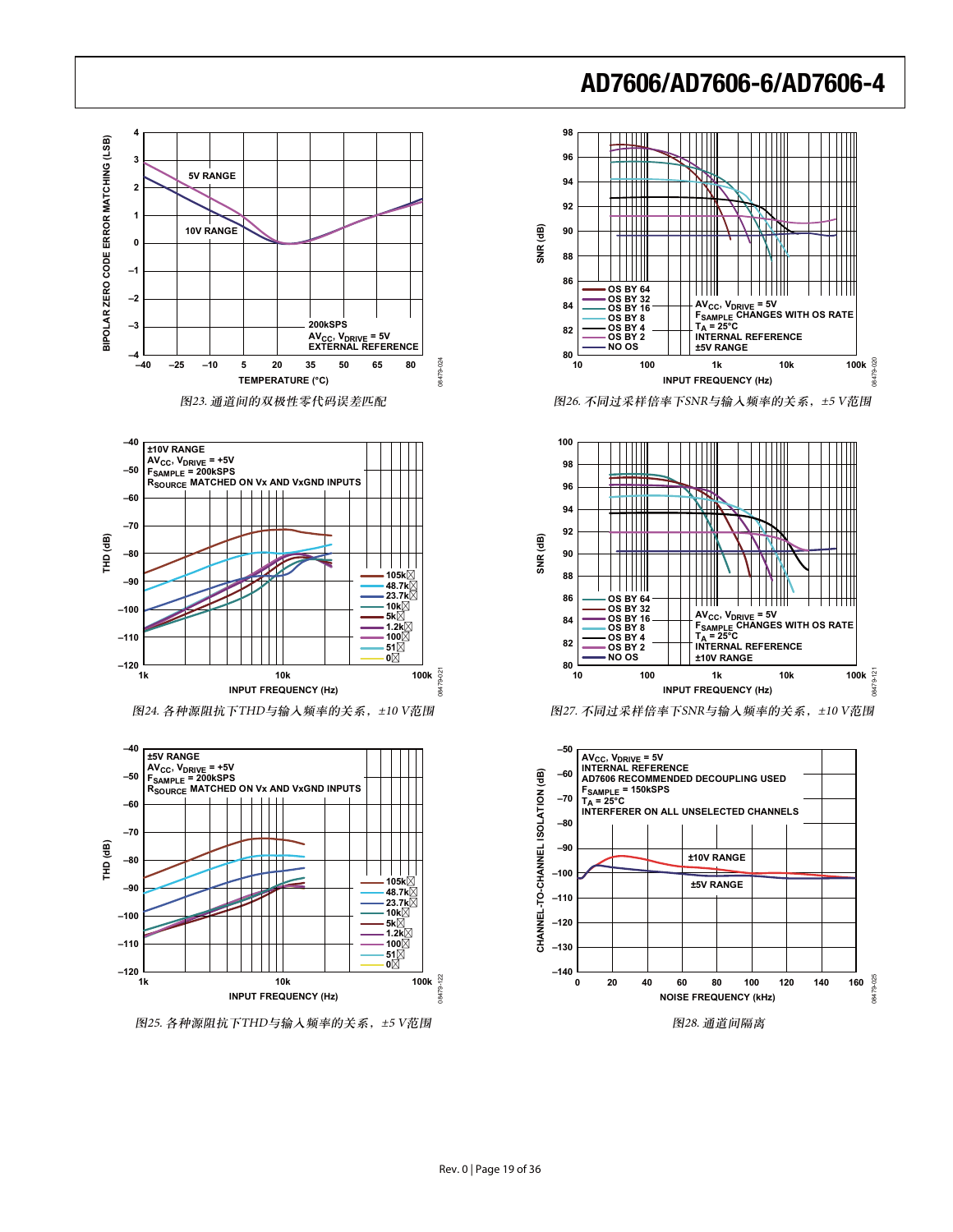

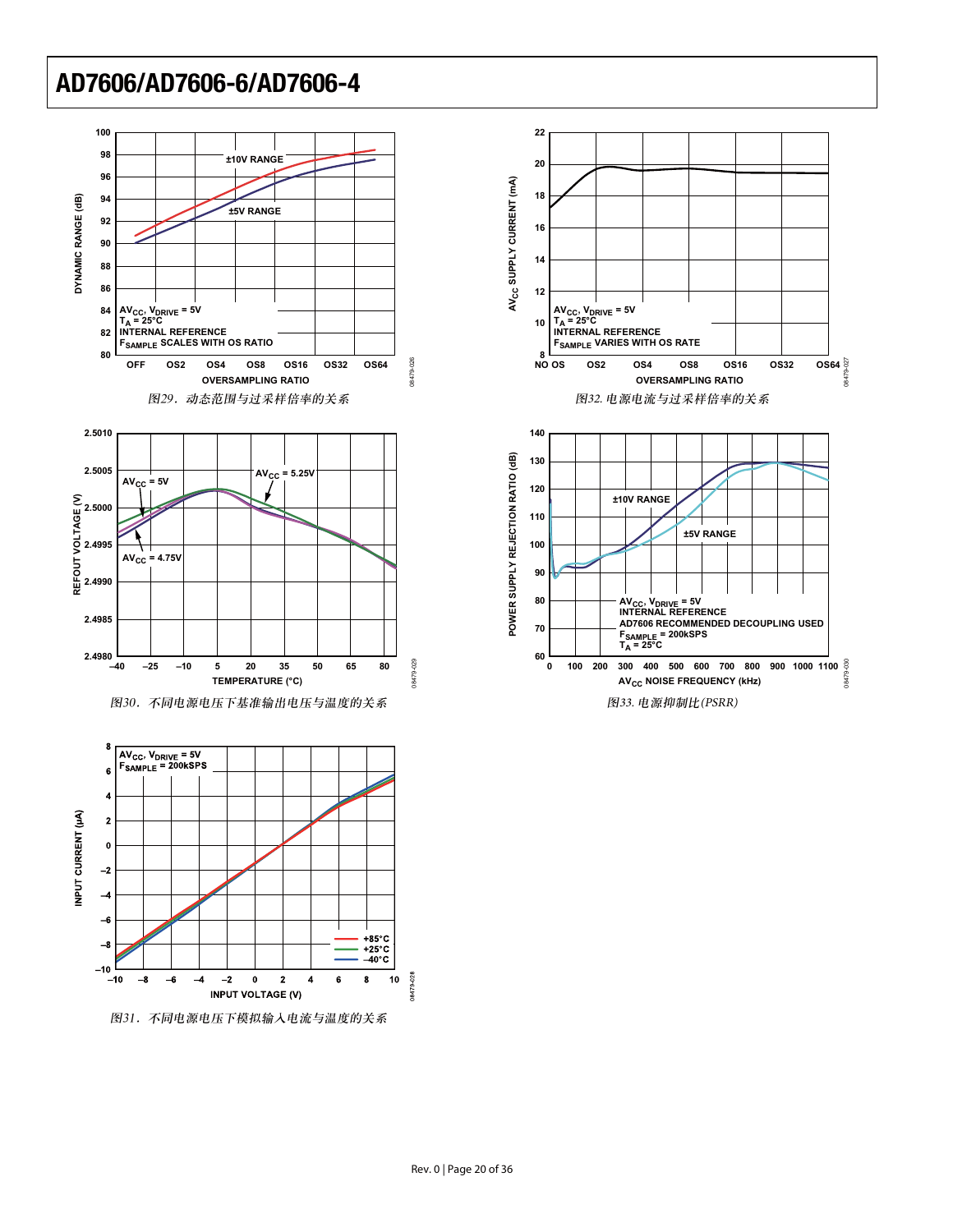# 术语

#### 积分非线性(INL)

ADC传递函数与一条通过ADC传递函数端点的直线的最大 偏差。传递函数的两个端点, 起点在低于第一个码转换的 1/2 LSB处的零电平, 终点在高干最后一个码转换的1/2 LSB 处的满量程。

#### **微分非线性(DNL)**

ADC中任意两个相邻码之间所测得变化值与理想的1 LSB变 化值之间的差异。

#### 双极性零代码误差

半量程转换(全1到全0)与理想值, 即0 V - ½ LSB的偏差。

#### 双极性零代码误差匹配

任何两个输入通道之间双极性零代码误差的绝对差。

#### 正满量程误差

校正双极性零代码误差之后, 实际的最后一个码转换与理 想的最后一个码转换(10 V − 1½ LSB(9.99954)和5 V − 1½ LSB (4.99977))的偏差。正满量程误差包括内部基准电压缓冲的 贡献。

#### 正满量程误差匹配

任何两个输入通道之间正满量程误差的绝对差。

#### 负满量程误差

校正双极性零代码误差之后, 第一个码转换与理想的第一 ߲ஓገ࣑(−10 V + ½ LSB(−9.99984)ࢅ−5 V + ½ LSB(− 4.99992))的偏差。负满量程误差包括内部基准电压缓冲的 贡献。

#### 负满量程误差匹配

任何两个输入通道之间负满量程误差的绝对差。

#### 信纳比(SINAD)

在ADC输出端测得的信号对噪声及失真比。这里的信号是 基波的均方根幅值。噪声为所有达到采样频率一半(fS/2, 直流信号除外)的非基波信号之和。

在数字化过程中,这个比值的大小取决于量化级数,量化 级数越多,量化噪声就越小。

对于一个正弦波输入的理想N位转换器, 信纳比值理论值 计算公式为:

信纳比 = (6.02 N + 1.76) dB

因此, 16位转换器的信纳比理论值为98dB。

#### ጺၿհ฿ኈ**(THD)**

所有谐波均方根和与基波的比值。对于AD7606/AD7606-6/ AD7606-4, 其定义为

 $THD$  ( $dB$ )=

$$
20\log \frac{\sqrt{V_2^2 + V_3^2 + V_4^2 + V_5^2 + V_6^2 + V7^2 + V8^2 + V_9^2}}{V_1}
$$

其中:

 $V<sub>1</sub>$ 是基波幅值的均方根值。

 $V_2 \boxtimes V$ , 是二次到九次谐波幅值的均方根值。

#### 峰值谐波或杂散噪声

在ADC输出频谱(最高达fs/2, 直流信号除外)中, 下一个最 大分量的均方根值与基波均方根值的比。通常情况下, 此 参数值由频谱内的最大谐波决定,但对于谐波淹没于噪底 内的ADC,则由噪声峰值决定。

#### 交调失真

当输入由两个频率分别为fa和fb的正弦波组成时,任何非 线性有源器件都会以和与差频率mfa ± nfb(其中m, n = 0, 1, 2,3)的形式产生失真产物。交调失真项的m和n都不等于 0。例如, 二阶项包括(fa + fb)和(fa - fb), 而三阶项包括  $(2fa + fb)$ ,  $(2fa - fb)$ ,  $(fa + 2fb)$  $\frac{\pi}{6}(fa - 2fb)$ <sub>o</sub>

交调失真根据THD参数来计算, 它是个别失真积的均方根 和与基波和的幅值均方根的比值,用分贝(dB)表示。

#### **电源抑制比(PSRR)**

电源变化会影响转换器的满量程转换,但不会影响其线 性。电源抑制是由于电源电压偏离标称值所引起的最大满量 程转换点变化。电源抑制比(PSRR)定义为满量程频率f下ADC 输出功率与频率f<sub>s</sub>下施加于ADC V<sub>pp</sub>和V<sub>ss</sub>电源的100 mV 峰 峰值正弦波功率的比值:

 $PSRR$  (dB) = 10 log ( $Pf/Pf_s$ ) 其中:

Pf是在频率f下ADC的输出功率。  $Pf_s$ 是在频率 $f_s$ 下耦合到AV $_{cc}$ 电源的功率。

#### 通道间隔离

通道间隔离衡量所有输入通道之间的串扰水平。通过向所 有未选定的输入通道施加一个满量程、最高160 kHz正弦波 信号, 然后决定该信号在选定通道内随所施加的1 kHz正弦 波信号的衰减程度来测量(见图28)。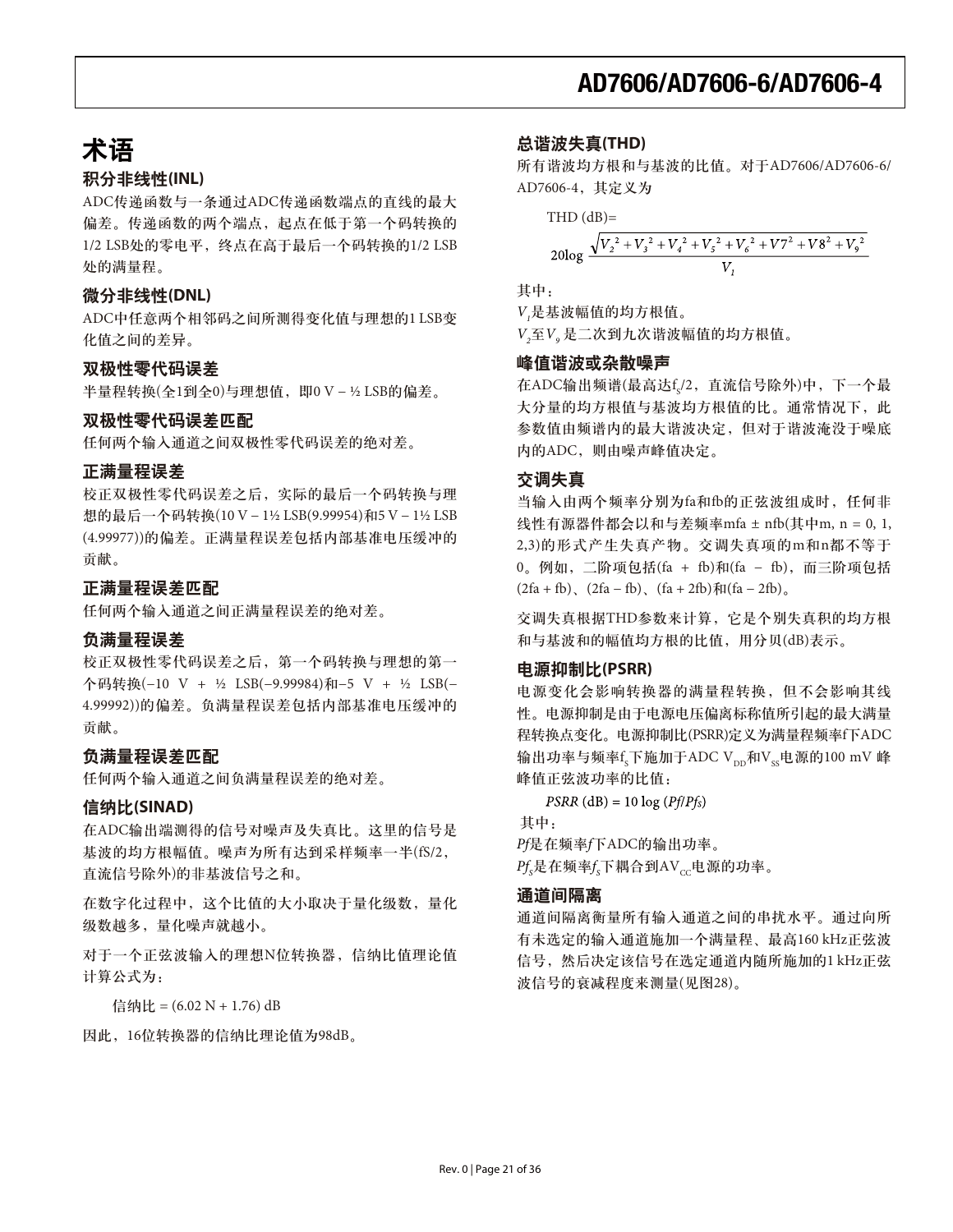## 工作原理

#### 转换器详解

AD7606/AD7606-6/AD7606-4是采用高速、低功耗、电荷 再分配逐次逼近型模数转换器(ADC)的数据采集系统, 分 别可以对8/6/4个模拟输入通道进行同步采样。其模拟输入 可以接受真双极性输入信号。使用RANGE引脚可以选择 ±10 V或±5 V的输入范围。AD7606/ AD7606-6/AD7606-4采 用5 V单电源供电。

AD7606/AD7606-6/AD7606-4内置输入箝位保护、输入信 号缩放放大器、二阶抗混叠滤波器、采样保持放大器、片 内基准电压源、基准电压缓冲、高速ADC、数字滤波器以 及高速并行和串行接口。AD7606/AD7606-6/AD7606-4的 采样通过CONVST信号进行控制。

### 模拟输入 模拟输入范围

AD7606/AD7606-6/AD7606-4可处理真双极性、单端输入 电压。RANGE引脚的逻辑电平决定所有模拟输入通道的模 拟输入范围。如果此引脚与逻辑高电平相连, 则所有通道 的模拟输入范围为±10V。如果此引脚与逻辑低电平相连, 则所有通道的模拟输入范围为±5 V。此引脚的逻辑状态改 变会立即影响模拟输入范围,但是,除正常采集时间要求 外, 还有典型值约为80 μs的建立时间要求。建议根据系统 信号所需的输入范围, 通过硬连线设置RANGE引脚。

#### 模拟输入阻抗

AD7606/AD7606-6/ AD7606-4的模拟输入阻抗为1 MΩ。这 是固定输入阻抗, 不随AD7606采样频率而变化。高模拟输 入阻抗可免除AD7606/AD7606-6/AD7606-4前端的驱动放 大器, 允许其与信号源或传感器直接相连。由于无需驱动 放大器,因此可去掉信号链中的双极性电源(它通常是系统 中的噪声源)。

#### 模拟输入箝位保护

图34显示了AD7606/AD7606-6/AD7606-4的模拟输入结构。 其各路模拟输入均含有箝位保护电路。虽然采用5V单电源 供电, 但此模拟输入箝位保护允许输入过压达到±16.5 V。



图35显示了箝位电路电压与电流的关系。当输入电压不超 过±16.5 V时, 箝位电路中无电流。当输入电压超过±16.5 V 时, AD7606/AD7606-6/AD7606-4箝位电路开启。



模拟输入通道上应放置一个串联电阻, 以将输入电压超过 ±16.5 V时的电流限制在±10 mA以下。如果模拟输入通道 Vx上有一个串联电阻, 则模拟输入GND通道VxGND上也 需要一个与之对应相等的电阻(见图36)。如果VxGND通道 上没有对应的电阻,该通道将出现失调误差。



图36. AD7606/ AD7606-6/AD7606-4模拟输入端上的输入电阻匹配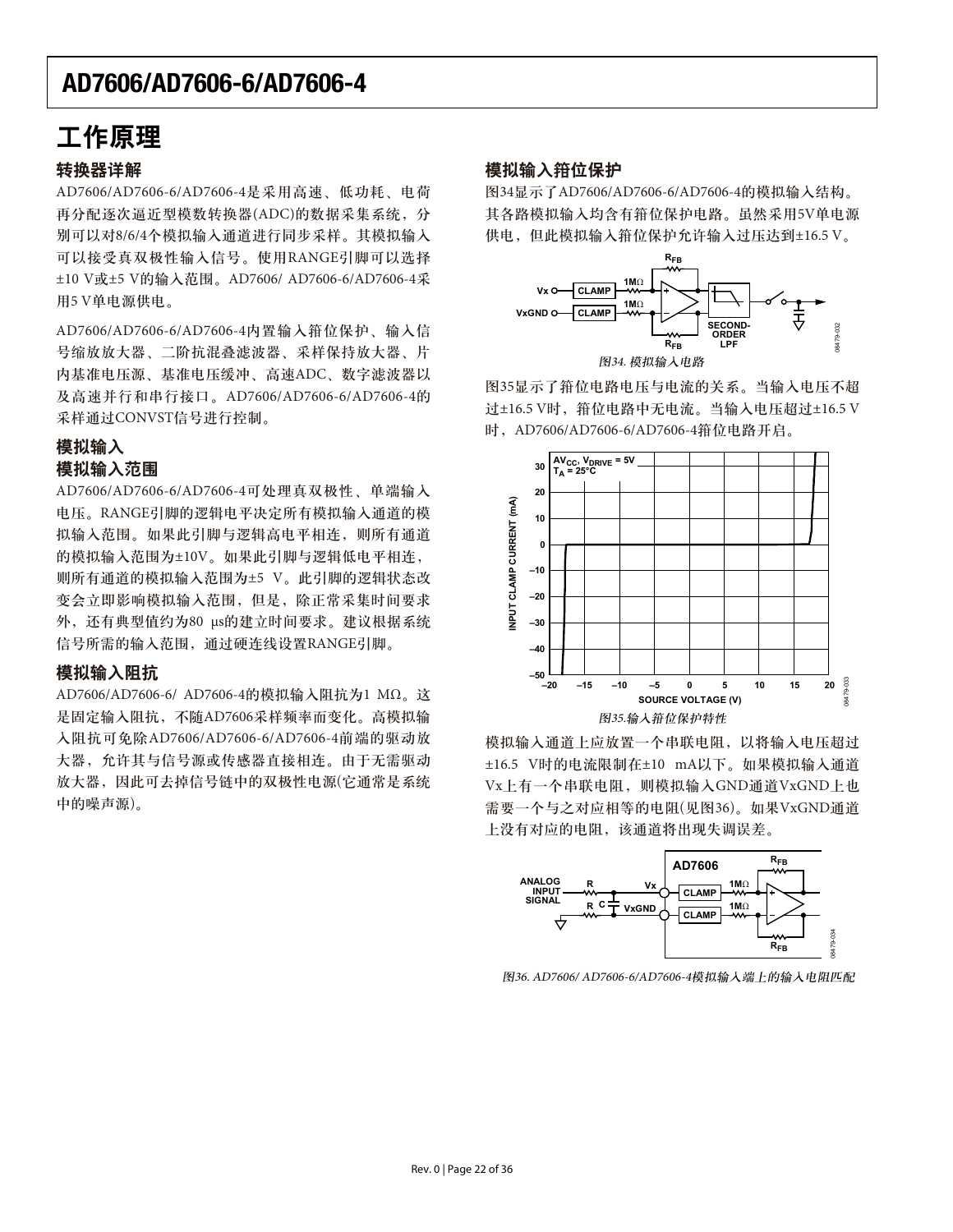#### 模拟输入抗混叠滤波器

AD7606/AD7606-6/AD7606-4还提供了模拟抗混叠滤波器 (二阶巴特沃兹滤波器)。图37和图38分别显示了模拟抗混 叠滤波器的频率和相位响应。在±5 V范围内, -3dB带宽典型 值为15 kHz。在±10 V范围内, -3dB带宽典型值为23 kHz。



#### 采样保持放大器<br> LSB大小取决于所选的模拟输入范围。

AD7606/AD7606-6/AD7606-4上的采样保持放大器可使 ADC以16位分辨率精确采集满量程幅值的输入正弦波。采 样保持放大器在CONVST x上升沿时对其各自输入进行同 步采样。一个器件的所有八个采样保持放大器以及不同器 件的采样保持放大器的孔径时间(即从外部CONVST x信号 上升沿到采样保持器实际进入保持模式的延迟时间)通 过设计保证严格匹配。因此,允许对一个系统中的多片 AD7606/AD7606-6/AD7606-4进行同步采样。

BUSY下降沿表示所有八个通道的转换过程均已结束, 此 时采样保持器返回跟踪模式,下一批转换的采集时间开始 计时。

转换采用内部时钟, AD7606所有通道的转换时间为4 μs, AD7606-6为3 μs, AD7606-4为2 μs。在AD7606上, 八个通 道均完成转换后, BUSY信号恢复低电平, 表示转换过程 结束。在BUSY下降沿时, 采样保持放大器返回跟踪模 式。BUSY变为低电平后,可以通过并行、并行字节或串 行接口从输出寄存器中读取新数据。或者, 当BUSY为高 电平时,可以读取前一次转换的数据。在转换期间从 AD7606/AD7606-6/AD7606-4读取数据对性能几乎没有影 响,可以实现更快的吞吐速率。在并行模式且 $V_{\text{neuro}} > 3.3$  V 时, 如果在转换期间读取, 信噪比(SNR)将降低约1.5 dB。

#### **ADC传递函数**

AD7606/AD7606-6/AD7606-4的输出编码方式为二进制补 码。所设计的码转换在连续LSB整数值的中间(即1/2 LSB和3/2LSB) 进行。AD7606的LSB大小为FSR/65,536。 AD7606/AD7606-6/AD7606-4的理想传递特性如图39所示。

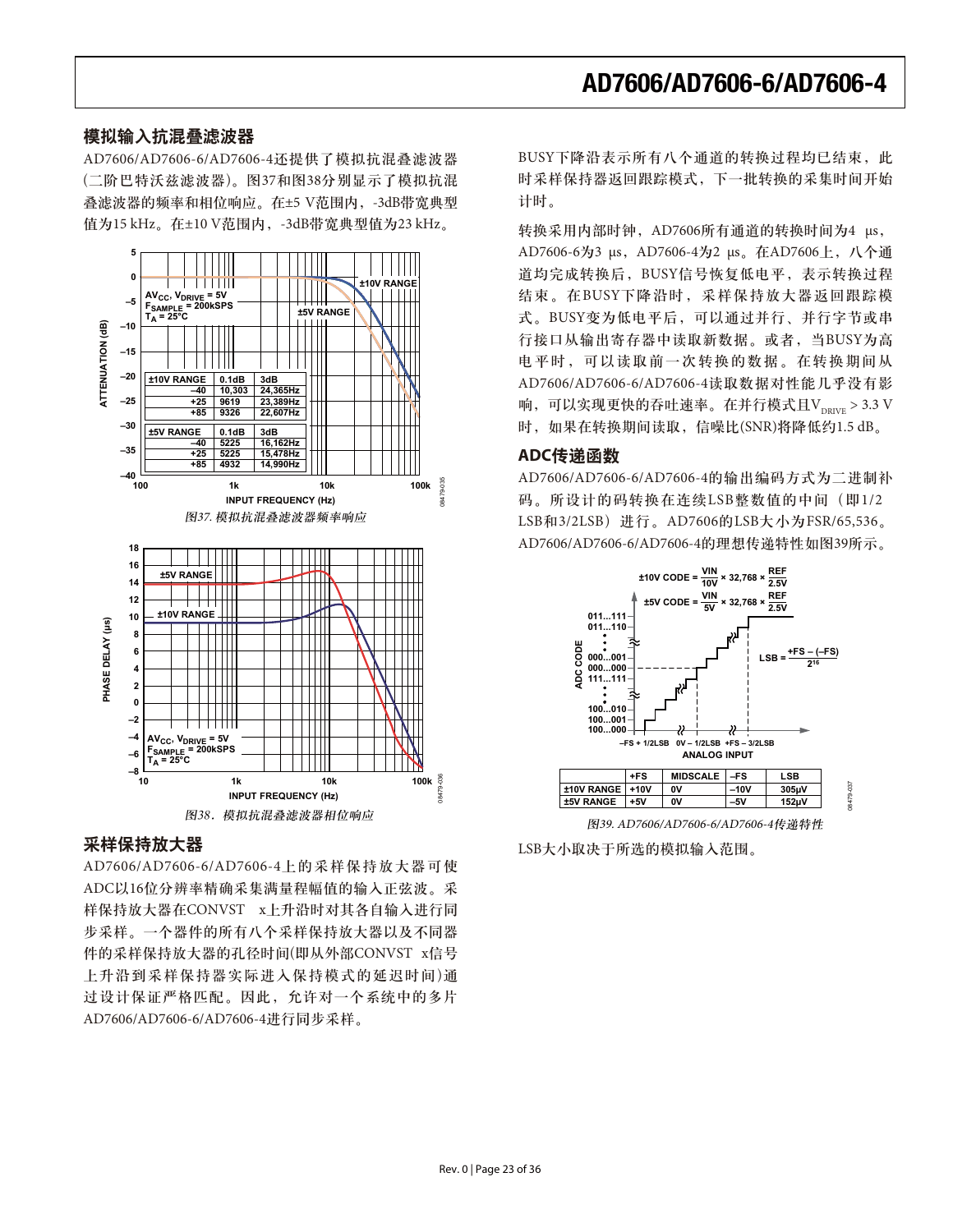#### 内部/外部基准电压

AD7606/AD7606-6/AD7606-4内置一个2.5 V片内带隙基准 电压源。REFIN/REFOUT引脚既可使用该2.5V基准电压, 以在内部产生4.5V片内基准电压, 也允许施加一个2.5 V外 部基准电压。所施加的2.5 V外部基准电压也会被内部缓冲 的放大至4.5 V。此4.5 V缓冲的基准电压是SAR ADC所用的 基准电压。

REF SELECT引脚是一个逻辑输入引脚, 允许用户选择内部 基准电压或外部基准电压。如果此引脚设为逻辑高电平, 则选择并使能内部基准电压模式。如果此引脚设为逻辑低 电平, 则内部基准电压禁用, 必须将外部基准电压施加到 REFIN/REFOUT引脚。内部基准电压缓冲始终使能。复位 之后, AD7606/AD7606-6/AD7606-4工作在REF SELECT引 脚所选择的基准电压模式。无论使用内部还是外部基准电 压,都需要对REFIN/REFOUT引脚去耦。REFIN/REFOUT 引脚需要10 μF陶瓷去耦电容。

AD7606/AD7606-6/AD7606-4内置一个基准电压缓冲,缓 冲配置为将REF电压放大至约4.5V, 如图40所示。 REFCAPA和REFCAPB引脚必须在外部短路连在一起,并 通过一个10μF陶瓷电容连接至REFGND, 以确保基准电压 缓冲工作在闭环中。REFIN/REFOUT引脚提供的基准电压 为2.5 V。

当AD7606/AD7606-6/AD7606-4配置为外部基准电压模式 时, REFIN/REFOUT引脚为高输入阻抗引脚。对于使用多 个AD7606器件的应用,建议根据应用要求采取下列配置。

#### 外部基准电压模式

可以用一个外部基准电压源ADR421驱动所有AD7606器件 的REFIN/REFOUT引脚(见图41)。此配置中, AD7606/ AD7606-6/AD7606-4的每一个REFIN/REFOUT引脚都应该 使用至少一个100nF的去耦电容。

#### 内部基准电压模式

配置为内部基准电压工作模式的一个AD7606/AD7606-6/ AD7606-4器件, 可以用来驱动配置为外部基准电压工作模 式的其余AD7606/AD7606-6/AD7606-4器件(见图42)。配置 为内部基准电压模式的AD7606/AD7606-6/AD7606-4 应利用10 μF陶瓷去耦电容对其REFIN/REFOUT引脚去耦。 配置为外部基准电压模式的其它AD7606/AD7606-6/AD7606-4器件应各利用至少一个100 nF的去耦电容对其 REFIN/REFOUT引脚去耦。



图42. 内部基准电压源驱动多个AD7606/AD7606-6/ AD7606-4 **REFIN引脚** 

╤

08479-039

₹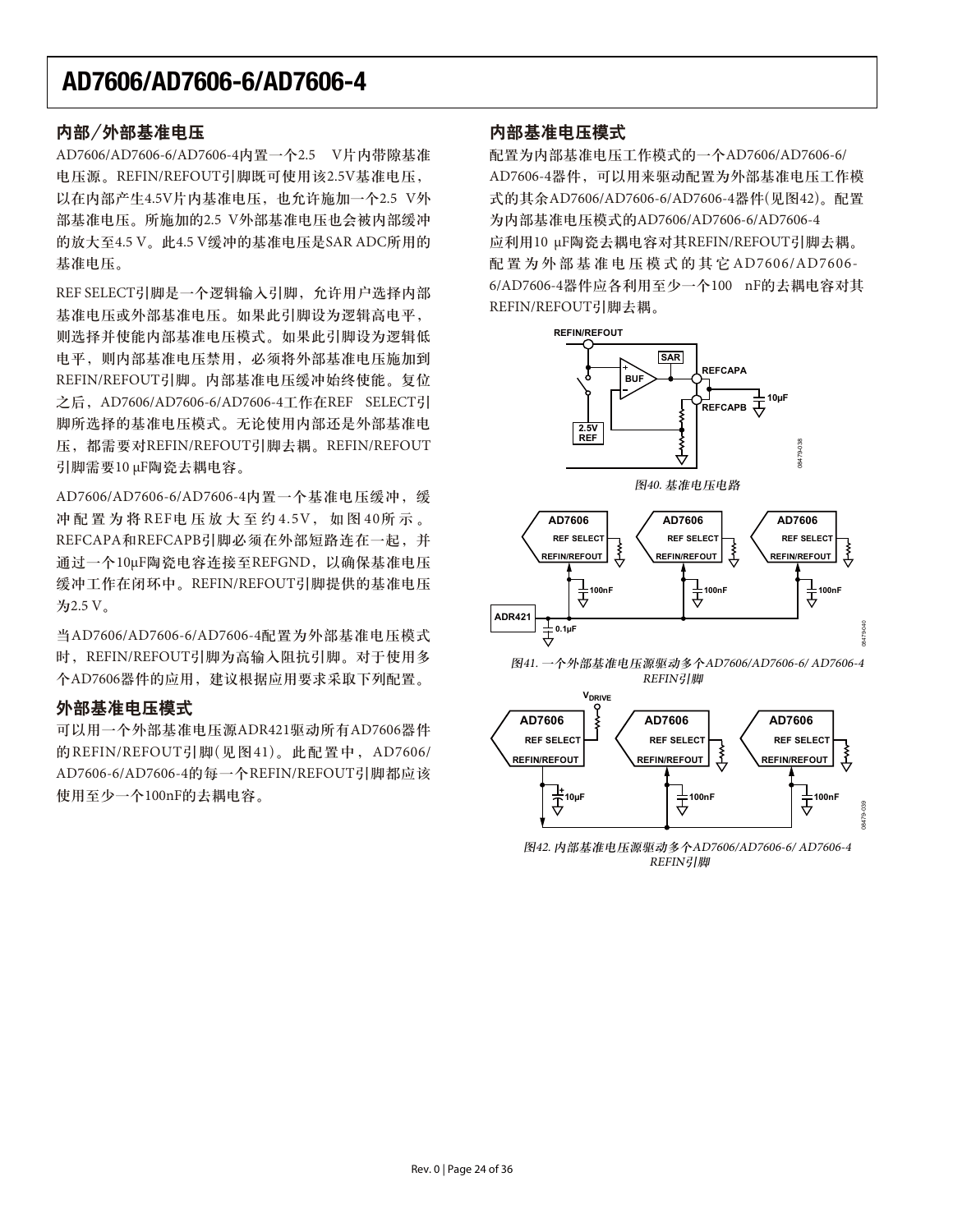#### 典型连接图

图43显示了AD7606/AD7606-6/AD7606-4的典型连接图。器 件有四个AVcc电源引脚。这四个电源引脚应各使用一个 100 nF去耦电容。在电源侧使用一个10 µF电容去耦。 AD7606/AD7606-6/AD7606-4既可在内部基准电压下工 作,也可在外部施加的基准电压下工作。在图43配置中, AD7606被配置为在内部基准电压下工作。当电路板上只有 一个AD7606/AD7606-6/AD7606-4器件时, 应利用一个10 μ F电容对其REFIN/REFOUT引脚去耦。当应用中使用多个 AD7606/AD7606-6/AD7606-4器件时, 请参阅"内部/外部基 准电压"部分。REFCAPA和REFCAPB引脚短路连在一起, 并通过一个10 μF陶瓷电容来去耦。

 $\rm V_{_{DRIVF}}$ 电源连接到为处理器供电的同一电源。 $\rm V_{_{DRIVF}}$ 电压控 制输出逻辑信号的电压值。关于布局、去耦和接地提示, 请参考"布局指南"部分。

#### 省电模式

AD7606/AD7606-6/AD7606-4提供两种省电模式: 待机模 式和关断模式。STBY引脚控制AD7606/AD7606-6/ AD7606-4是处在正常模式还是两种省电模式之一。

当STBY引脚为低电平时, RANGE引脚的状态决定选择何 种省电模式。表7显示了选择不同省电模式所需的配置。 当AD7606/AD7606-6/AD7606-4处于待机模式时, 最大功 耗为8mA, 上电时间约为100μs, 因为REFCAPA和 REFCAPB引脚上的电容必须充电。待机模式下, 片内基准 电压源和稳压器仍然上电,放大器和ADC内核则关断。

当AD7606/AD7606-6/AD7606-4处于关断模式时, 最大功 耗为6 μA, 上电时间约为13 ms(外部基准电压模式)。关断 模式下, 所有电路均关断。当AD7606/ AD7606-6/AD7606-4从 关断模式上电时, 经过所需的上电时间后, 必须对 AD7606/ AD7606-6/AD7606-4施加RESET信号。

#### 表7. 省电模式选择

| 省电模式 | <b>STBY</b> | <b>RANGE</b> |
|------|-------------|--------------|
| 待机   | 0           |              |
| 关断   | 0           | 0            |



1DECOUPLING SHOWN ON THE AV<sub>CC</sub> PIN APPLIES TO EACH AV<sub>CC</sub> PIN (PIN 1, PIN 37, PIN 38, PIN 48). DECOUPLING CAPACITOR CAN BE SHARED BETWEEN AV<sub>CC</sub> PIN 37 AND PIN 38. **2DECOUPLING SHOWN ON THE REGCAP PIN APPLIES TO EACH REGCAP PIN (PIN 36, PIN 39).** 08479-041

图43. AD7606典型连接图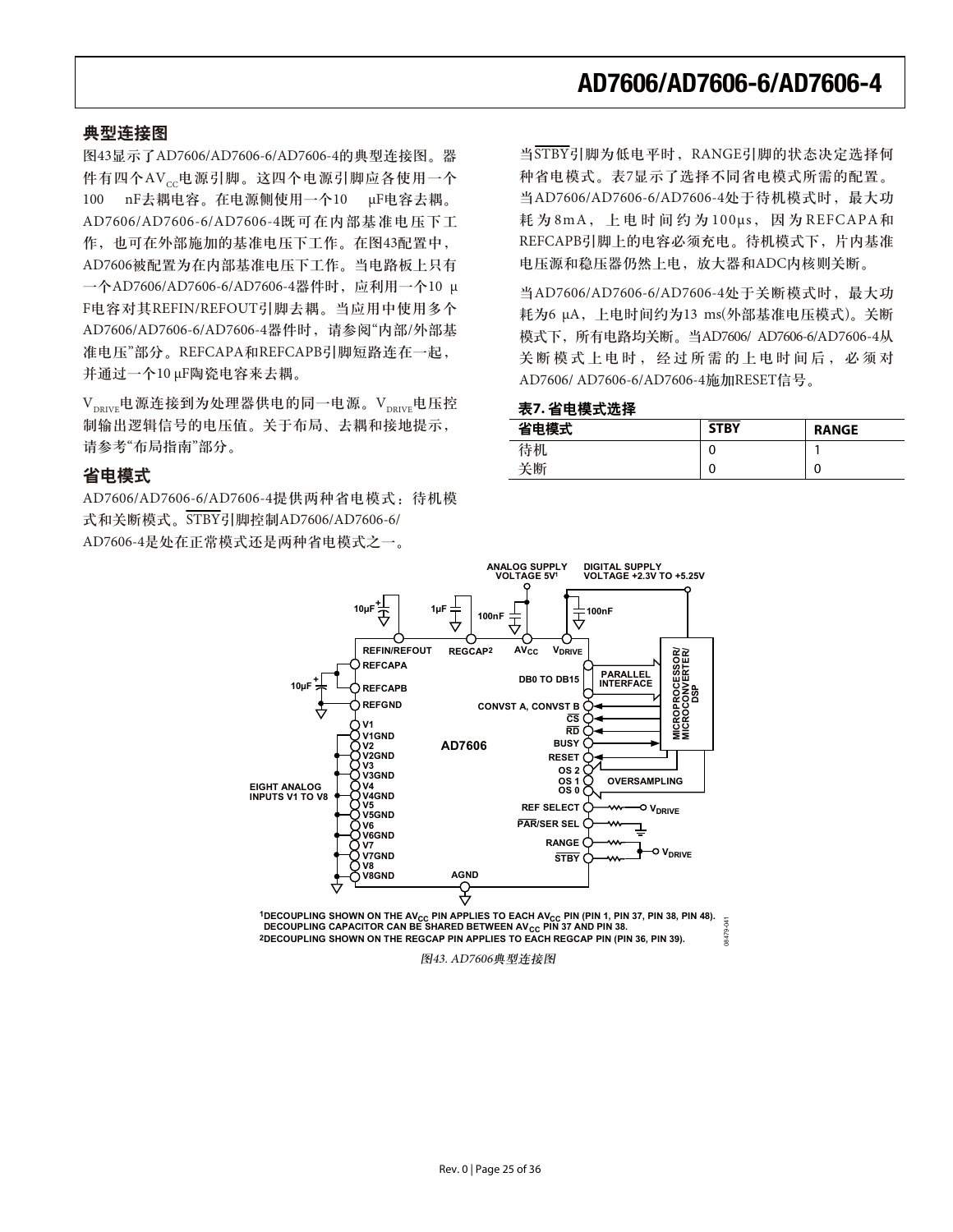#### 转换控制

#### 所有模拟输入通道同步采样

AD7606/AD7606-6/AD7606-4可以对所有模拟输入通道进 行同步采样。当两个CONVST引脚(CONVST A和CONVST B) 连在一起时, 所有通道同步采样。使用一个CONVST信号 便可控制两个CONVST x输入。此公用CONVST信号的上 升沿启动对所有模拟输入通道的同步采样(AD7606的V1至 V8, AD7606-6的V1至V6, AD7606-4的V1至V4)。

AD7606内置一个片内振荡器用于转换。所有ADC通道的 转换时间为t<sub>conv</sub>。BUSY信号告知用户正在进行转换, 因 此当施加CONVST上升沿时, BUSY变为逻辑高电平, 在 整个转换过程结束时变为低电平。BUSY信号下降沿用来 使所有八个采样保持放大器返回跟踪模式。BUSY下降沿 还表示,现在可以从并行总线DB[15:0]、D $_{\text{our}}$ A/D $_{\text{our}}$ B串行 数据线路或并行字节总线DB[7:0]读取新数据。

#### 两组通道同步采样

AD7606/AD7606-6/AD7606-4还允许模拟输入通道以两组 的形式进行同步采样。这可以用在电力线保护和测量系统 中, 以补偿PT和CT变压器所引入的相位差。在50Hz系 统, 它可以提供最多9°的相位补偿; 在60 Hz系统中, 它可 以提供最多10°的相位补偿。

通过脉冲独立激活两个CONVST引脚,并且只有在不使用 过采样时, 才可实现这种采样方式。CONVST A用来对第 一组通道启动同步采样(AD7606的V1至V4, AD7606-6的 V1至V3, AD7606-4的V1和V2), CONVST B用来启动对第 二组模拟输入通道的同步采样(AD7606的V5至V8, AD7606-6的V4至V6, AD7606-4的V3和V4), 如图44所 示。在CONVST A上升沿时, 第一组通道的采样保持放大 器进入保持模式。在CONVST B上升沿时, 第二组通道的 采样保持放大器进入保持模式。当两个CONVST x均已达 到上升沿时, 转换过程开始, 因此在后一CONVST x信号 的上升沿时, BUSY变为高电平。在表3中, 时间t5表示 CONVST x采样点之间的最大容许时间。

使用两个独立的CONVST x信号时, 数据读取过程不变。

将所有不使用的模拟输入通道接AGND。不使用通道的结 果仍会包括在所读取的数据中,因为始终会转换所有通 道。



图44. AD7606分两组通道进行同步采样, 使用独立的CONVST A和CONVST B信号—并行模式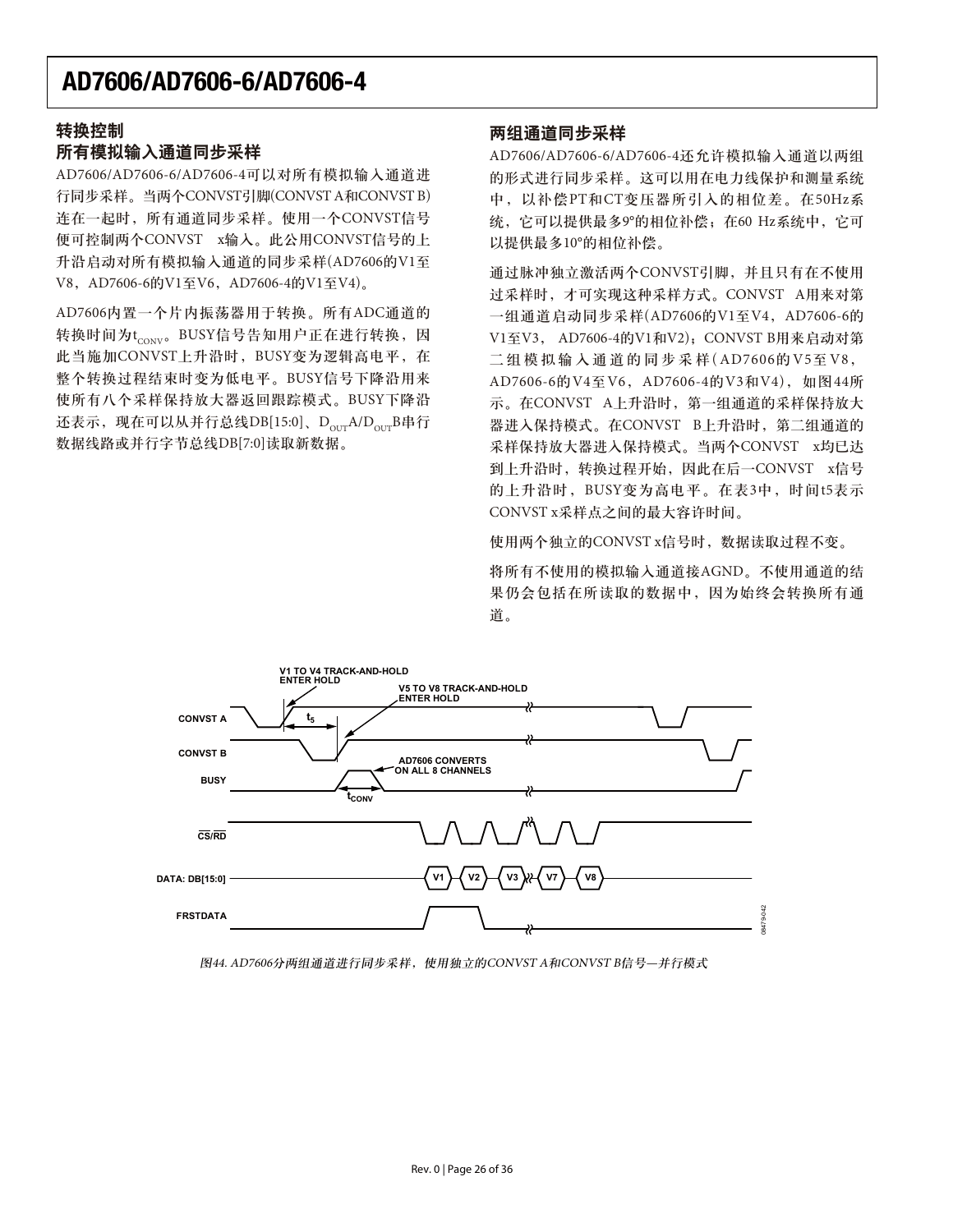#### 数字接口

AD7606/AD7606-6/AD7606-4提供三种接口选项: 并行接 口、高速串行接口和并行字节接口。所需接口模式可通过 PAR/SER/BYTE SEL和DB15/BYTE SEL引脚来选择。

#### 表8. 接口模式选择

| <b>PAR/SER/BYTE SEL</b> | <b>DB15</b> | 接口模式     |
|-------------------------|-------------|----------|
|                         |             | 并行接口模式   |
|                         | 0           | 串行接口模式   |
|                         |             | 并行字节接口模式 |

下面几节讨论这些接口模式的工作原理。

#### **并行接口 ( PAR/SER/BYTE SEL = 0)**

可以用标准 $\overline{\text{CS}}$ 和 $\overline{\text{RD}}$ 信号通过并行数据总线从 AD7606/AD7606-6/AD7606-4读取数据。通过并行总线读 取数据时,需将PAR/SER/BYTE SEL引脚和低电平相连。 通过内部选通CS和RD输入信号,可以将转换结果输出到 数据总线。当 $\overline{\text{CS}}$ 和 $\overline{\text{RD}}$ 同时处于逻辑低电平时, 数据线 DB15至DB0不再呈高阻态。



图45. AD7606接口图 -- 个AD7606使用并行总线, n<br>RD和CS短路连在一起

 $\overline{\text{CS}}$ 输入信号的上升沿使总线进入三态, 其下降沿使总线脱 离高阻抗状态CS是使能数据线的控制信号, 利用该功能可 以让多个AD7606/AD7606-6/AD7606-4器件共享同一并行 数据总线。

 $\overline{\text{CS}}$ 信号可永久性地接低电平, 而 $\overline{\text{RD}}$ 信号可用来获取转换 结果, 如图4所示。BUSY信号变为低电平后, 可以读取新 数据(见图2): 或者, 在BUSY为高电平时, 可以读取前一 次转换的数据(见图3)。

 $\overline{\mathrm{RD}}$ 引脚用来从输出转换结果寄存器读取数据。对 AD7606/AD7606-6/AD7606-4RD引脚施加一个RD脉冲序 列,可使各通道的转换结果按升序逐个输出到并行总线DB [15:0]。BUSY变为低电平后的第一个 $\overline{\mathrm{RD}}$ 下降沿输出通道V1 的转换结果, 下一个RD下降沿则用V2转换结果更新总 线, 依此类推。在AD7606上, KD的第八个下降沿输出通 道V8的转换结果。

当RD信号为逻辑低电平时,可将各通道的数据转换结果传 输到数字主机(DSP、FPGA)。

当系统/板上只有一个AD7606/AD7606-6/AD7606-4且它不 共享并行总线时,可以仅用数字主机的一个控制信号来读 取数据。 $\overline{\text{CS}}$ 和 $\overline{\text{RD}}$ 信号可以连在一起, 如图5所示。这种情 况下, 数据总线在 $\overline{\text{CS}}$ /RD的下降沿时脱离三态。利用 $\overline{\text{CS}}$ 和  $\overline{\text{RD}}$ 合并信号, 可以从AD7606/AD7606-6/AD7606-4输出数 据, 并由数字主机读取。这种情况下, CS用来使能各数据 通道的数据帧传输。

#### **并行字节(PAR/SER/BYTE SEL = 1, DB15 = 1)**

并行字节接口模式的工作原理与并行接口模式非常相似, 不过各通道转换结果是分两次8位传输读出。因此,读取 AD7606的所有八个转换结果需要16个 $\overline{\mathrm{RD}}$ 脉冲, 读取 AD7606-6的所有通道结果需要12个RD脉冲, AD7606-4则 需要八个脉冲。将AD7606/AD76706-6/AD7606-4配置为并 行字节模式时, PAR/SER/BYTE SEL和BYTE SEL/DB15引脚 应与逻辑高电平相连(见表8)。并行字节模式下, DB[7:0]用 来将数据传输至数字主机。DB0为数据传输的LSB, DB7为 数据传输的MSB。DB14充当HBEN引脚。当DB14/HBEN接 逻辑高电平时, 首先输出转换结果的高字节(MSB), 然后 输出低字节(LSB)。当DB14接逻辑低电平时, 首先输出转 换结果的LSB, 然后输出MSB。FRSTDATA引脚将保持高 电平, 直到从AD7606/AD7606-6/AD7606-4读取V1的全部 16位转换结果。

#### **串行接口(PAR/SER/BYTE SEL = 1)**

若要通过串行接口从AD7606回读数据, PAR/SER/BYTE  $SEL$ 引脚必须连接高电平。 $CS$ 和SCLK信号用来传输 AD7606的数据。AD7606/AD7606-6/AD7606-4有两个串行 数据输出引脚: DourA和DourB。可通过单或双Dour线路从 AD7606/AD76706-6/AD7606-4回读数据。对于AD7606, 通 道V1至V4的转换结果首先出现在D<sub>ouT</sub>A上, 通道V5至V8 的转换结果则首先出现在 $D_{\text{OUT}}B$ 上。对于AD7606-6, 通道 V1至V3的转换结果首先出现在D<sub>our</sub>A上, 通道V4至V6的 转换结果则首先出现在D<sub>OUT</sub>B上。对于AD7606-4, 通道V1 和V2的转换结果首先出现在D<sub>OUT</sub>A上,通道V3和V4的转换 结果则首先出现在DourB上。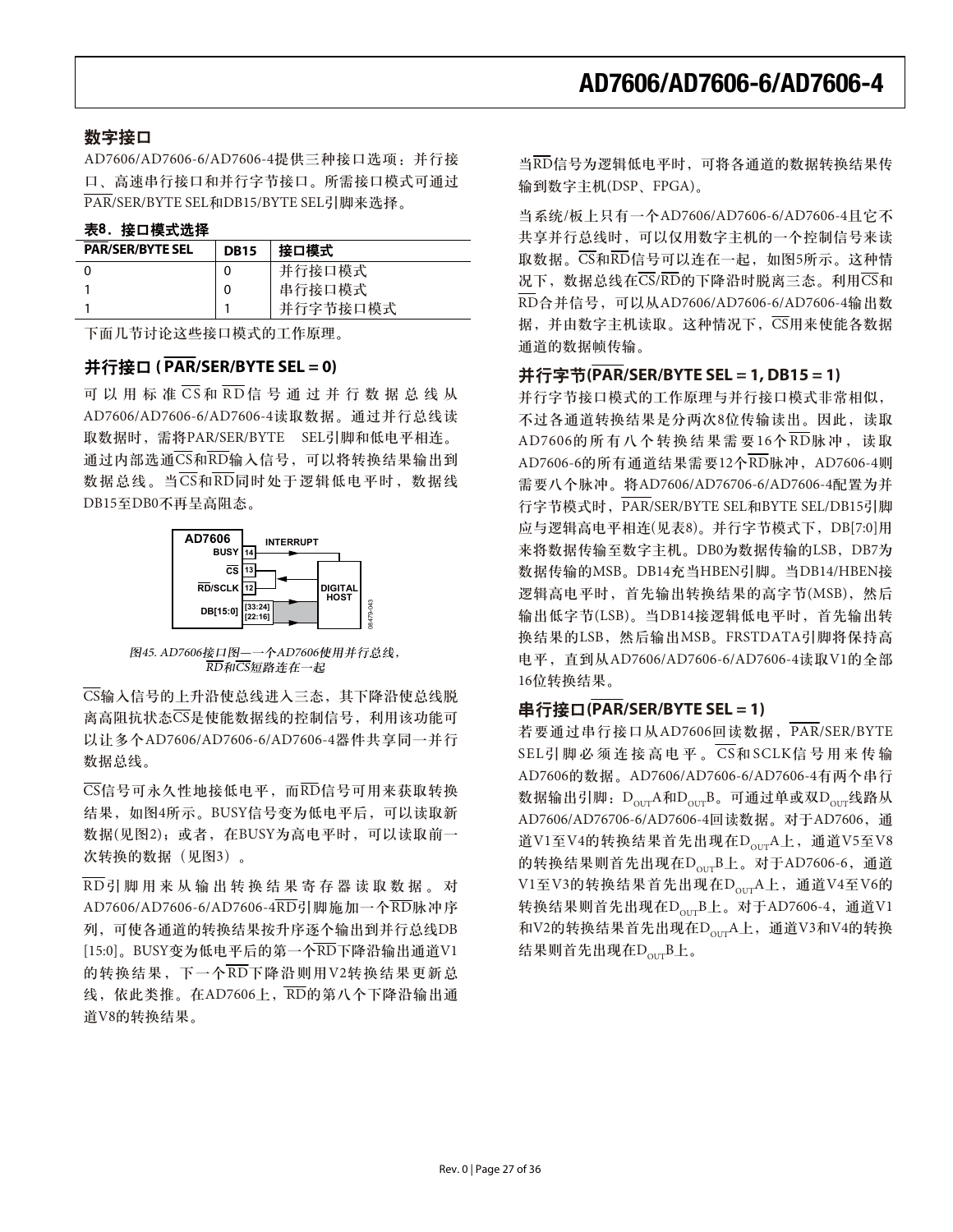$\overline{\text{CS}}$ 下降沿使数据输出线路 $\text{D}_{\text{out}}$ A和 $\text{D}_{\text{out}}$ B脱离三态, 并逐个 输出转换结果的MSB。SCLK上升沿将随后的所有数据位逐 个送至串行数据输出D $_{\mathrm{our}}$ A和D $_{\mathrm{our}}$ B。可以使 $\overline{\mathrm{CS}}$ 输入在整个 串行读取操作过程中保持低电平,也可以通过脉冲激活 它, 以使能各通道的16个SCLK周期帧读取。图46显示采用 双D<sub>ouT</sub>线路在AD7606上读取八个同步转换结果。这种情况 下, 使用64个SCLK传输来访问AD7606的数据, 并且CS保 持低电平, 以使能全部64个SCLK周期帧。也可以仅用一路  $D_{\text{corr}}$ 线逐个输出数据; 这种情况下, 建议用 $D_{\text{corr}}$ A访问所 有转换数据, 因为通道数据以升序输出。对于AD7606, 通 过一路D<sub>our</sub>线访问所有八个转换结果时, 总共需要128个 SCLK周期。可以通过一个CS信号使能这128个SCLK周期 帧, 也可以通过CS信号独立使能各组的16个SCLK周期 帧。只用一路D<sub>our</sub>线的缺点是: 如果在转换之后进行读 取,则吞吐速率会下降。串行模式下,不用的D<sub>our</sub>线应保 持不连接。对于AD7606, 如果D<sub>our</sub>B用作一路D<sub>our</sub>线, 通 道结果将以V5、V6、V7、V8、V1、V2、V3、V4的顺序 输出; 不过, 在D<sub>our</sub>B上读取V5后, FRSTDATA指示就会 恢复低电平。对于AD7606-6和AD7606-4, 如果D<sub>our</sub>B用作 一路D<sub>OUT</sub>线, 通道结果将以V4、V5、V6、V1、V2、V3的 順序(AD7606-6)和V3、V4、V1、V2的顺序(AD7606-4)输 出。

图6显示串行模式下从AD7606/AD7606-6/ AD7606-4读取一 个通道的数据(由CS信号使能帧传输)的时序图。SCLK输入 信号为串行读取操作提供时钟源。CS变为低电平, 以从 AD7606/AD7606-6/AD7606-4访问数据。

 $\overline{\text{CS}}$ 下降沿使总线脱离三态, 并逐个输出16位转换结果的 MSB。此MSB在CS下降沿后的第一个SCLK下降沿有效。 后续15个数据位在SCLK的上升沿逐个输出。数据在SCLK 下降沿有效。必须向AD7606/AD7606-6/AD7606-4提供16个 时钟周期以获取一个通道的转换结果。

FRSTDATA输出信号指示何时回读第一通道V1。当 输入为 高电平时, FRSTDATA输出引脚处于三态。在串行模式 下,  $\overline{\text{CS}}$ 下降沿使FRSTDATA脱离三态, 并将FRSTDATA引 脚设为高电平,表示DourA输出数据线可以提供V1的结 果。在第16个SCLK下降沿之后,FRSTDATA输出恢复逻辑 低电平。如果所有通道都在D<sub>our</sub>B上读取, 则当V1输出到 此串行数据输出引脚时, FRSTDATA输出不会变为高电 平。只有当 $D_{\text{our}}$ A提供V1结果时(对于AD7606, 此时 $D_{\text{our}}$ B 提供V5结果), 它才会变为高电平。

#### 转换期间读取

当BUSY为高电平, 转换正在进行时, 也可以从 AD7606/AD7606-6/AD7606-4读取数据。这几乎不会影响 转换器的性能,而且可以实现更快的吞吐速率。转换期间 可以执行并行、并行字节或串行读取,可以使用或不用过 采样。图3显示并行或串行模式下BUSY为高电平时读取操 作的时序图。转换期间执行读取使得使用串行接口且  $V_{\text{power}}$ 高于4.75 V时也可以达到最高吞吐速率。

在BUSY下降沿时, 输出数据寄存器会被新转换数据更 新, 除外之外的任何时候都可以从AD7606读取数据。这种 情况下应满足表3所示的时间t<sub>6</sub>要求。



图46.采用双 $D_{\text{OUT}}$ 线路的AD7606串行接口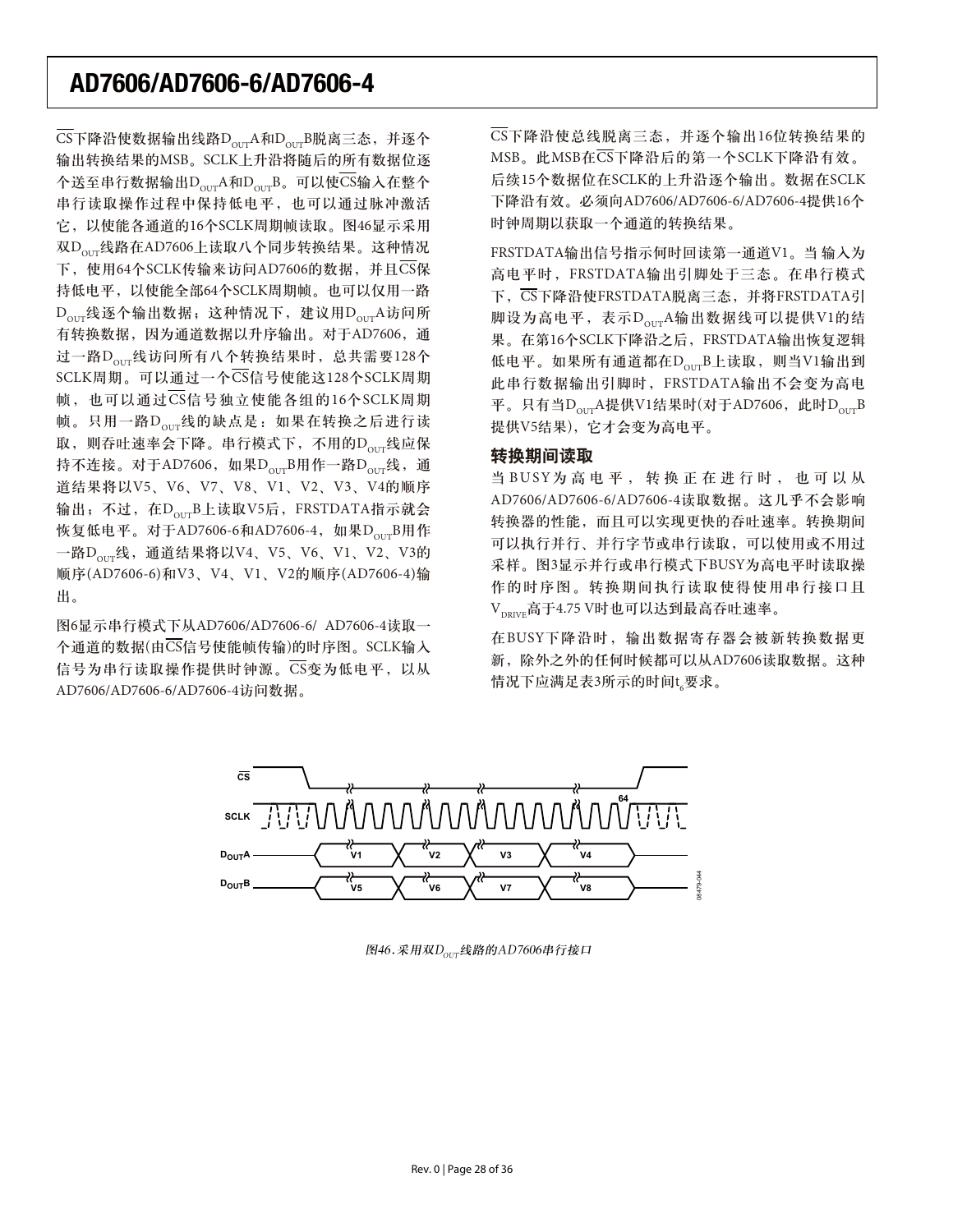#### 数字滤波器

AD7606/AD7606-6/AD7606-4内置一个可选的数字一阶sinc 滤波器, 在使用较低吞吐速率或需要更高信噪比或更宽动 态范围的应用中, 应使用该滤波器。数字滤波器的过采样 倍率由过采样引脚OS [2:0]控制(见表9)。OS 2为MSB控制 位, OS 0则为LSB控制位。表9提供了用来选择不同过采样 倍率的过采样位解码。OS引脚在BUSY的下降沿锁存, 从 而设置下一个转换的过采样倍率(见图48)。除过采样功能 外, 输出结果被抽取为16位分辨率。

如果OS引脚选择过采样倍率8, 则下一个CONVST x上升沿 采集各通道的第一个样点, 一个内部产生的采样信号采集 所有通道的其余7个样点。然后对这些样点求平均值,以 改进SNR性能。表9显示了±10 V范围和±5 V范围的典型 SNR性能。如表9所示, SNR性能随着过采样倍率提高而改 善。随着过采样倍率提高, 3 dB带宽降低, 容许的采样频 率也降低。在所需采样频率为10 kSPS的应用中,过采样倍 率最高可以为16。此时, 应用的SNR性能会有改善, 但输 入3 dB带宽在约6 kHz以下。

开启过采样时, CONVST A和CONVST B引脚必须连在一 起驱动, 转换过程中BUSY保持高电平的时间会延长。 BUSY保持高电平的实际时间取决于所选的过采样倍率; 过采样倍率越高, 则BUSY保持高电平的时间或总转换时 间越长(见表3)。



图47. AD7606—无过采样、2倍过采样和4倍过采样, 转换之后读取

图47显示转换时间和BUSY信号宽度随着过采样倍率提高 而延长。例如, 当采样速率为10 kSPS时, 周期时间为100 μs。 图47显示了OS × 2和OS × 4的情况; 对于10 kSPS采样速 率,仍有足够的周期时间来进一步提高过采样倍率,使 SNR性能得到更大的改善。例如, 在初始采样或吞吐速率 为200 kSPS的应用中, 如果开启过采样, 则必须降低吞吐 速率,以满足较长的转换时间要求,并顾及到读取操作。 当开启过采样时, 为实现最快吞吐速率, 可以在BUSY高 电平期间执行读取操作。BUSY下降沿用于以新转换数据 更新输出数据寄存器,因此转换数据的读取不应发生在此 边沿上。



|  |  | 图48. OS x引脚时序 |
|--|--|---------------|
|--|--|---------------|

|         | 过采样   |              |               | 5 V范围3 dB带宽 | 10 V范围3 dB带宽 |                    |
|---------|-------|--------------|---------------|-------------|--------------|--------------------|
| OS[2:0] | 倍率    | 5 V范围SNR(dB) | 10 V范围SNR(dB) | (kHz)       | (kHz)        | 最大吞吐量CONVST频率(kHz) |
| 000     | No OS | 89           | 90            | 15          | 22           | 200                |
| 001     | 2     | 91.2         | 92            | 15          | 22           | 100                |
| 010     | 4     | 92.6         | 93.6          | 13.7        | 18.5         | 50                 |
| 011     | 8     | 94.2         | 95            | 10.3        | 11.9         | 25                 |
| 100     | 16    | 95.5         | 96            | 6           | 6            | 12.5               |
| 101     | 32    | 96.4         | 96.7          | 3           |              | 6.25               |
| 110     | 64    | 96.9         | 97            | 1.5         | 1.5          | 3.125              |
| 111     | 无效    |              |               |             |              |                    |

#### 表9. 过采样位解码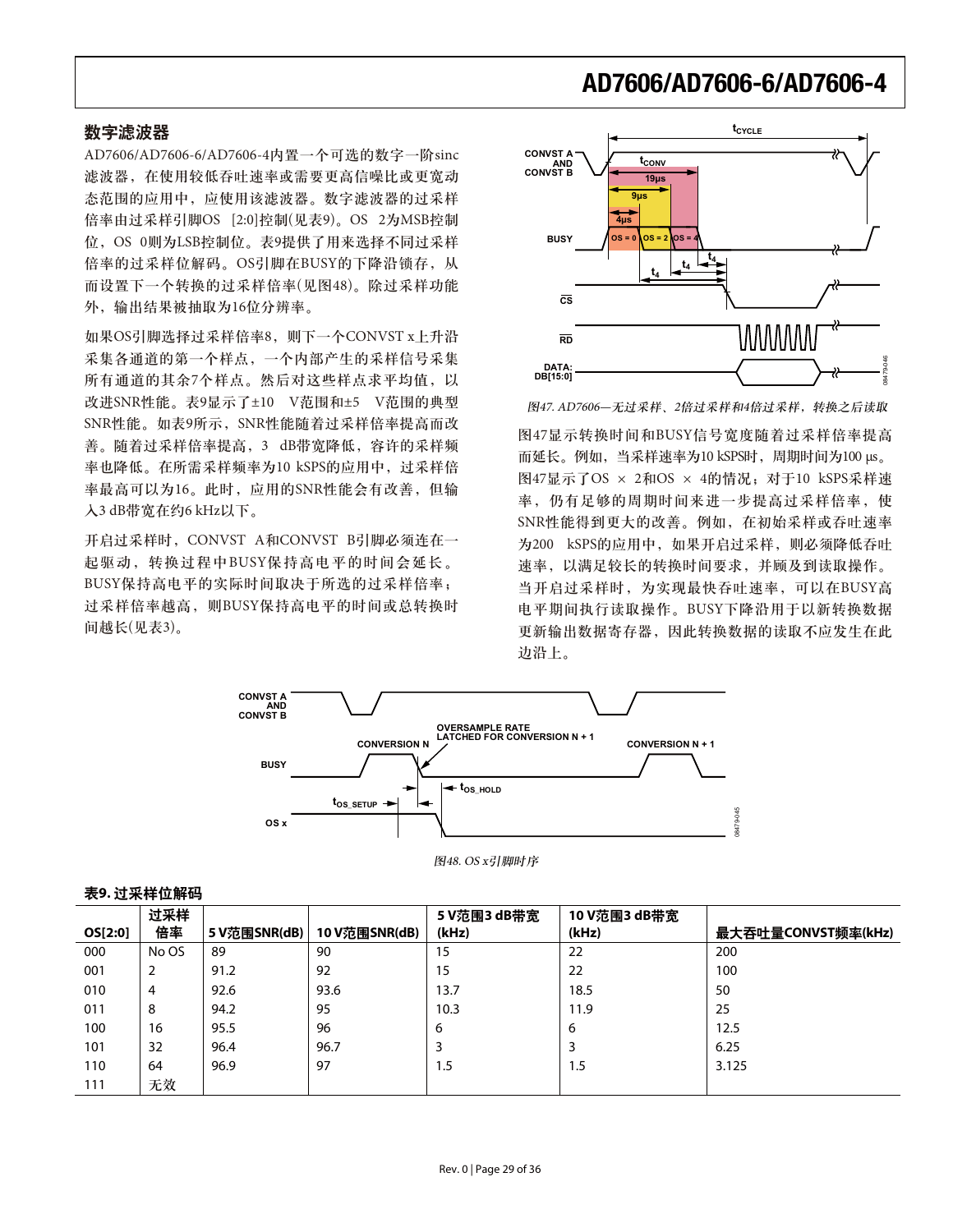图49至图55以直流统计直方图形式显示了过采样对输出码 字分布的影响。随着过采样倍率提高, 码字分布缩小。



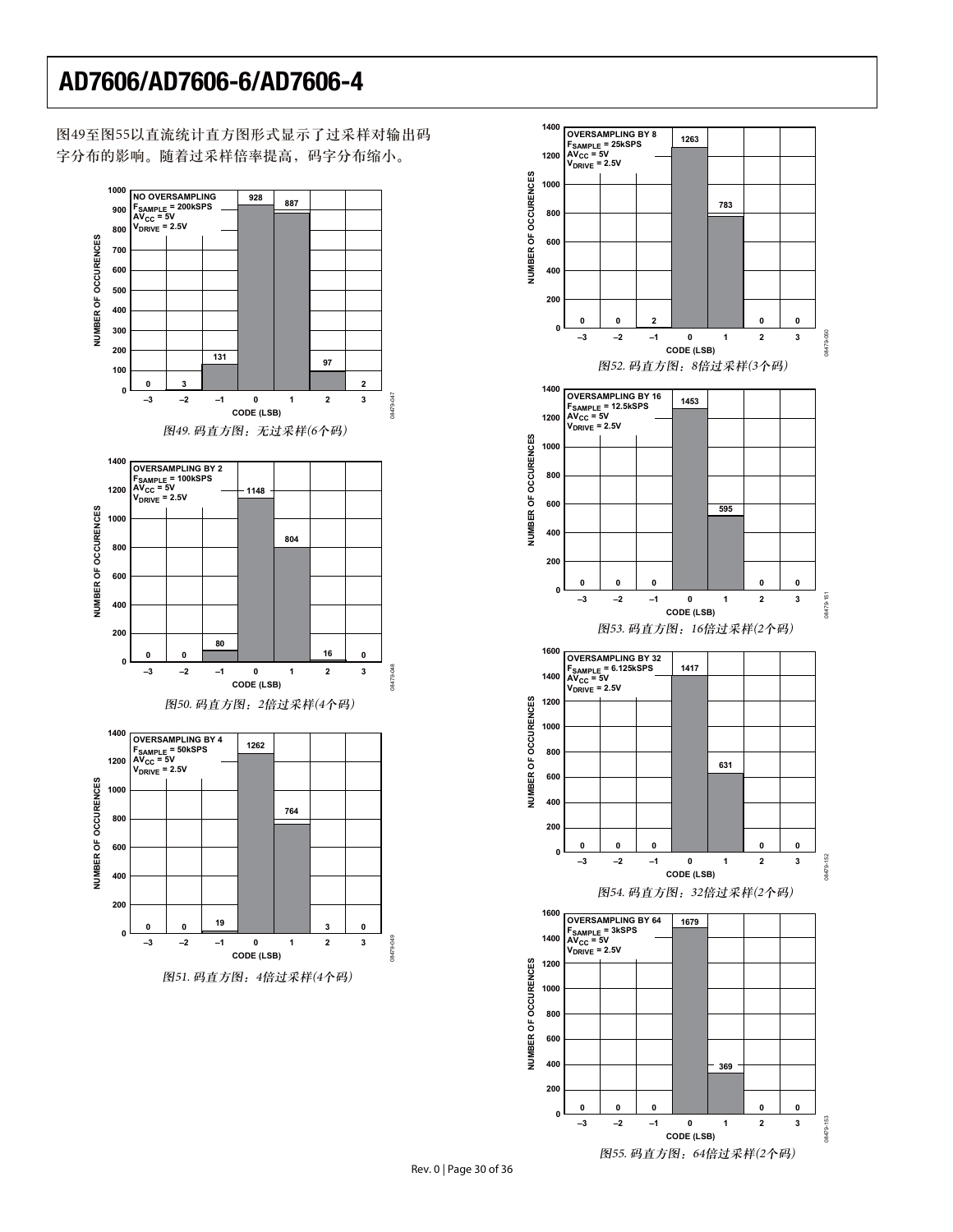对于AD7606/AD7606-6/AD7606-4, 当选择过采样模式 时, 其效果是在ADC之后增加数字滤波器功能。不同的过 采样倍率和CONVST采样频率将产生不同的数字滤波器频 率曲线。

图56至图60显示了不同采样速率下的数字滤波器频率曲 线。模拟抗混叠滤波器和过采样数字滤波器组合可以简化 AD7606/AD7606-6/AD7606-4之前的滤波器设计。该数字 滤波同时提供陡峭滚降的幅频响应与线性的相频响应。



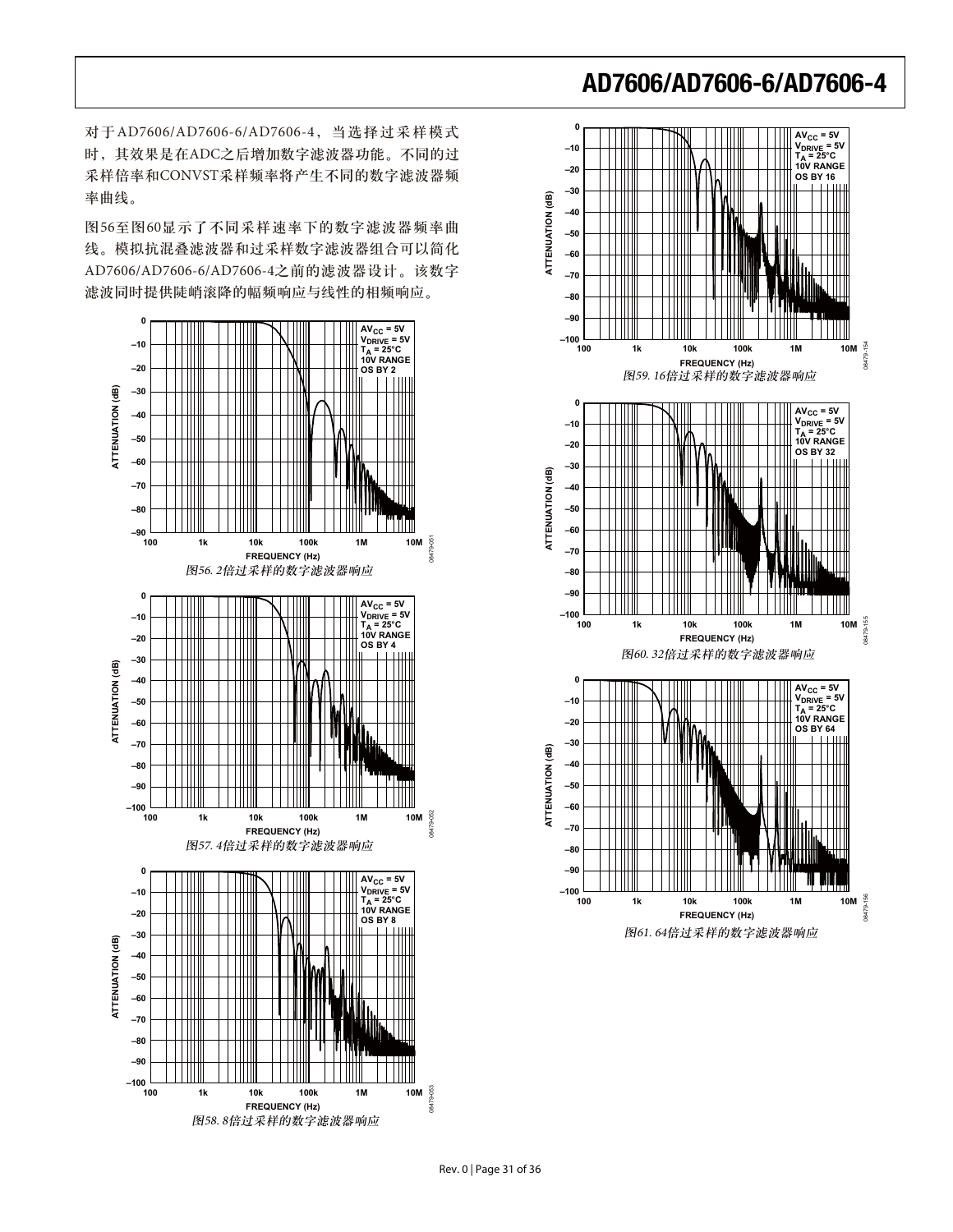#### 布局指南

AD7606/AD7606-6/ AD7606-4所在的印刷电路板应采用模 拟部分与数字部分分离设计,并限制在电路板的不同区域 内。

至少应使用一个接地层。数字和模拟部分可以共用或分割 使用接地层。在使用分割的地层时, 数字地和模拟地应单 点连接。单点接地点最好尽可能靠近 AD7606/AD7606-6/AD7606-4ă

如果AD7606/AD7606-6/AD7606-4系统内有多个器件要求 模数接地、仍应坚持单点接地、把接地点放置在尽可能靠 近AD7606/AD7606-6/AD7606-4的一个星型接地点。确保 每个接地引脚与地层的良好连接。避免多个接地引脚共用 一个到地层的连接的情况。每个接地引脚应使用单个过孔 或多个过孔接入接地层。

应避免在器件下方布设数字线路, 否则会将噪声耦合至芯 片。应允许模拟接地层布设在AD7606/AD7606- $6$ /AD7606-4下方, 以避免噪声耦合。如CONVST  $A<sub>x</sub>$ CONVST B或时钟等快速切换信号要使用数字地加以屏 蔽,以免将噪声辐射到电路板的其他部分,而且快速切换 信号绝不能靠近模拟信号路径。避免数字信号与模拟信号 交叠。电路板上邻近层的走线应彼此垂直,以减小电路板 的馈通效应。

AD7606/AD7606-6/AD7606-4上AV<sub>cc</sub>和V<sub>DRIVE</sub>引脚的电源线 路应采用尽可能宽的走线,以提供低阻抗路径,并减小电 源线路上的毛刺噪声影响。可能的话, 应使用电源层, 并 在AD7606电源引脚与电路板的电源走线之间建立良好连 接。各电源引脚应使用单个过孔或多个过孔连接到电源 层。

良好的去耦也很重要, 以便降低AD7606/AD7606-6/AD7606-4的电源阻抗, 并减少电源尖峰幅度。去耦电容 应靠近(理想情况是紧靠)这些引脚及其对应接地引脚放 置。REFIN/REFOUT引脚和REFCAPA、REFCAPB引脚的 去耦电容应尽可能靠近相应的AD7606/AD7606-6/AD7606-4引脚。可能的话, 应将这些电容放在电路板上 与AD7606器件相同的一侧。

图62显示了AD7606电路板顶层的建议去耦配置。图63显示 了底层去耦配置, 它用于4个AVcc引脚和Vppryp引脚的去 耦。AV<sub>cc</sub>引脚的100 nF陶瓷电容靠近器件的相应引脚, 一 个100 nF电容可以在引脚37和引脚38之间共享。



**K362. REFIN/REFOUT, REFCAPA, REFCAPB** 和REGCAP引脚的顶层去耦



图63. 底层去耦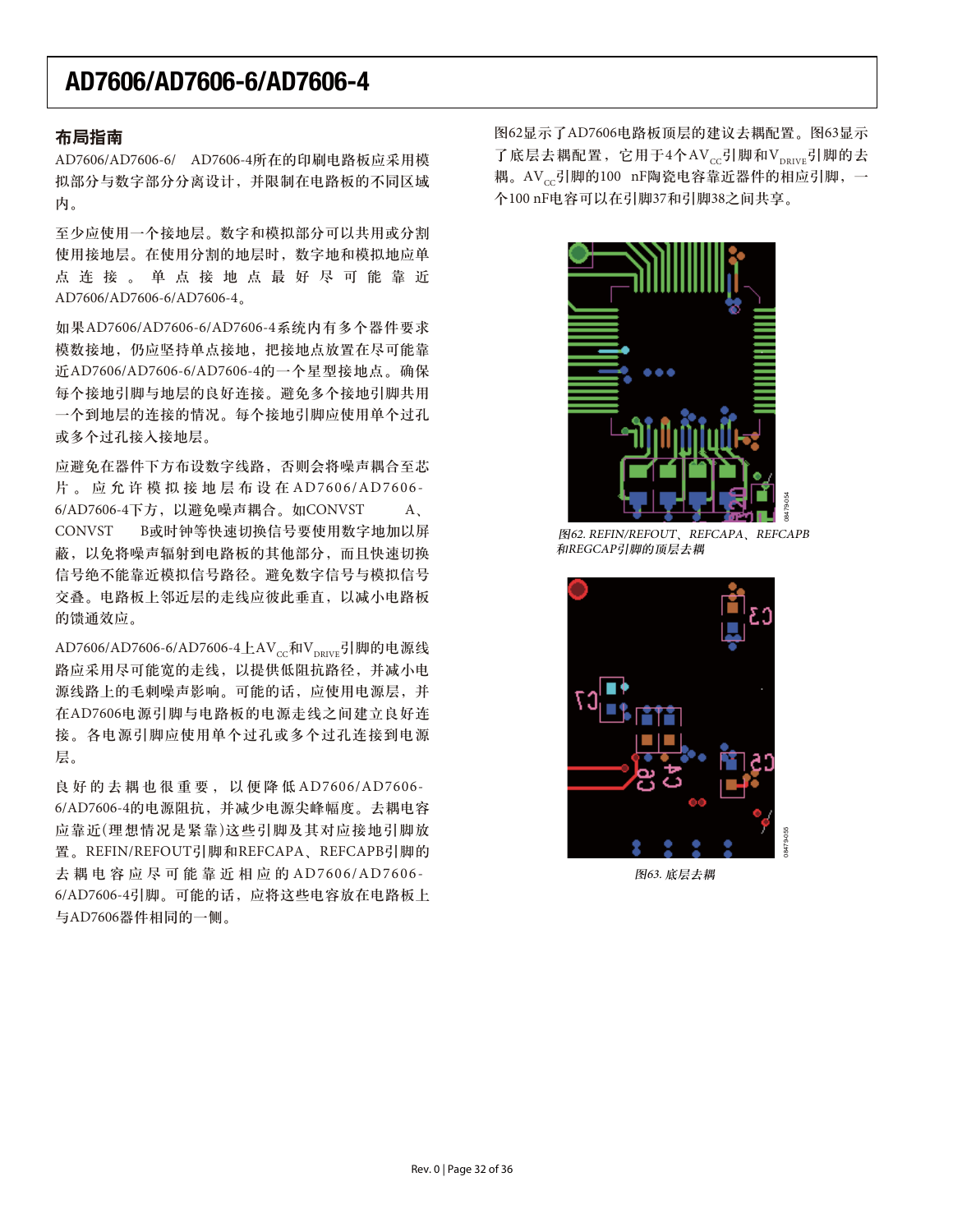在含有多个AD7606/AD7606-6/AD7606-4器件的系统中, 为确保器件之间的性能匹配良好,这些器件必须采用对称 布局。

图64显示了两个AD7606/AD7606-6/AD7606-4器件的布局。 AVcc电源层沿两个器件的右侧布设, VpRIVE电源走线沿两 个器件的左侧布设。基准电压芯片位于两个器件之间, 基 准电压走线向北布设到U1的引脚42, 向南布设到U2的引 脚42。使用不分割的、连续的接地层。

这些对称布局原则同样适用于含有两个以上  $AD7606$ /AD7606-6/AD7606-4器件的系统。 AD7606/AD7606-6/AD7606-4器件可以沿南北方向放置, 基准电压位于器件的中间, 基准电压走线则沿南北方向布 设,类似于图64。



图64. 多个AD7606器件的布局-- 顶层和电源层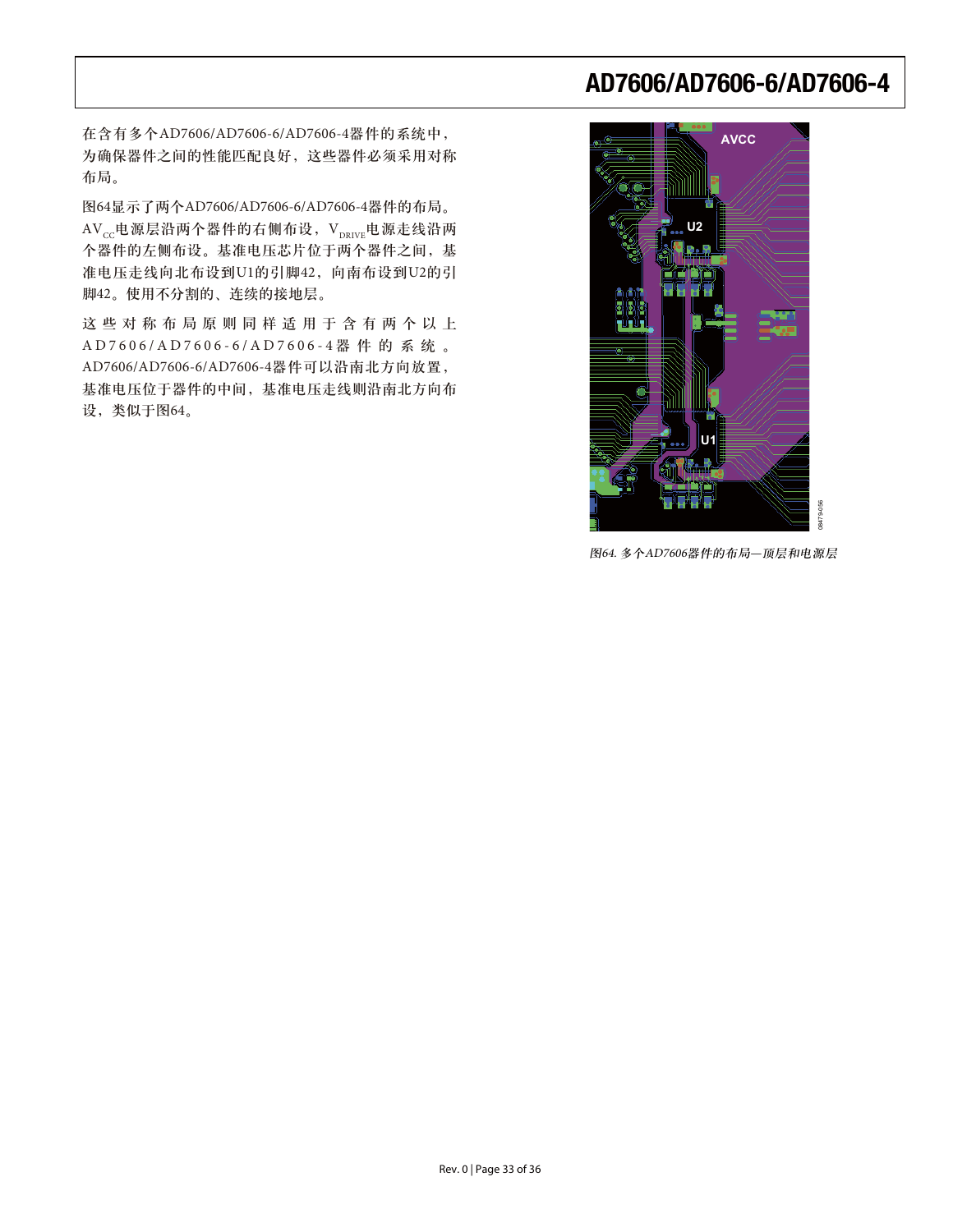# 外形尺寸



**COMPLIANT TO JEDEC STANDARDS MS-026-BCD**

图65. 64引脚LQFP封装(ST-64-2) 尺寸单位: mm

#### 订购指责

| , , , , , <u>, , , ,</u>      |                                    |                    |           |
|-------------------------------|------------------------------------|--------------------|-----------|
| 型号'                           | 温度范围                               | 封装描述               | 封装选项      |
| AD7606BSTZ                    | $-40^{\circ}$ C 至 +85 $^{\circ}$ C | 64引脚薄型四方扁平封装[LQFP] | $ST-64-2$ |
| AD7606BSTZ-RL                 | –40℃ 至 +85℃                        | 64引脚薄型四方扁平封装[LQFP] | $ST-64-2$ |
| AD7606BST7-6                  | $-40^{\circ}$ C 至 +85 $^{\circ}$ C | 64引脚薄型四方扁平封装[LQFP] | $ST-64-2$ |
| AD7606BSTZ-6RL                | $-40^{\circ}$ C 军 +85°C            | 64引脚薄型四方扁平封装[LQFP] | $ST-64-2$ |
| AD7606BSTZ-4                  | $-40^{\circ}$ C 至 +85 $^{\circ}$ C | 64引脚薄型四方扁平封装[LQFP] | $ST-64-2$ |
| AD7606BST7-4RL                | $-40^{\circ}$ C 军 +85°C            | 64引脚薄型四方扁平封装[LQFP] | $ST-64-2$ |
| EVAL-AD7606EDZ <sup>2</sup>   |                                    | AD7606评估板          |           |
| EVAL-AD7606-6EDZ <sup>2</sup> |                                    | AD7606-6评估板        |           |
| FVAI-AD7606-4FD7 <sup>2</sup> |                                    | AD7606-4评估板        |           |
| CED1Z <sup>3</sup>            |                                    | 转换器评估开发板           |           |

'Z=符合RoHS标准的兼容器件。

<sup>2</sup> 此板可单独用作评估板,或与CED1Z配合用于评估/演示。

3 此板允许PC对所有带EDZ标志后缀的ADI评估板进行控制并与之通信。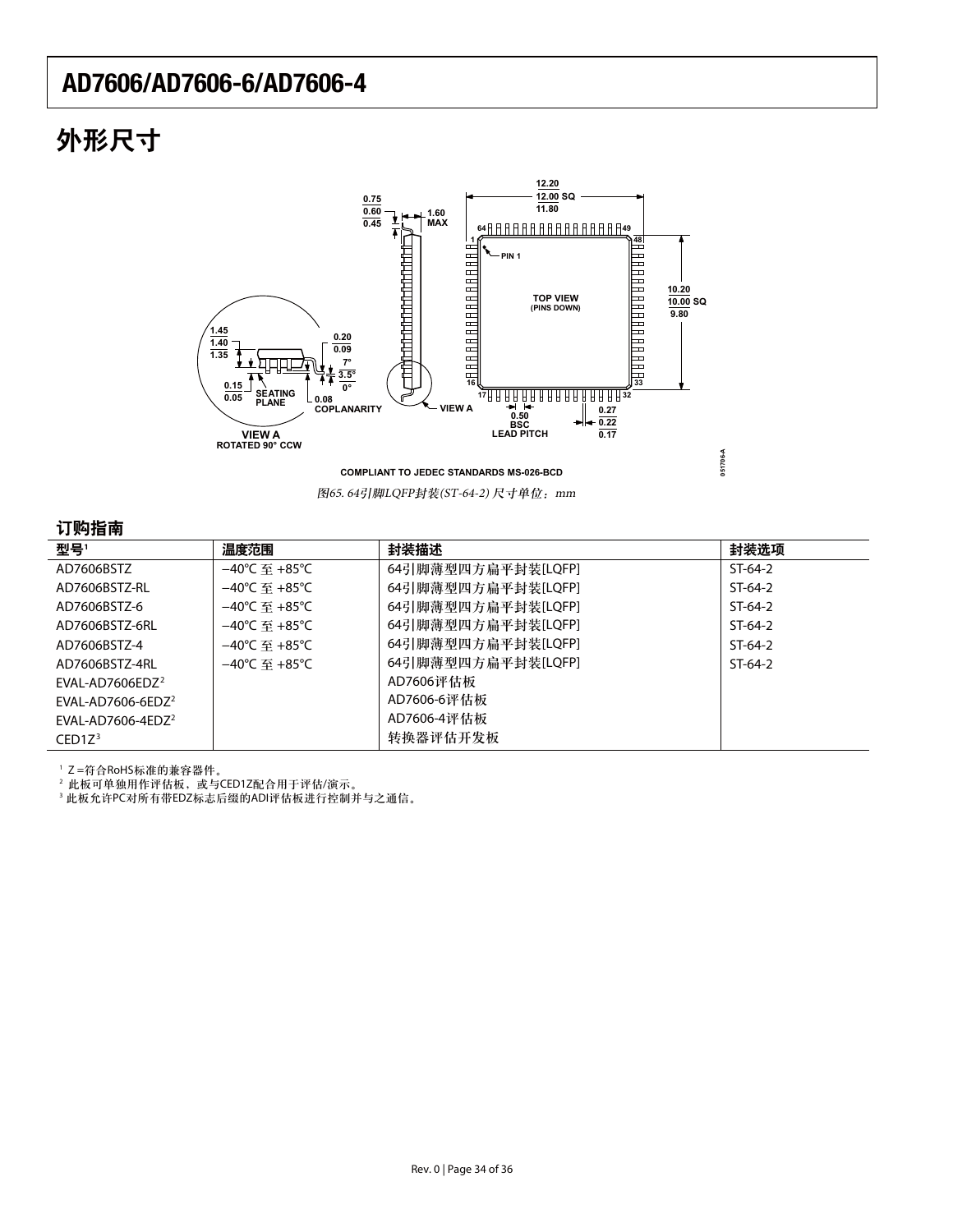# 注 释